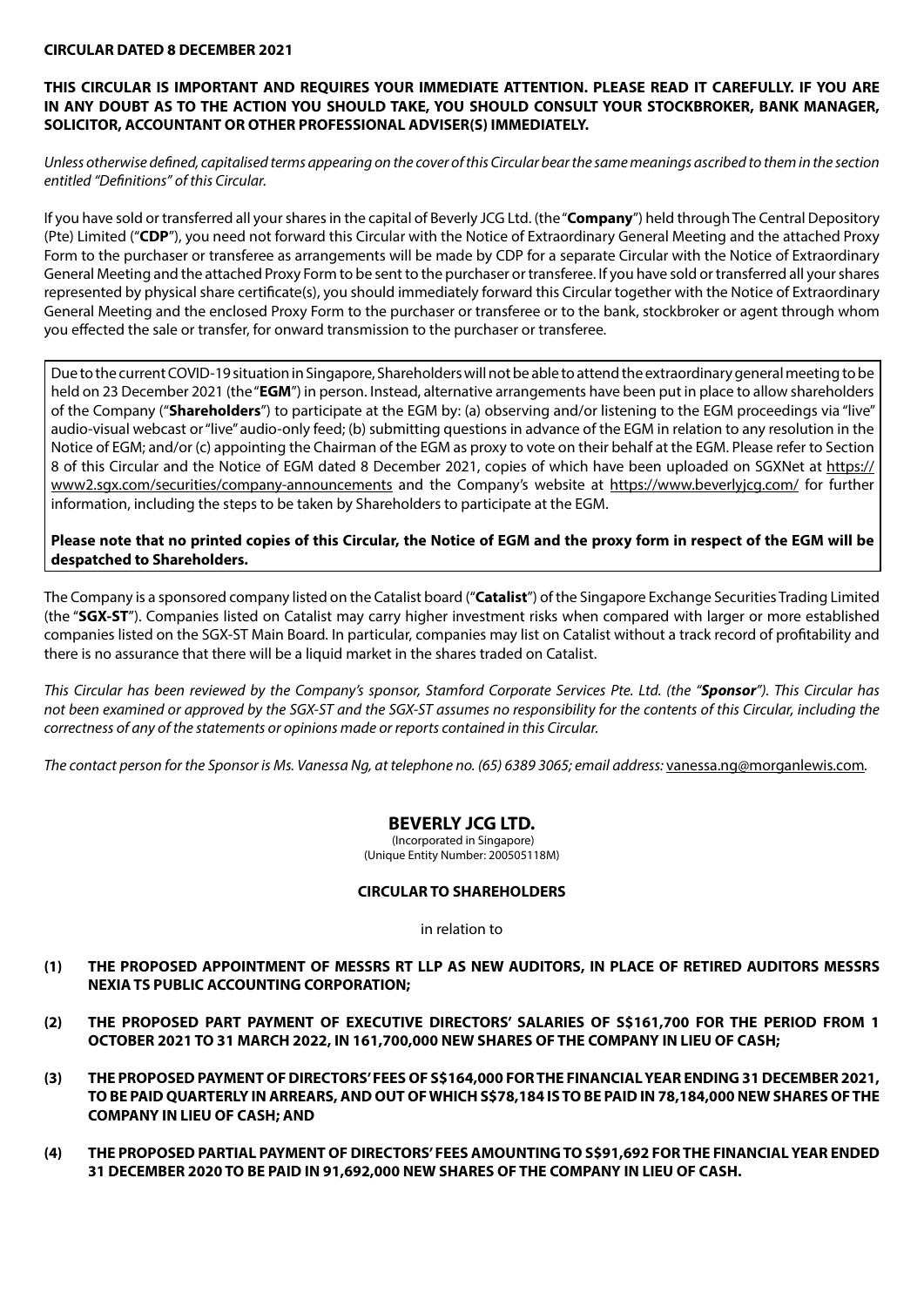## **IMPORTANT DATES AND TIMES**

| Last date and time for lodgement of Proxy Form | : 21 December 2021 at 2.30 p.m.         |
|------------------------------------------------|-----------------------------------------|
| Date and time of Extraordinary General Meeting | $: 23$ December 2021 at 2.30 p.m.       |
| Place of Extraordinary General Meeting         | : To be held by way of electronic means |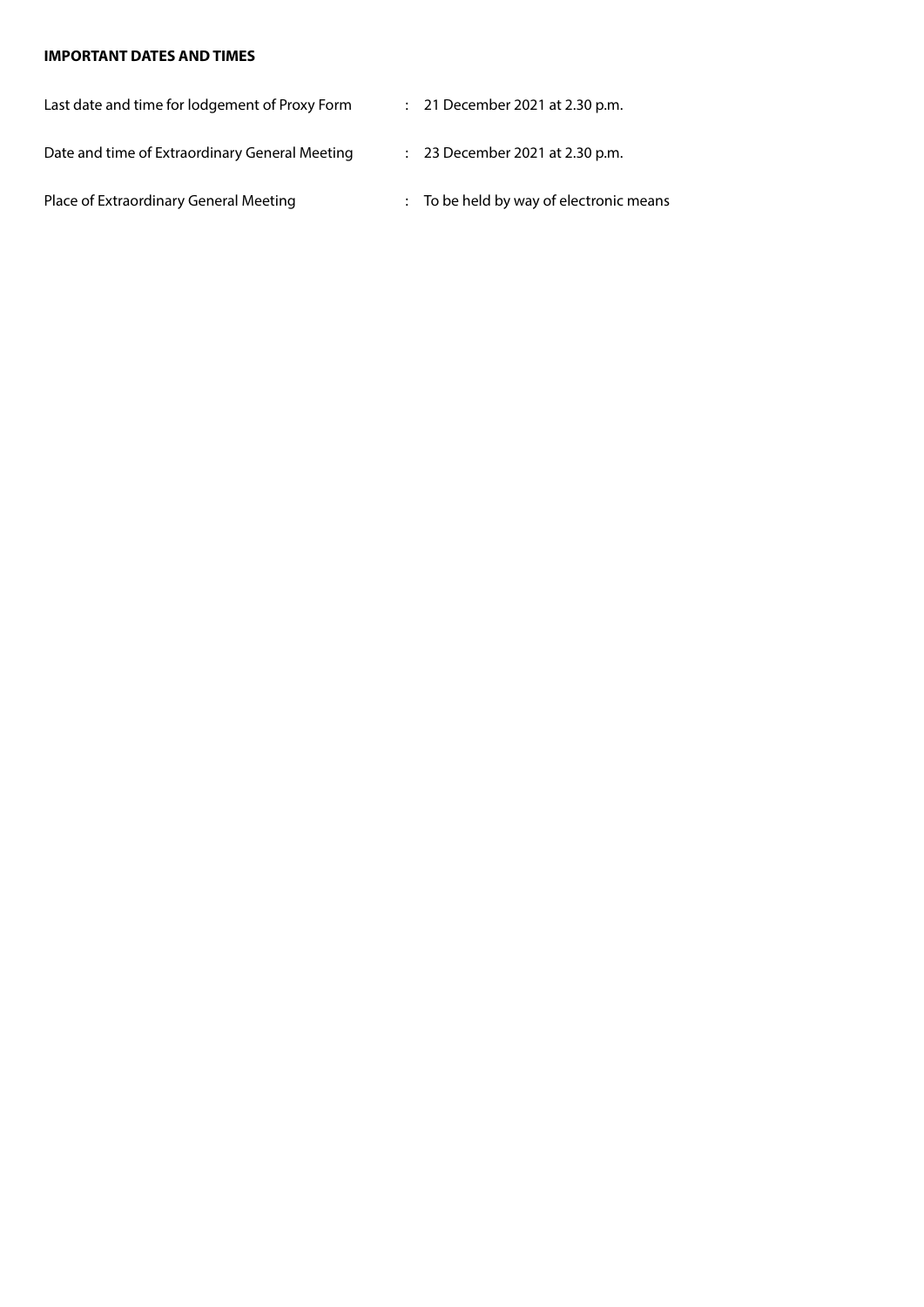|     | Page No.                                                                                                                                                                                                                                                                                |                |
|-----|-----------------------------------------------------------------------------------------------------------------------------------------------------------------------------------------------------------------------------------------------------------------------------------------|----------------|
|     | <b>DEFINITIONS</b>                                                                                                                                                                                                                                                                      | $\overline{2}$ |
|     | CAUTIONARY NOTE ON FORWARD-LOOKING STATEMENTS AND ACCOUNT ON A SERIES AND THE RESERVE ON A SERIES OF STATE AND                                                                                                                                                                          | $\overline{7}$ |
|     |                                                                                                                                                                                                                                                                                         | 8              |
| 1.  |                                                                                                                                                                                                                                                                                         | $\mathbf{8}$   |
| 2.  | THE PROPOSED APPOINTMENT OF NEW AUDITORS NEWSLET AND RESERVE THE PROPOSED APPOINTMENT OF NEW AUDITORS                                                                                                                                                                                   |                |
| 3.  | THE PROPOSED PART PAYMENT OF EXECUTIVE DIRECTORS' SALARIES FOR THE PERIOD FROM 1 OCTOBER<br>2021 TO 31 MARCH 2022 IN SHARES, THE PROPOSED PAYMENT OF DIRECTORS' FEES FOR FY2021 AND THE<br>PROPOSED PAYMENT OF DIRECTORS' FEES FOR FY2020 NAMES AND THE RESERVED BY A SERIES FOR FY2020 | 12             |
| 4.  | INTERESTS OF DIRECTORS AND SUBSTANTIAL SHAREHOLDERS. THE CONSENSE IN A RESERVE TO A RESERVE THE RESERVE TO A R                                                                                                                                                                          | 30             |
| 5.  | RECOMMENDATION BY THE DIRECTORS <b>And the CONSTRUCT OF A SECOMMENDATION</b>                                                                                                                                                                                                            | 32             |
| 6.  |                                                                                                                                                                                                                                                                                         | 34             |
| 7.  | EXTRAORDINARY GENERAL MEETING NAMEL AND THE RESEARCH OF STATE STATES AND THE RESEARCH OF STATES AND THE RESEARCH OF STATES AND THE RESEARCH OF STATES AND THE RESEARCH OF STATES AND THE RESEARCH OF STATES AND THE RESEARCH O                                                          | 36             |
| 8.  | ACTION TO BE TAKEN BY SHAREHOLDERS AND A CONTROLLER SERVICE OF A SERVICE OF A SERVICE OF A SERVICE OF A SERVICE OF A SERVICE OF A SERVICE OF A SERVICE OF A SERVICE OF A SERVICE OF A SERVICE OF A SERVICE OF A SERVICE OF A S                                                          | 36             |
| 9.  | DIRECTORS' RESPONSIBILITY STATEMENT. And the contract of the contract of the contract of the contract of the c                                                                                                                                                                          | 36             |
| 10. | <b>DOCUMENTS AVAILABLE FOR INSPECTION</b>                                                                                                                                                                                                                                               | 37             |
|     | NOTICE OF EXTRAORDINARY GENERAL MEETING                                                                                                                                                                                                                                                 | 38             |
|     |                                                                                                                                                                                                                                                                                         | 46             |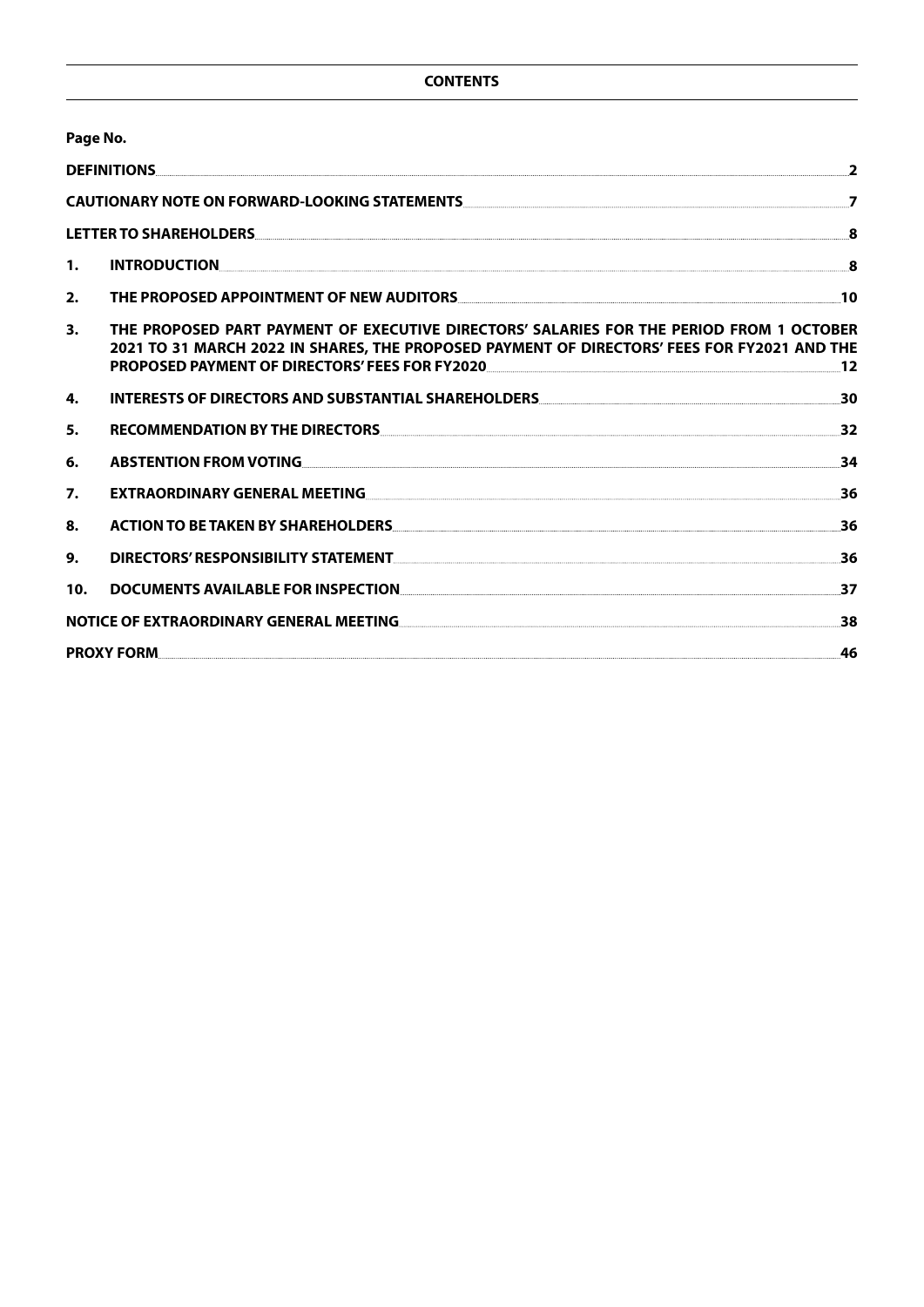For the purpose of this Circular, except where the context otherwise requires or is otherwise stated, the following definitions shall apply throughout:

| "ACRA"                    | : The Accounting and Corporate Regulatory Authority of Singapore                                                                                                                                                                                                                                                                                                         |  |  |
|---------------------------|--------------------------------------------------------------------------------------------------------------------------------------------------------------------------------------------------------------------------------------------------------------------------------------------------------------------------------------------------------------------------|--|--|
| "Associate"               | (a)<br>In relation to any director, chief executive officer, Substantial Shareholder or<br>Controlling Shareholder (being an individual) means:                                                                                                                                                                                                                          |  |  |
|                           | his immediate family (that is, the person's spouse, child, adopted child, step-<br>(i)<br>child, sibling and parent);                                                                                                                                                                                                                                                    |  |  |
|                           | the trustees of any trust of which he or his immediate family is a beneficiary<br>(ii)<br>or, in the case of a discretionary trust, is a discretionary object; or                                                                                                                                                                                                        |  |  |
|                           | (iii)<br>any company in which he and his immediate family together (directly or<br>indirectly) have an interest of 30% or more; and                                                                                                                                                                                                                                      |  |  |
|                           | in relation to a Substantial Shareholder or a Controlling Shareholder (being a<br>(b)<br>company) means any other company which is its subsidiary or holding company<br>or is a subsidiary of such holding company or one in the equity of which it and/or<br>such other company or companies taken together (directly or indirectly) have an<br>interest of 30% or more |  |  |
| "Audit Committee"         | : The audit committee of the Company as at the Latest Practicable Date                                                                                                                                                                                                                                                                                                   |  |  |
| "August 2021 Resolutions" | : Has the meaning ascribed to it in Section 3.1 of this Circular                                                                                                                                                                                                                                                                                                         |  |  |
| "Board"                   | : The board of Directors of the Company as at the Latest Practicable Date                                                                                                                                                                                                                                                                                                |  |  |
| "Catalist"                | : The Catalist Board of the SGX-ST, being the sponsor-supervised listing platform of the<br>SGX-ST                                                                                                                                                                                                                                                                       |  |  |
| "Catalist Rules"          | : The SGX-ST Listing Manual Section B: Rules of Catalist, as may be amended, modified or<br>supplemented from time to time                                                                                                                                                                                                                                               |  |  |
| "CDP"                     | : The Central Depository (Pte) Limited                                                                                                                                                                                                                                                                                                                                   |  |  |
| "Circular"                | : This circular to Shareholders dated 8 December 2021                                                                                                                                                                                                                                                                                                                    |  |  |
| "Companies Act"           | : The Companies Act (Chapter 50) of Singapore as amended, modified or supplemented<br>from time to time                                                                                                                                                                                                                                                                  |  |  |
| "Company"                 | : Beverly JCG Ltd.                                                                                                                                                                                                                                                                                                                                                       |  |  |
| "Controlling Shareholder" | : A person who (a) holds directly or indirectly 15% or more of the nominal amount of all<br>voting shares in a company (unless otherwise determined by the SGX-ST); or (b) in fact<br>exercises control over a company                                                                                                                                                   |  |  |
| "CPF"                     | : Central Provident Fund                                                                                                                                                                                                                                                                                                                                                 |  |  |
| "CPF Funds"               | : CPF Investible Savings                                                                                                                                                                                                                                                                                                                                                 |  |  |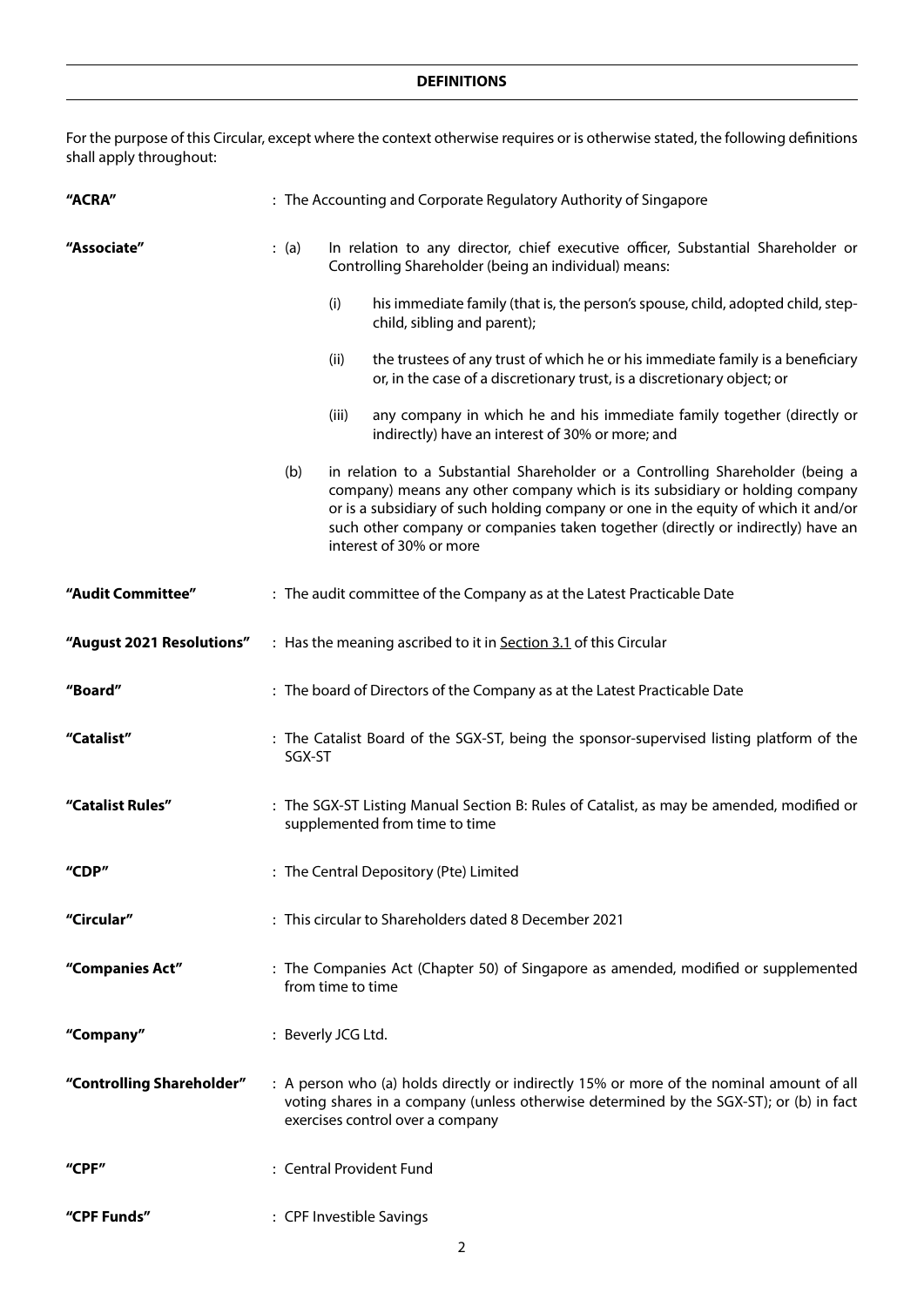| "CPF Investment Account"                          | : The investment account maintained with a CPF agent bank for the purpose of investment<br>of CPF Funds under the CPFIS - Ordinary Account                                                                  |  |  |
|---------------------------------------------------|-------------------------------------------------------------------------------------------------------------------------------------------------------------------------------------------------------------|--|--|
| "CPFIS"                                           | : CPF Investment Scheme                                                                                                                                                                                     |  |  |
| "CPFIS Shareholders"                              | : Shareholders who have previously purchased Shares using their CPF Funds under the CPF<br><b>Investment Account</b>                                                                                        |  |  |
| "Director"                                        | : A director of the Company as at the Latest Practicable Date, and "Directors" shall be<br>construed accordingly                                                                                            |  |  |
| "EGM"                                             | : The extraordinary general meeting of the Company to be convened and held on 23<br>December 2021 at 2.30 p.m. by way of electronic means, notice of which is set out on<br>pages 38 to 45 of this Circular |  |  |
| "EPS"                                             | : Earnings per Share                                                                                                                                                                                        |  |  |
|                                                   | "Executive Director Shares" : Has the meaning ascribed to it in Section 3.1 of this Circular                                                                                                                |  |  |
| "Executive Director Shares<br><b>Issue Price"</b> | : Has the meaning ascribed to it in Section 3.2 of this Circular                                                                                                                                            |  |  |
| "Executive Directors'<br>Salaries"                | : Has the meaning ascribed to it in Section 3.1 of this Circular                                                                                                                                            |  |  |
| "FY2020"                                          | : The financial year ended 31 December 2020                                                                                                                                                                 |  |  |
| "FY2020 Director Shares"                          | : Has the meaning ascribed to it in Section 3.1 of this Circular                                                                                                                                            |  |  |
| "FY2020 Director Shares<br><b>Issue Price"</b>    | : Has the meaning ascribed to it in Section 3.2 of this Circular                                                                                                                                            |  |  |
| "FY2020 Directors' Fees"                          | : Has the meaning ascribed to it in Section 3.1 of this Circular                                                                                                                                            |  |  |
| "FY2021"                                          | : The financial year ending 31 December 2021                                                                                                                                                                |  |  |
| "FY2021 Director Shares"                          | : Has the meaning ascribed to it in Section 3.1 of this Circular                                                                                                                                            |  |  |
| "FY2021 Director Shares<br><b>Issue Price"</b>    | : Has the meaning ascribed to it in Section 3.2 of this Circular                                                                                                                                            |  |  |
| "FY2021 Directors' Fees"                          | : Has the meaning ascribed to it in Section 3.1 of this Circular                                                                                                                                            |  |  |
| "Group"                                           | : The Company and its subsidiaries from time to time                                                                                                                                                        |  |  |
| "IRAS"                                            | : The Inland Revenue Authority of Singapore                                                                                                                                                                 |  |  |
| "Latest Practicable Date"                         | : 30 November 2021, being the latest practicable date prior to the date of this Circular                                                                                                                    |  |  |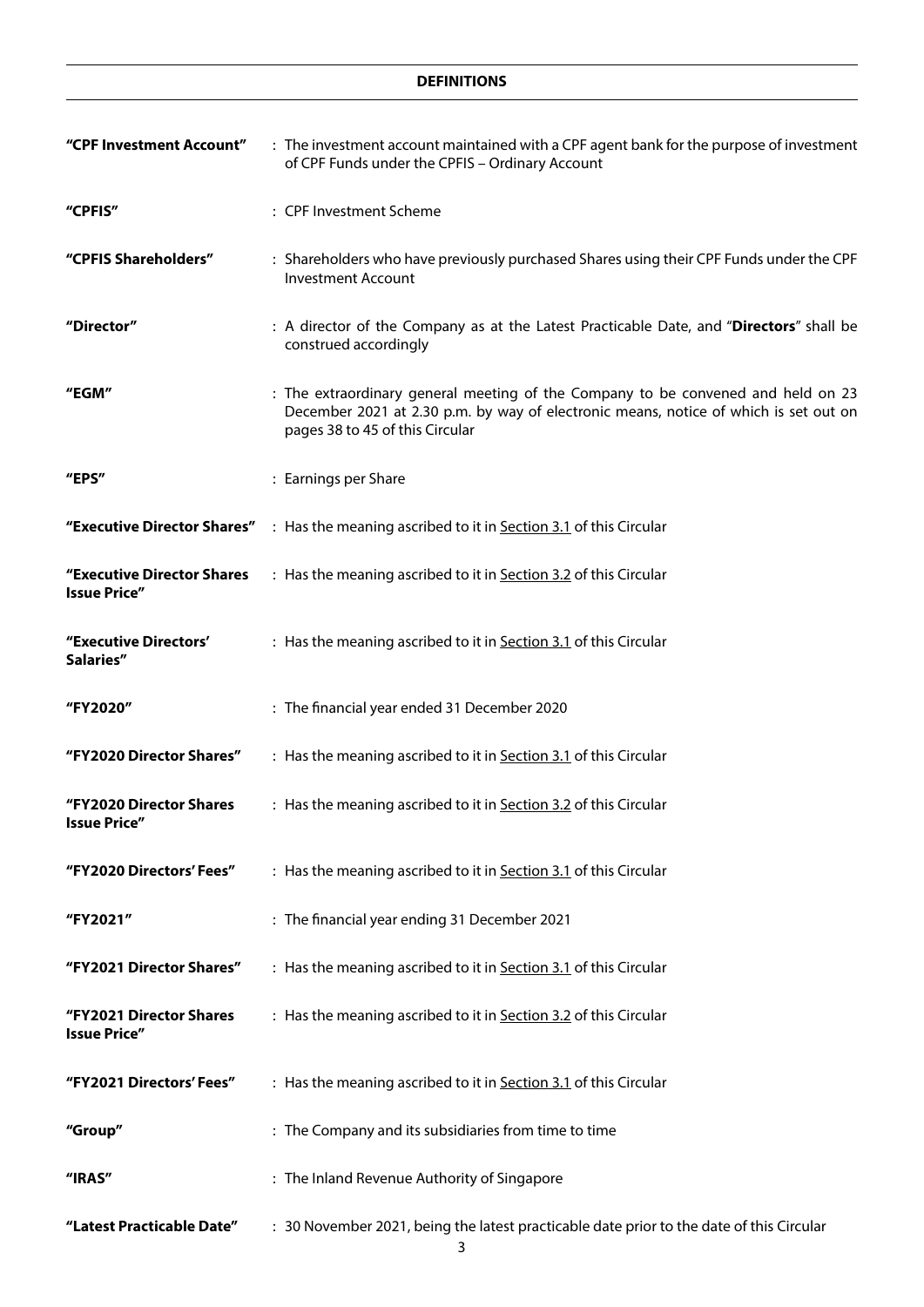| "LPS"                                                                           | : Loss per Share                                                                                                                                                                                                                                                                           |
|---------------------------------------------------------------------------------|--------------------------------------------------------------------------------------------------------------------------------------------------------------------------------------------------------------------------------------------------------------------------------------------|
| "Market Day"                                                                    | : A day on which the SGX-ST is open for trading of securities                                                                                                                                                                                                                              |
| "NAV"                                                                           | : Net asset value                                                                                                                                                                                                                                                                          |
| "Nexia TS"                                                                      | : Messrs Nexia TS Public Accounting Corporation                                                                                                                                                                                                                                            |
| "Notice of EGM"                                                                 | : The notice of the EGM which is set out on pages 38 to 45 of this Circular                                                                                                                                                                                                                |
| "NTA"                                                                           | : Net tangible assets                                                                                                                                                                                                                                                                      |
| "NTL"                                                                           | : Net tangible liabilities                                                                                                                                                                                                                                                                 |
| "October 2021 Placements"                                                       | : The proposed placement by the Company to 6 subscribers of an aggregate of 630,000,000<br>new Shares with 210,000,000 new warrants for aggregate gross proceeds of S\$630,000.<br>Please refer to the announcements on 29 October 2021 for more details on the October<br>2021 Placements |
| "Ordinary Resolution 1"                                                         | : Has the meaning ascribed to it in Section 1.1 of this Circular                                                                                                                                                                                                                           |
| "Ordinary Resolution 2"                                                         | : Has the meaning ascribed to it in Section 1.1 of this Circular                                                                                                                                                                                                                           |
| "Ordinary Resolution 3"                                                         | : Has the meaning ascribed to it in Section 1.1 of this Circular                                                                                                                                                                                                                           |
| "Ordinary Resolution 4"                                                         | : Has the meaning ascribed to it in Section 1.1 of this Circular                                                                                                                                                                                                                           |
| "Ordinary Resolution 5"                                                         | : Has the meaning ascribed to it in Section 1.1 of this Circular                                                                                                                                                                                                                           |
| "Ordinary Resolution 6"                                                         | : Has the meaning ascribed to it in Section 1.1 of this Circular                                                                                                                                                                                                                           |
| "Ordinary Resolution 7"                                                         | : Has the meaning ascribed to it in Section 1.1 of this Circular                                                                                                                                                                                                                           |
| "Ordinary Resolution 8"                                                         | : Has the meaning ascribed to it in Section 1.1 of this Circular                                                                                                                                                                                                                           |
| "Ordinary Resolution 9"                                                         | : Has the meaning ascribed to it in Section 1.1 of this Circular                                                                                                                                                                                                                           |
| "Ordinary Resolution 10"                                                        | : Has the meaning ascribed to it in Section 1.1 of this Circular                                                                                                                                                                                                                           |
| "Proposed Appointment of<br><b>New Auditors"</b>                                | : The proposed appointment of RT LLP as the new auditors of the Group                                                                                                                                                                                                                      |
| "Proposed Part Payment of<br><b>Executive Directors' Salaries</b><br>in Shares" | : The proposed part payment of executive Directors' salaries in Shares in accordance with<br>the terms set out in this Circular                                                                                                                                                            |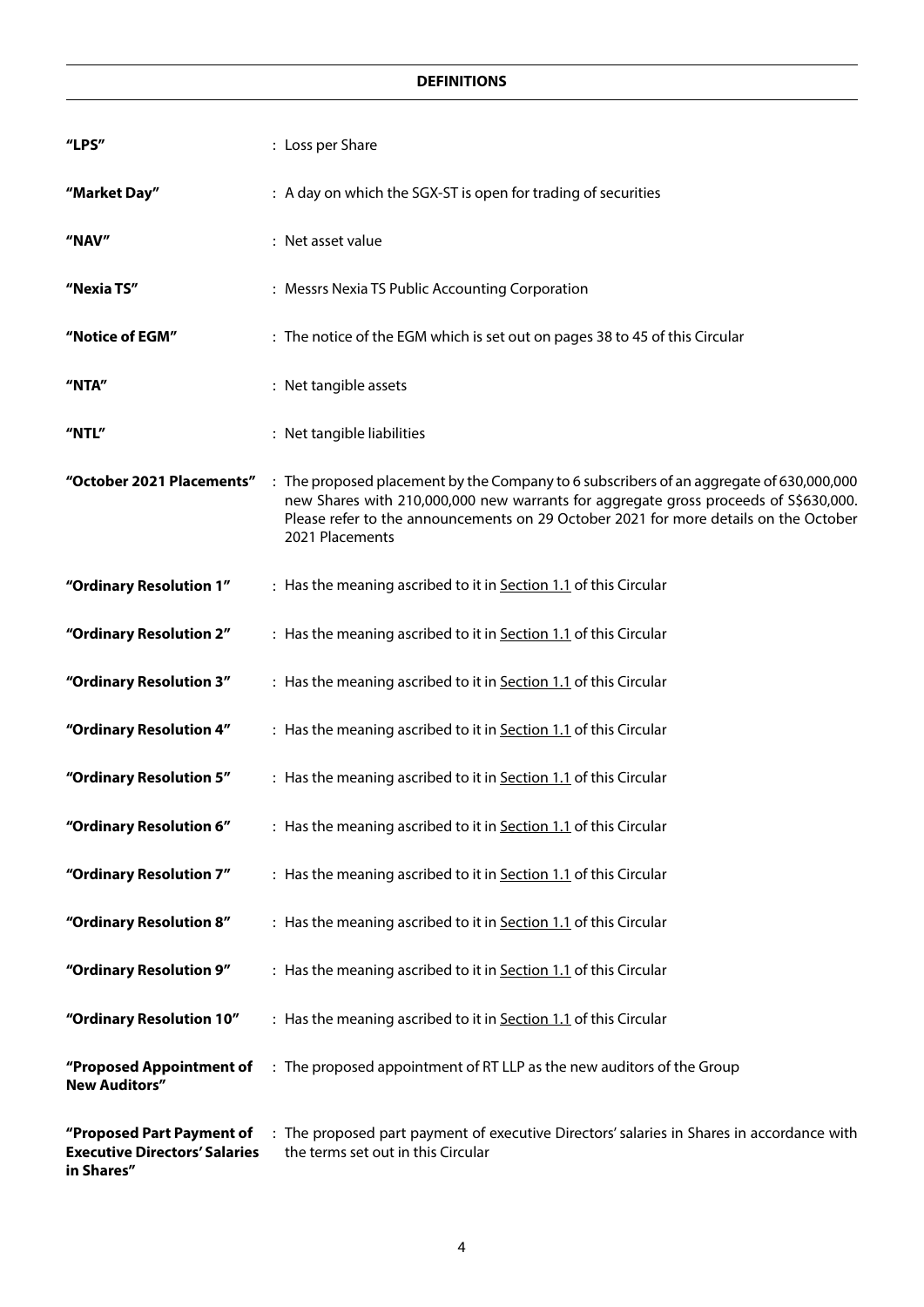| "Proposed Payment of<br>Directors' Fees for FY2021" | : The proposed payment of FY2021 Directors' Fees in accordance with the terms set out in<br>this Circular                                                                                                                                                                          |
|-----------------------------------------------------|------------------------------------------------------------------------------------------------------------------------------------------------------------------------------------------------------------------------------------------------------------------------------------|
| "Proposed Payment of<br>Directors' Fees for FY2020" | : The proposed payment of FY2020 Directors' Fees in accordance with the terms set out in<br>this Circular                                                                                                                                                                          |
| "Proposed Resolutions"                              | : Has the meaning ascribed to it in Section 1.1 of this Circular                                                                                                                                                                                                                   |
| "Proxy Form"                                        | : Has the meaning ascribed thereto in Section 8 of this Circular                                                                                                                                                                                                                   |
| "Register of Members"                               | : Register of members of the Company                                                                                                                                                                                                                                               |
|                                                     | "Remuneration Committee" : The remuneration committee of the Company as at the Latest Practicable Date                                                                                                                                                                             |
| "RT LLP"                                            | : Messrs RT LLP                                                                                                                                                                                                                                                                    |
| "Securities Account"                                | : A securities account maintained by a Depositor with CDP but does not include a securities<br>sub-account maintained with a Depository Agent                                                                                                                                      |
| "September 2021<br><b>Resolutions"</b>              | : Has the meaning ascribed to it in Section 3.1 of this Circular                                                                                                                                                                                                                   |
| "SFA"                                               | : Securities and Futures Act (Chapter 289) of Singapore, as may be amended, modified or<br>supplemented from time to time                                                                                                                                                          |
| "SGX-ST"                                            | : Singapore Exchange Securities Trading Limited                                                                                                                                                                                                                                    |
| "Share"                                             | : An ordinary share in the capital of the Company, and "Shares" shall be construed<br>accordingly                                                                                                                                                                                  |
| "Shareholders"                                      | : Registered holders of the Shares, except that where the registered holder is CDP, the term<br>"Shareholders" shall, where the context admits, mean the Depositors whose Securities<br>Accounts are credited with the Shares, and "Shareholder" shall be construed accordingly    |
| "Sponsor"                                           | : The continuing sponsor of the Company, Stamford Corporate Services Pte. Ltd.                                                                                                                                                                                                     |
| "SRS"                                               | : Supplementary Retirement Scheme                                                                                                                                                                                                                                                  |
| "SRS Approved Banks"                                | : Approved banks in which SRS Investors hold their accounts under the SRS                                                                                                                                                                                                          |
| "SRS Investors"                                     | : Investors who have previously purchased Shares under the SRS                                                                                                                                                                                                                     |
| "Substantial Shareholder"                           | : A person (including a corporation) who (a) has an interest or interests in one or more<br>voting shares in a company and (b) the total votes attached to that share, or those shares,<br>is not less than 5% of the total votes attached to all the voting shares in the Company |
| "VWAP"                                              | : Volume weighted average price                                                                                                                                                                                                                                                    |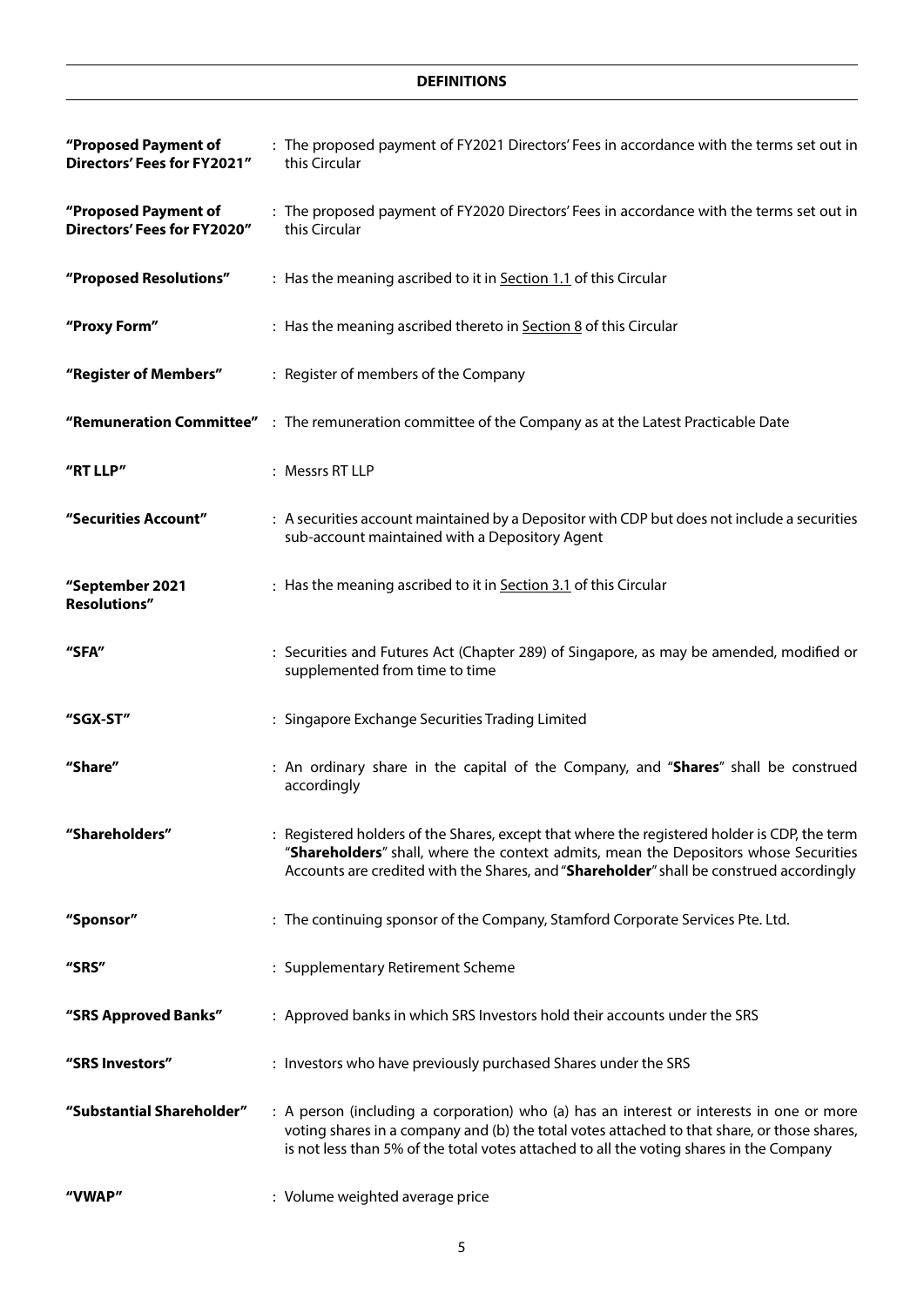#### **Currencies and Units of Measurements**

| $\frac{110}{6}$   | : Per cent or percentage                                                                               |
|-------------------|--------------------------------------------------------------------------------------------------------|
| "S\$" and "cents" | : Singapore dollars and cents, respectively, being the lawful currency of the Republic of<br>Singapore |

The terms "**Depositor**", "**Depository Agent**" and "**Depository Register**" shall have the respective meanings ascribed to them respectively in Section 81SF of the SFA.

The terms "**subsidiary**" and "**related corporations**" shall have the meanings ascribed to them respectively in the Companies Act.

Words importing the singular shall, where applicable, include the plural and vice versa and words importing the masculine gender shall, where applicable, include the feminine and neuter genders and vice versa. References to persons shall include corporations.

The headings in this Circular are inserted for convenience only and shall be ignored in construing this Circular.

Any reference in this Circular to "**Rule**" or "**Chapter**" is a reference to the relevant rule or chapter in the Catalist Rules.

Any reference in this Circular to any enactment is a reference to that enactment as for the time being amended or re-enacted. Any word defined under the Companies Act, the SFA or the Catalist Rules or any modification thereof and used in this Circular shall have the meaning assigned to it under the Companies Act, the SFA or the Catalist Rules or any statutory modification thereof, as the case may be.

Any reference to any agreement or document shall include such agreement or document as amended, modified, varied, novated, supplemented or replaced from time to time.

Any reference in this Circular to Shares being allotted to a person includes allotment to CDP for the account of that Depositor.

Any reference to a time of day and date in this Circular shall be a reference to Singapore time and date, unless otherwise stated.

Any discrepancies in tables included in this Circular between the listed amounts and the totals are due to rounding; accordingly, the figures shown as totals in this Circular may not be an aggregation of the figures that precede them.

Where information in this Circular has been extracted from published or otherwise publicly available sources or obtained from a named source, express consent has not been obtained from the relevant source(s) for the inclusion of such information. Whilst reasonable care has been taken to ensure that the relevant information has been accurately and correctly extracted from those sources and/or reproduced in this Circular in its proper form and context, the accuracy of such information has not been independently verified.

Morgan Lewis Stamford LLC has been appointed as the legal adviser to the Company as to Singapore law in relation to this Circular. No other legal advisors were previously engaged by the Company in relation to this Circular and/or the Proposed Resolutions.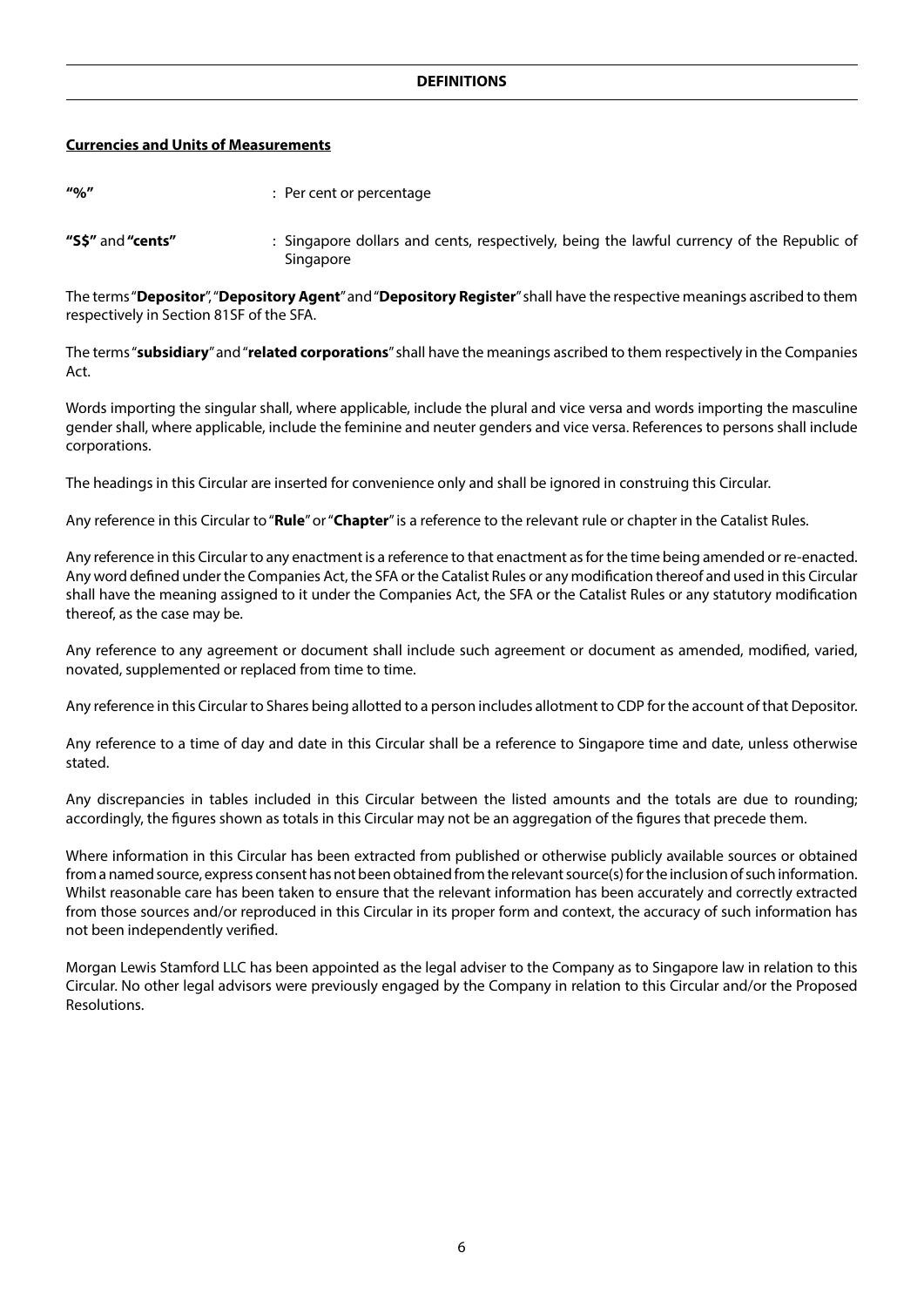#### **CAUTIONARY NOTE ON FORWARD-LOOKING STATEMENTS**

Certain statements contained in this Circular, which are not statements of historical fact, constitute "forward-looking statements". Some of these statements can be identified by forward-looking terms such as "expect", "believe", "plan", "intend", "estimate", "anticipate", "may", "will", "would", "could" or similar words. However, these words are not the exclusive means of identifying forward-looking statements. All statements regarding the Group's expected financial position, business strategy, plans and prospects are forward-looking statements and accordingly involve known and unknown risks, uncertainties and other factors that may cause the Group's actual results, performance and achievements to be materially different from any future results, performance or achievements expressed or implied by such forward-looking statements.

Given the risks and uncertainties which may cause the Group's actual future results, performance or achievements to be materially different from those expected, expressed or implied by forward-looking statements in this Circular, undue reliance must not be placed on those statements. The Company does not represent or warrant that the Group's actual future results, performance or achievements will be as discussed in those statements. Further, the Company disclaims any responsibility, and undertakes no obligation to update or revise any forward-looking statements contained in this Circular to reflect any change in the Group's expectations with respect to such statements after the Latest Practicable Date or to reflect any change in events, conditions or circumstances on which the Company based any such statements subject to compliance with all applicable laws and regulations and/or the rules of the SGX-ST and/or any regulatory or supervisory body or agency.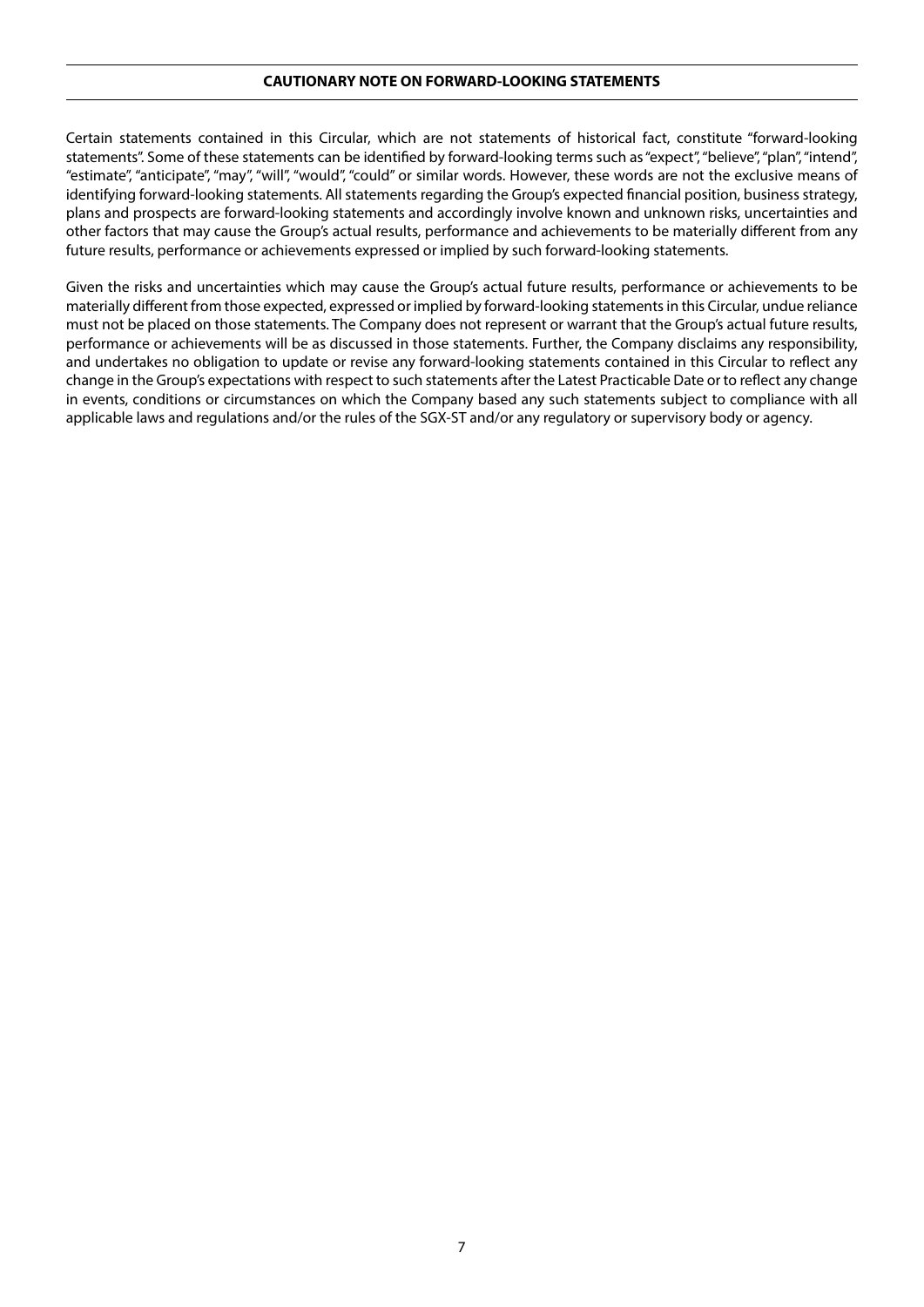# **BEVERLY JCG LTD.**

(Incorporated in Singapore) (Unique Entity Number: 200505118M)

**Directors: Registered Office:**

600 North Bridge Road Parkview Square #06-02 Singapore 188778

Dato' Ng Tian Sang @ Ng Kek Chuan (Executive Chairman and Chief Executive Officer) Mr Howard Ng How Er (Executive Director and Deputy Chief Executive Officer) Dr Lam Lee G (Independent Director) Mr Yap Siean Sin (Independent Director) Mr Cheung Wai Man, Raymond (Independent Director)

8 December 2021

To: The Shareholders of Beverly JCG Ltd.

Dear Sir / Madam,

- **(1) THE PROPOSED APPOINTMENT OF MESSRS RT LLP AS NEW AUDITORS, IN PLACE OF RETIRED AUDITORS MESSRS NEXIA TS PUBLIC ACCOUNTING CORPORATION;**
- **(2) THE PROPOSED PART PAYMENT OF EXECUTIVE DIRECTORS' SALARIES OF S\$161,700 FOR THE PERIOD FROM 1 OCTOBER 2021 TO 31 MARCH 2022 TO BE PAID IN 161,700,000 NEW SHARES OF THE COMPANY IN LIEU OF CASH;**
- **(3) THE PROPOSED PAYMENT OF DIRECTORS' FEES OF S\$164,000 FOR THE FINANCIAL YEAR ENDING 31 DECEMBER 2021, TO BE PAID QUARTERLY IN ARREARS, AND OUT OF WHICH S\$78,184 IS TO BE PAID IN 78,184,000 NEW SHARES OF THE COMPANY IN LIEU OF CASH; AND**
- **(4) THE PROPOSED PARTIAL PAYMENT OF DIRECTORS' FEES AMOUNTING TO S\$91,692 FOR THE FINANCIAL YEAR ENDED 31 DECEMBER 2020 TO BE PAID IN 91,692,000 NEW SHARES OF THE COMPANY IN LIEU OF CASH.**

#### **1. INTRODUCTION**

#### **1.1. Shareholders' Approval**

The Board is convening an EGM to seek the approval of Shareholders for:

- (a) the Proposed Appointment of New Auditors ("**Ordinary Resolution 1**");
- (b) the Proposed Part Payment of Executive Directors' Salaries in Shares for the period from 1 October 2021 to 31 March 2022, which includes:
	- (i) the Proposed Part Payment of Executive Directors' Salaries in Shares for the period from 1 October 2021 to 31 March 2022 to Dato' Ng Tian Sang @ Ng Kek Chuan ("**Ordinary Resolution 2**"); and
	- (ii) the Proposed Part Payment of Executive Directors' Salaries in Shares for the period from 1 October 2021 to 31 March 2022 to Mr. Howard Ng How Er ("**Ordinary Resolution 3**");

8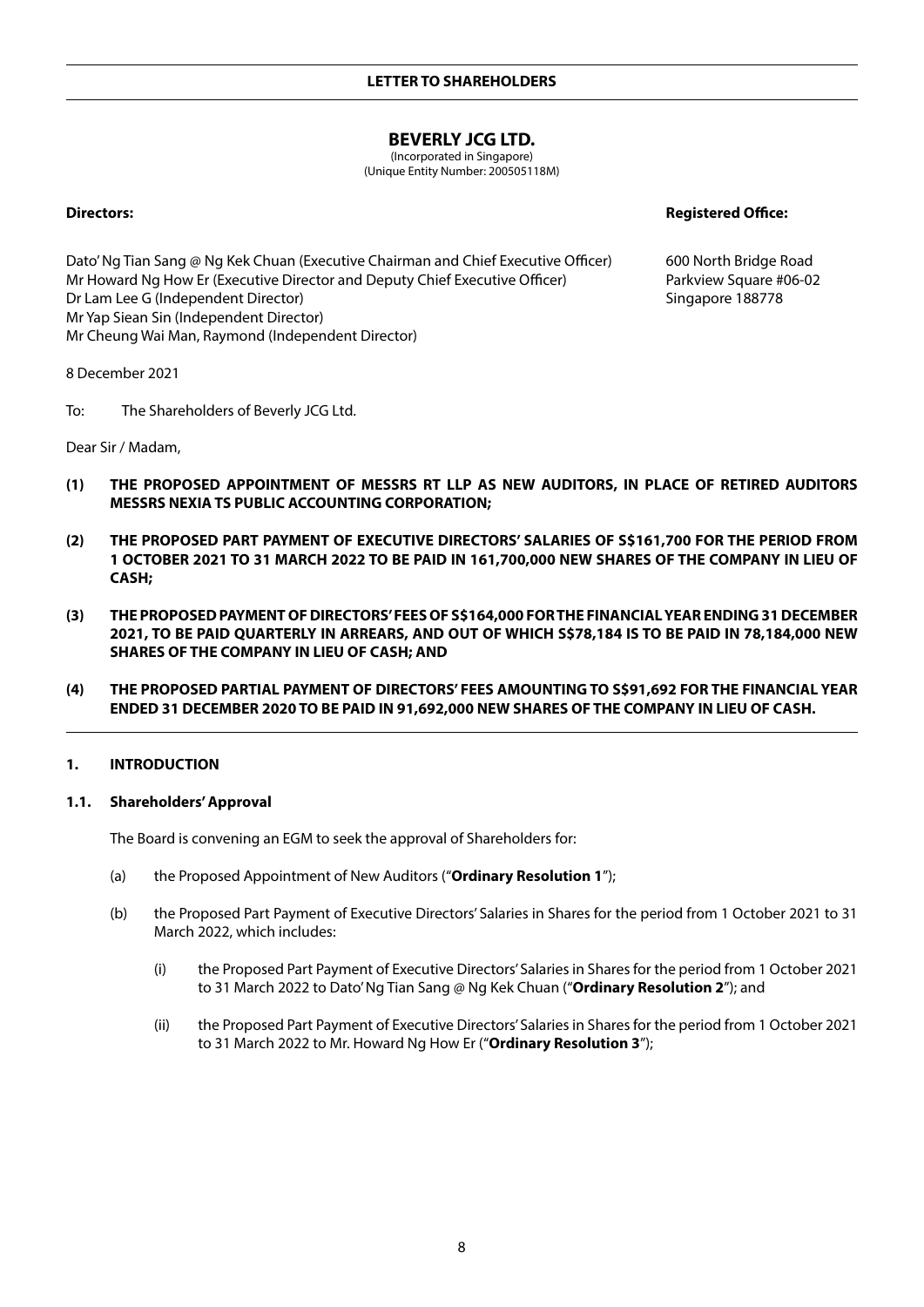- (c) the Proposed Payment of Directors' Fees for FY2021, which includes:
	- (i) the Proposed Payment of Directors' Fees for FY2021 in cash and in Shares to Dr. Lam Lee G ("**Ordinary Resolution 4**");
	- (ii) the Proposed Payment of Directors' Fees for FY2021 in cash and in Shares to Mr. Yap Siean Sin ("**Ordinary Resolution 5**"); and
	- (iii) the Proposed Payment of Directors' Fees for FY2021 in cash and in Shares to Mr. Cheung Wai Man, Raymond ("**Ordinary Resolution 6**");
- (d) the Proposed Payment of Directors' Fees for FY2020, which includes:
	- (i) the Proposed Payment of Directors' Fees for FY2020 in cash and in Shares to Dato' Ng Tian Sang @ Ng Kek Chuan ("**Ordinary Resolution 7**");
	- (ii) the Proposed Payment of Directors' Fees for FY2020 in cash and in Shares to Dr. Lam Lee G ("**Ordinary Resolution 8**");
	- (iii) the Proposed Payment of Directors' Fees for FY2020 in cash and in Shares to Mr. Yap Siean Sin ("**Ordinary Resolution 9**"); and
	- (iv) the Proposed Payment of Directors' Fees for FY2020 in cash and in Shares to Mr. Cheung Wai Man, Raymond ("**Ordinary Resolution 10**"),

(collectively, the "**Proposed Resolutions**").

#### **1.2. Purpose of this Circular**

The purpose of this Circular is to provide Shareholders with all necessary information relating to the Proposed Resolutions, and to seek Shareholders' approval for the same at the EGM.

**This Circular has been prepared solely for the purposes outlined above and may not be relied upon by any persons (other than the Shareholders) or for any other purpose. Please note that no printed copies of this Circular, the Notice of EGM and the Proxy Form will be despatched to Shareholders. A copy of this Circular, the Notice of EGM and the Proxy Form have been uploaded on SGXNET at https://www2.sgx.com/securities/ company-announcements and the Company's website at https://www.beverlyjcg.com/. A Shareholder will need an Internet browser and PDF reader to view these documents on SGXNET.**

#### **1.3. Inter-conditionality of the Proposed Resolutions**

The Directors wish to highlight that the passing of each of the Proposed Resolutions is not inter-conditional and is independent of the approval for the other Proposed Resolutions.

## **1.4. The SGX-ST**

The SGX-ST assumes no responsibility for the contents of this Circular including the correctness of any of the statements made or opinions expressed or reports contained in this Circular. If a Shareholder is in any doubt as to the action he should take, he should consult his stockbroker, bank manager, solicitor, accountant or other professional adviser(s) immediately.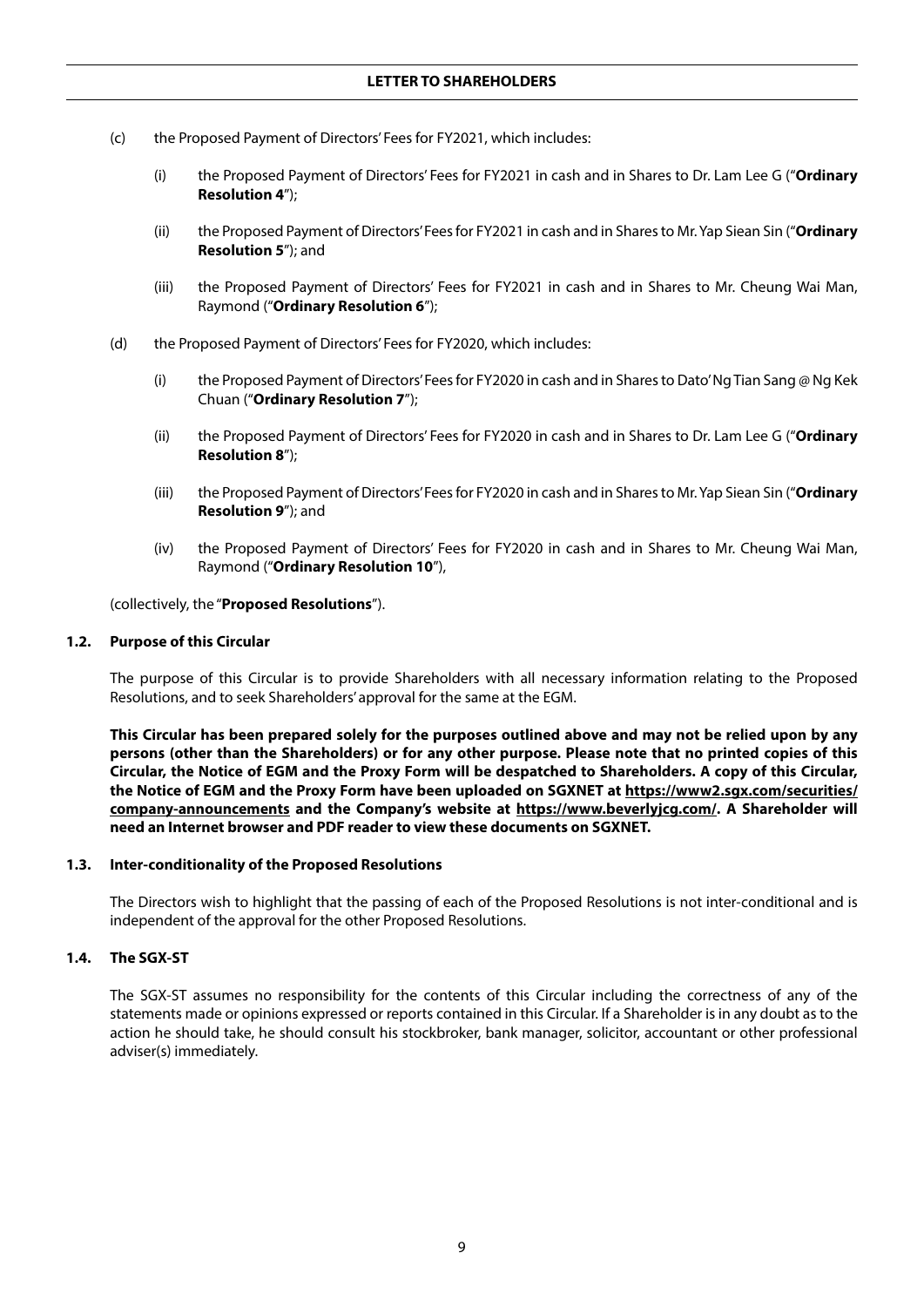## **2. THE PROPOSED APPOINTMENT OF NEW AUDITORS**

#### **2.1. Background and Rationale for the Proposed Appointment of New Auditors**

At the recent annual general meeting of the Company held on 29 June 2021, the Company did not propose any resolution for the appointment of auditor for FY2021 as Nexia TS, who had been the auditor of the Group since 6 November 2015, had expressed to the Company their intention not to seek re-appointment upon their retirement at the annual general meeting. The Audit Committee had immediately arranged a meeting with Nexia TS for discussion and the Audit Committee respects the decision of Nexia TS not to seek re-appointment. The Directors of the Company are also of the view that it would be timely to effect a change in external auditor.

In light of the vacancy in the office of the auditor arising from the foregoing, the Audit Committee had requested for and evaluated proposals from various audit firms. Following such evaluation, the Audit Committee has determined that RT LLP, with their experience and expertise, audit methodology and quality control, is best suited to the existing needs and requirements of the Group. Based on such considerations and after also taking into consideration, *inter alia*, the Audit Quality Indicators Disclosure Framework introduced by ACRA and the criteria for the evaluation and selection of the external auditors contained in the Guidebook for AC in Singapore and the Audit Committee Guide issued by the Singapore Institute of Directors, including factors such as the adequacy of the resources and experiences of the audit firm to be selected and the audit engagement partner to be assigned to the audit, whether the audit engagement partner has or has not been subjected to ACRA's Practice Monitoring Programme review, audit approach, transition plan, the number and experience of supervisory and professional staff to be assigned and the proposed audit fees, the Audit Committee is satisfied that RT LLP will be able to meet the audit requirements of the Group, and appointing them as auditor of the Group best suits the current business and operational needs of the Group.

The Board, in consultation with the Audit Committee, is of the view that the proposed appointment of RT LLP as the new auditors of the Group is in the best interests of the Company.

Pursuant to Rule 712(3) of the Catalist Rules, the appointment of RT LLP as the Group's new auditors must be specifically approved by Shareholders at a general meeting. The appointment of RT LLP would take effect upon the approval of the Shareholders at the EGM and, if appointed, RT LLP will hold office until the conclusion of the next annual general meeting of the Company.

#### **2.2. Information on RT LLP and the Audit Engagement Partner**

RT LLP started as a partnership operating under the name of Soh, Wong & Partners in 1985. Over the years, the partnership acquired other practices. In 2000, it changed its name to LTC & Associates, and it converted to a limited liability partnership (LLP) in 2008 with the approval of ACRA. With that conversion, it changed its name to LTC LLP. In August 2013, with re-branding, the firm changed its name from LTC LLP to RT LLP with the vision to focus on high value clients with complex advisory needs and to develop an ASEAN strategy with a regional focus. RT LLP has acted as statutory auditors for more than 70 companies listed on SGX-ST over the years. It currently acts as the statutory auditors for more than 10 companies listed on SGX-ST.

RT LLP has been a member of one of the top global accounting associations, BKR International since the late 1980s. BKR International was formed in 1989 as the result of a merger of National CPA Group, based in the United States of America, and several members of the primarily European DHR International. It has a combined strength of more than 160 independent accounting and business advisory firms in over 500 offices and 80 countries. The member firms are monitored at regular intervals to ensure that standards are maintained. BKR International was ranked sixth in the International Accounting Bulletin's (IAB) 2020 World Survey for global associations.

RT LLP is also a leading, well established and dynamic public accounting practice in Singapore that is a member of RT ASEAN, which is a network of multi-disciplinary business solution providers. RT ASEAN was founded by RT LLP. RT ASEAN, headquartered in Singapore, is the first global professional network in Asia to be recognised as a member of Forum of Firms. To-date, RT ASEAN is the only Asian network recognised and admitted as a member of the Forum of Firms.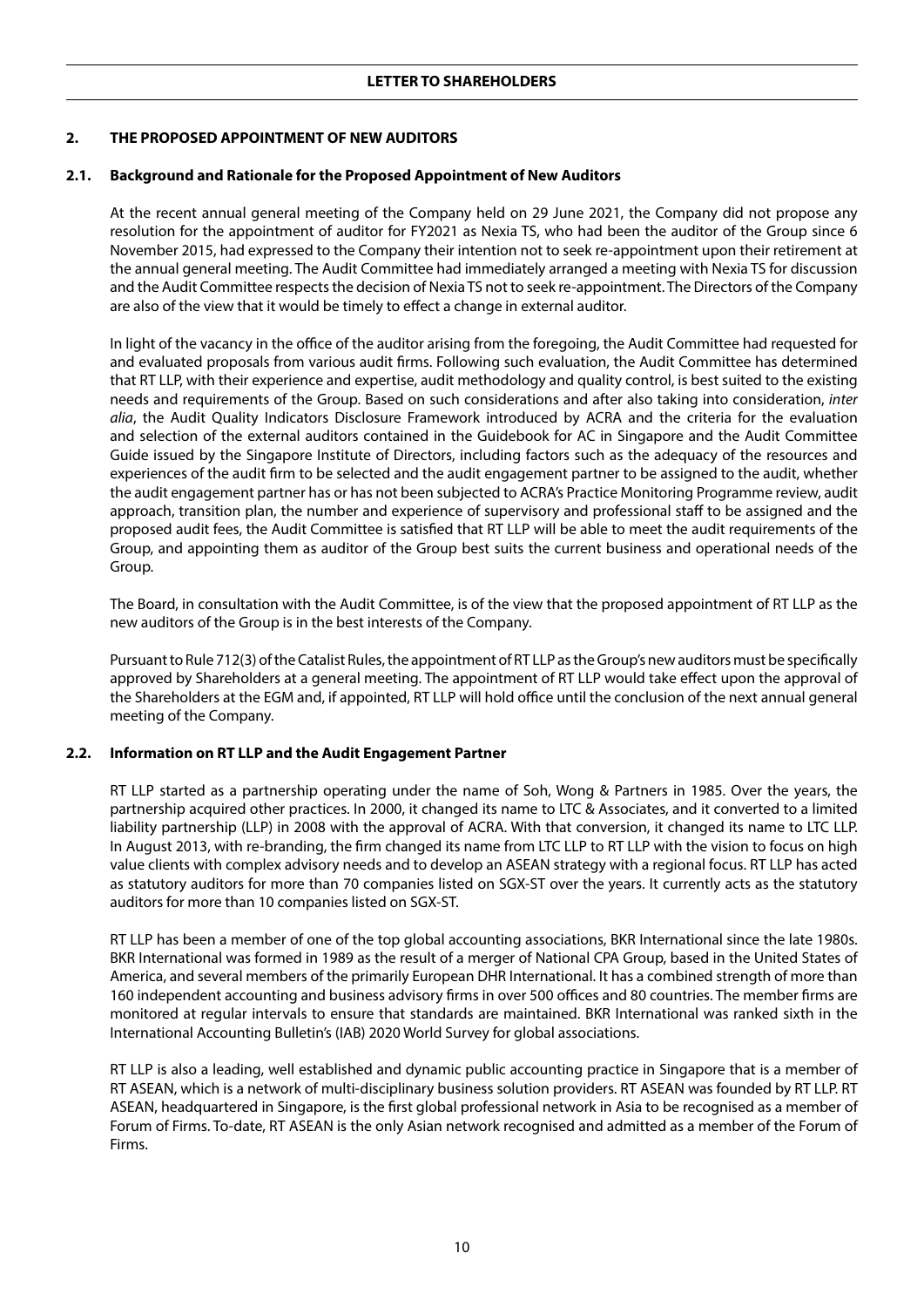The Forum of Firms is an association of networks of international accounting firms that perform transnational audits. Members of the Forum have committed to adhere to and promote the consistent application of high-quality audit practices worldwide, including the use of International Standards on Auditing, and the maintenance of appropriate quality control standards in accordance with International Standards on Quality Control issued by the International Auditing and Assurance Standards Board. Through their organisations, members also conduct globally coordinated internal quality assurance reviews on a regular basis and have policies and methodologies that conform to the Code of Ethics for Professional Accountants. The Transnational Auditors Committee is the Executive Committee of the Forum of Firms and a committee of the International Federation of Accountants.

All partners and directors of RT LLP are experienced in cross-border work, and have developed considerable expertise in advising individuals, owner-managers, small and medium-sized businesses, public sector entities and/or listed companies. The partners, directors and staff of RT LLP are from diverse geographic cultural, academic and professional backgrounds with a shared purpose of striving for excellence in the delivery of public accounting and other professional services. Its team of qualified and experienced professionals endeavour to deliver unique and pragmatic solutions that are tailored to specific requirements of its clients and to meet statutory obligations. Currently, RT LLP in Singapore, has 3 audit partners, 3 directors and about 50 professional staff members.

RT LLP is an audit firm registered with ACRA. RT LLP was subjected to the Practice Monitoring Program reviews by ACRA and the firm has passed the firmwide review with general points for improvement and received no adverse feedback or findings from all previous inspections, with the most recent in 2019.

RT LLP will assign a team comprising three partners (including a lead engagement partner, an engagement quality control & advisory partner), one director, one assistant manager, one senior and two to three associates with respect to the audit of the Group.

Mr Arumugam Ravinthran, who is the Chief Executive Officer and Managing Partner of RT LLP, will be the Audit Partner-in-Charge. He is a Fellow Member of the Institute of Singapore Chartered Accountants (ISCA) and holds a FCA (Singapore) title. He is a certified Public Accountant under the Accountants Act and approved by ACRA. He is also a Fellow Chartered Accountant with the Institute of Chartered Accountants in England & Wales, a Fellow of CPA Australia and ASEAN CPA, and an Accredited Tax Advisor with the Singapore Institute of Accredited Tax Professionals. He holds a Specialised Honours degree (member of Dean's Honour Roll) in Business Administration from Schulich School of Business at York University, in Toronto, Canada. He was awarded In-House Scholarship by the University for academic excellence.

Mr Arumugam has been in the profession for more than 30 years and has a wide range of experience in the various fields of finance. He advises on matters of corporate finance, including mergers and acquisitions, valuation of businesses, due diligence and business restructuring, amongst others. He has also advised on forensic work involving accounting irregularities and interpretation of technical concepts and accounting standards. He is often called upon by law firms to provide his expert views and opinions and has appeared in courts to provide evidence as expert witness. He has been involved in litigation support work throughout his career. He has been the engagement partner of a number of SGX-ST listed companies. Both Mr Arumugam and RT LLP have experience in auditing companies with similar business activities as the Group (i.e., which are in the healthcare industry).

In the earlier part of Mr Arumugam's career, he spent 5 years in Singapore Telecommunications (SingTel) as Finance Director of International Finance looking into SingTel's acquisitions overseas. During the mid-1990s, as an Audit Manager in Deloitte, Singapore, he worked on a variety of assignments ranging from audit of large multinational corporations, initial public offerings, due diligences, investigative accounting and expert witness matters, among others.

Mr Arumugam has led major audit engagements such as the statutory audit of listed entities on the New York Stock Exchange, London Stock Exchange, government projects and other listed companies in Singapore. He has headed a number of cross border assignments and advises on a variety of financial matters such as rights issues, corporate funding matters, acquisitions, due diligence, business plans and valuations. He started his career in 1986 in London with a large accounting firm, where he trained and qualified as a Chartered Accountant. He was awarded the Member's Recognition Award by the Institute of Chartered Accountants in England & Wales for his contributions to the profession.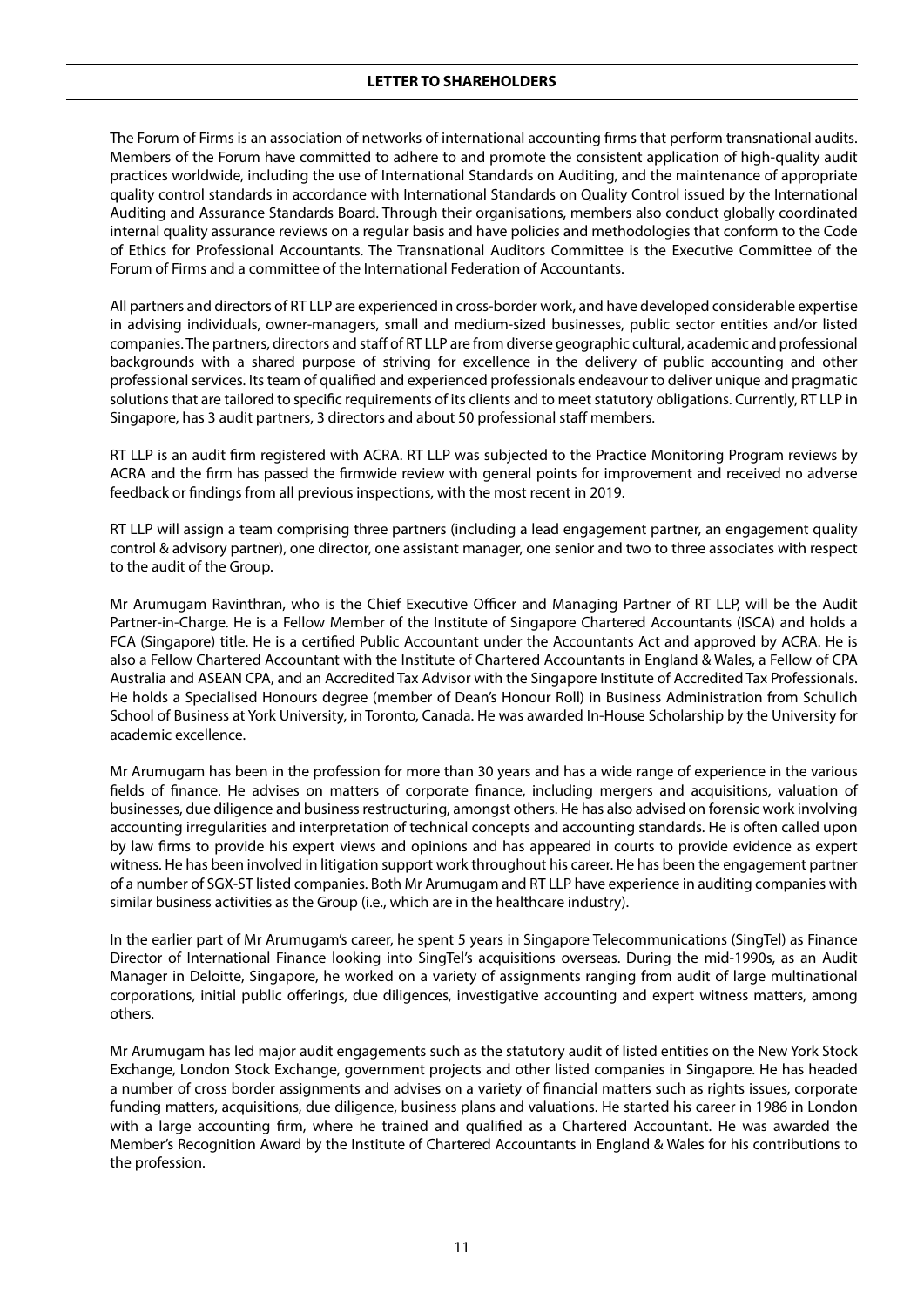Currently, Mr Arumugam serves in the Panel of Financial Experts to the Family Justice Courts. He is a Board Member and Deputy Chairman of ISCA Cares, the charity arm of the Institute of Singapore Chartered Accountants. He is a panel member of the Disciplinary and Complaints Committee of ISCA. He is the Executive Chairman of RT ASEAN and a member of the EXCO of RT ASEAN.

In the past he has served in the Continuing Professional Education Committee, Corporate Governance Committee, Financial Statements Review Committee and Auditing and Assurance Standards Board. Mr Arumugam was a Board Member of the Hindu Advisory Board (Statutory Board), an appointment by the Minister. He was also the Vice Chairman of the Audit Committee of the Hindu Endowments Board.

Mr Arumugam was inspected by ACRA's Practice Monitoring Program and passed all previous inspections, with the most recent in 2019.

## **2.3. Compliance with the Catalist Rules**

In accordance with Rule 712(3) of the Catalist Rules, the Directors confirm:

- (a) the Company has received a copy of Nexia TS' professional clearance letter dated 27 August 2021 issued to RT LLP, confirming that Nexia TS is not aware of any professional reasons why RT LLP should not accept appointment as the auditor of the Group;
- (b) the Company confirms that there were no disagreements with Nexia TS on accounting treatments within the last twelve (12) months up to the Latest Practicable Date;
- (c) the Company confirms that it is not aware of any circumstances connected with the Proposed Appointment of New Auditors that should be brought to the attention of Shareholders which have not been disclosed in this Circular;
- (d) the Company confirms that the specific reasons for the Proposed Appointment of New Auditors are as disclosed above in Section 2.1 of this Circular; and
- (e) subject to Shareholders approving the Proposed Appointment of New Auditors at the EGM, the Company confirms that it is in compliance with Rules 712 and 715 of the Catalist Rules in relation to the proposed appointment of RT LLP as the auditors of the Group. For the purposes of Rule 715(1) of the Catalist Rules, RT LLP will be appointed as the auditors of the Company and will be auditing the Company's Singapore-incorporated subsidiaries and significant associated companies, namely the following Singapore-incorporated subsidiaries:
	- (i) Albedo Corporation Pte. Ltd.; and
	- (ii) JCG-Beverly Pte. Ltd;
- $(f)$  for the purposes of Rule 715(2) of the Catalist Rules, the Company's significant foreign-incorporated subsidiaries and associated companies incorporated in Malaysia will continue to be audited by SC Teh & Co, Chartered Accountants, Malaysia; and
- (g) the Company confirms that there will be no change in the scope of work to be undertaken by RT LLP as auditors of the Company compared to that of Nexia TS.

## **3. THE PROPOSED PART PAYMENT OF EXECUTIVE DIRECTORS' SALARIES FOR THE PERIOD FROM 1 OCTOBER 2021 TO 31 MARCH 2022 IN SHARES, THE PROPOSED PAYMENT OF DIRECTORS' FEES FOR FY2021 AND THE PROPOSED PAYMENT OF DIRECTORS' FEES FOR FY2020**

#### **3.1. Introduction**

Pursuant to the Proposed Part Payment of Executive Directors' Salaries in Shares, the Proposed Payment of Directors' Fees for FY2021 and the Proposed Payment of Directors' Fees for FY2021, the Company proposes to issue an aggregate of 331,576,000 new Shares to the Directors (comprising the Executive Director Shares, the FY2021 Director Shares and the FY2020 Director Shares) representing an aggregate amount of S\$331,576 in Executive Directors' Salaries, FY2021 Directors' Fees and FY2020 Directors' Fees.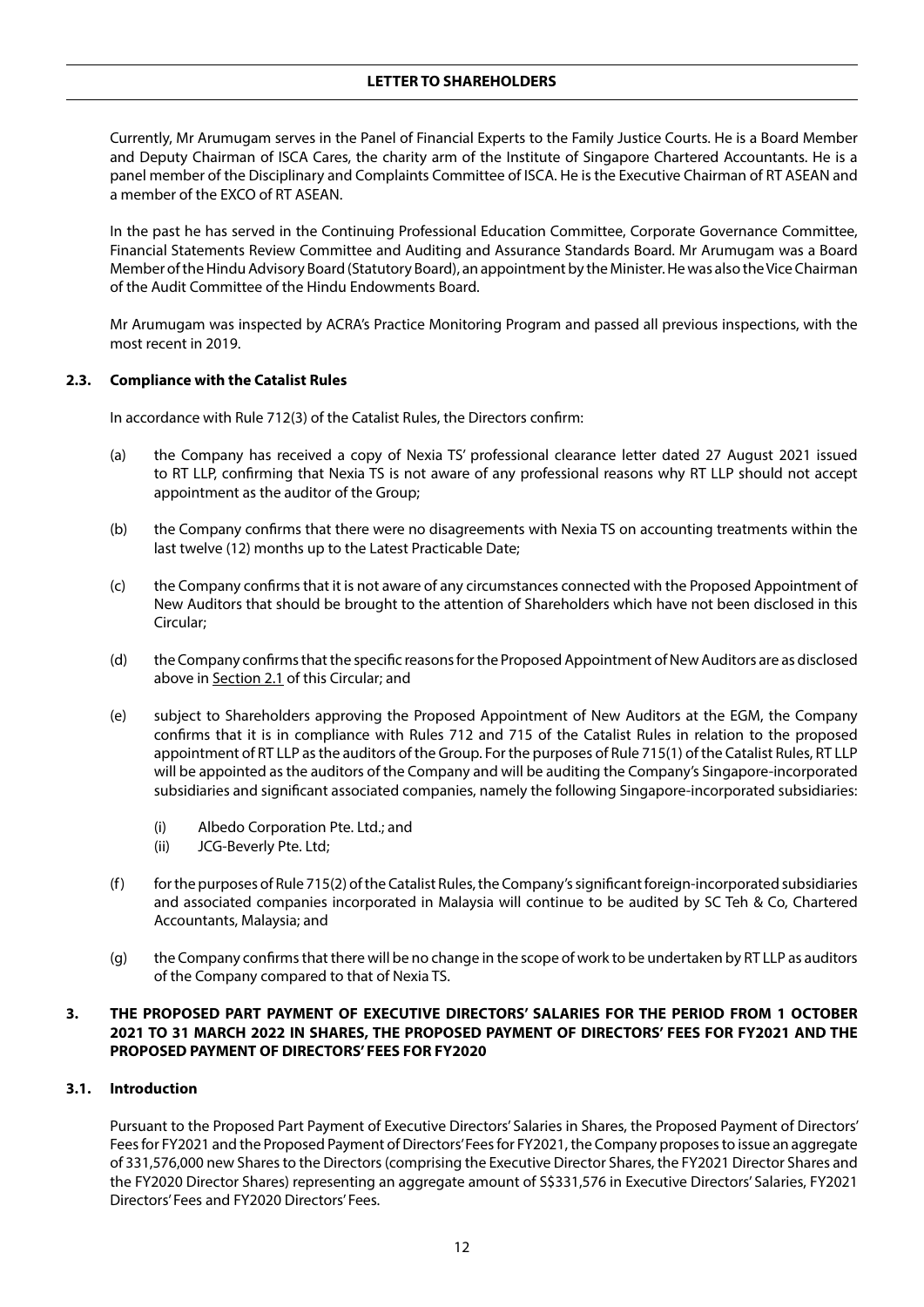The Proposed Part Payment of Executive Directors' Salaries for the period from 1 October 2021 to 31 March 2022 in Shares

Pursuant to the service agreements entered to with the executive Directors, there are salaries due to the executive Directors for services rendered and/or to be rendered by the executive Directors from 1 October 2021 to 31 March 2022 (the "**Executive Directors' Salaries**").

The Board had resolved on 8 September 2021 the ("**September 2021 Resolution**"), and the executive Directors had agreed, pursuant to letters entered into between each of the executive Directors and the Company, that the Company shall pay 70% of the Executive Directors' Salaries for the period from 1 October 2021 to 31 March 2022 in new Shares in lieu of cash (the "**Executive Director Shares**"). For the avoidance of doubt, the cash component of the Executive Directors' Salaries for October 2021 and November 2021 have been paid to the executive Directors. Subject to Shareholders' approval at the forthcoming EGM, the Company intends to pay an aggregate of S\$161,700 of the Executive Directors' Salaries for the period from 1 October 2021 to 31 March 2022 in new Shares and accordingly, the Company proposes to issue the Executive Director Shares to the executive Directors.

The Executive Director Shares in respect of the period from October 2021 to December 2021 will be issued to the executive Directors as soon as practicable after receiving Shareholders' approval at the EGM and receipt of the listing and quotation notice in respect of the Executive Director Shares. The Executive Director Shares in respect of the period from January 2022 to March 2022 are expected to be issued to the executive Directors sometime in March 2022 or April 2022.

The breakdown of the amount of Executive Directors' Salaries to be paid in Executive Director Shares in lieu of cash to each executive Director is as follows:

| <b>Name of Executive Director</b> | <b>Executive Directors' Salaries to be paid in Shares (S\$)</b> |
|-----------------------------------|-----------------------------------------------------------------|
| Dato' Ng Tian Sang @ Ng Kek Chuan | 122,500                                                         |
| Howard Ng How Er                  | 39,200                                                          |

The Proposed Payment of Directors' Fees for FY2021

Pursuant to Shareholders' approval at the Company's annual general meeting held on 29 June 2021, the Company had approved the payment of Directors' fees of S\$156,000 for FY2021, to be paid quarterly in arrears.

The Company now wishes to seek Shareholders' approval to revise the payment of Directors' fees for FY2021 to S\$164,000, due to an additional S\$8,000 proposed to be paid to Mr. Cheung Wai Man, Raymond due to an increase in Directors' fees for Mr. Cheung Wai Man, Raymond from the month of September 2021 onwards as recommended by the Remuneration Committee so as to close the gap in the Directors' fees for Mr. Cheung Wai Man, Raymond and that of the other Independent Directors of the Company.

As such, for FY2021, the Directors' fees proposed to be paid to the Directors for services to be rendered in FY2021 are as follows (the "FY2021 Directors' Fees"):

| <b>Name of Director</b>           | Directors' Fees (S\$) |
|-----------------------------------|-----------------------|
| Dato' Ng Tian Sang @ Ng Kek Chuan | N.A.                  |
| Howard Ng How Er                  | N.A                   |
| Ang Kok Huan <sup>(1)</sup>       | N.A.                  |
| Dr. Lam Lee G                     | 72,000                |
| Yap Siean Sin                     | 60,000                |
| Cheung Wai Man, Raymond           | 32,000                |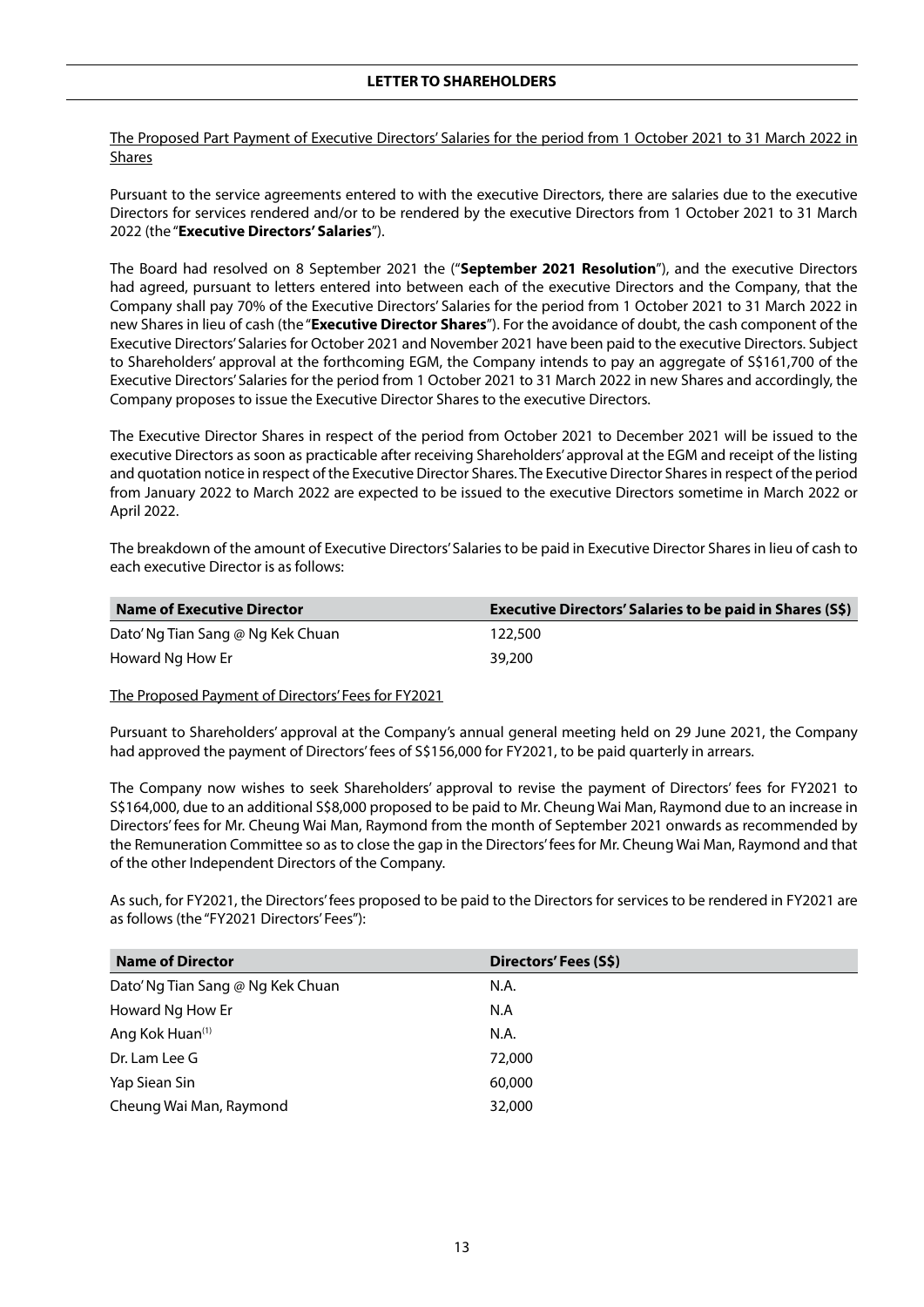#### **Note:**

(1) Mr. Ang Kok Huan had ceased to be a director of the Company with effect from 29 June 2021.

The Board had:

- (a) resolved on 10 August 2021 (the "**August 2021 Resolution**"), and Dr. Lam Lee G, Mr. Yap Siean Sin and Mr. Cheung Wai Man, Raymond had agreed, pursuant to letters entered into between each of them and the Company, that the Company shall pay 50% of the FY2021 Directors' Fees for the period from January 2021 to September 2021 in new Shares of the Company in lieu of cash.
- (b) pursuant to the September 2021 Resolution, resolved, and Dr. Lam Lee G, Mr. Yap Siean Sin and Mr. Cheung Wai Man, Raymond had agreed, pursuant to letters entered into between each of them and the Company, that the Company shall pay 60% of the FY2021 Directors' Fees for the period from October 2021 to December 2021 in new Shares of the Company in lieu of cash,

(collectively, the "**FY2021 Director Shares**").

Subject to Shareholders' approval at the forthcoming EGM, the Company intends to pay an aggregate of S\$78,184 of the FY2021 Directors' Fees in new Shares and accordingly, the Company proposes to issue the FY2021 Director Shares to the Directors.

| <b>Name of Director</b>           | Directors'<br>Fees (S\$) | Directors' Fees to be<br>paid in cash (S\$) | Directors' Fees to<br>be paid in FY2021<br><b>Director Shares (S\$)</b> |
|-----------------------------------|--------------------------|---------------------------------------------|-------------------------------------------------------------------------|
| Dato' Ng Tian Sang @ Ng Kek Chuan | N.A                      | N.A.                                        | N.A.                                                                    |
| Howard Ng How Er                  | N.A                      | N.A.                                        | N.A.                                                                    |
| Ang Kok Huan <sup>(1)</sup>       | N.A                      | N.A.                                        | N.A.                                                                    |
| Dr. Lam Lee G(2)                  | 72.000                   | 42,516                                      | 29.484                                                                  |
| Yap Siean Sin                     | 60,000                   | 28,500                                      | 31,500                                                                  |
| Cheung Wai Man, Raymond           | 32,000                   | 14,800                                      | 17,200                                                                  |

The breakdown of the amount to be paid for FY2021 to each Director is as follows:

#### **Note:**

- (1) Mr. Ang Kok Huan had ceased to be a director of the Company with effect from 29 June 2021.
- (2) The FY2021 Directors' Fees payable to Dr. Lam Lee G is subject to 22% withholding tax paid/payable to IRAS. The portion of withholding tax paid/payable to IRAS is deducted from the FY2021 Directors' Fees to be paid in FY2020 Director Shares and included in the Directors' Fees to be paid in cash.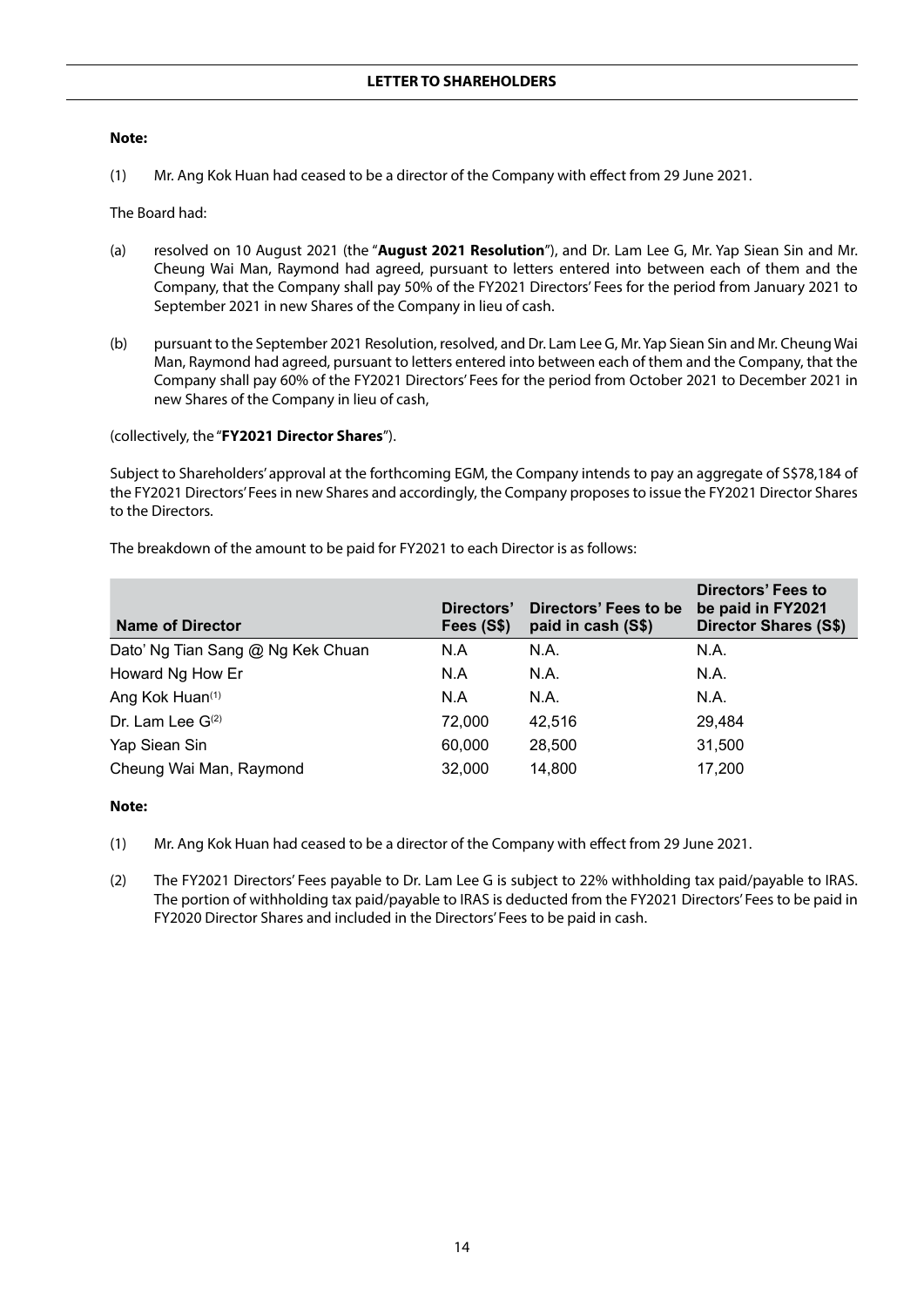## The Proposed Payment of Directors' Fees for FY2020

Pursuant to Shareholders' approval at the Company's annual general meeting held on 29 June 2020, the Company had approved the payment of Directors' fees of S\$296,000 for FY2020, to be paid quarterly in arrears.

As such, for FY2020, the Directors' fees payable to the Directors for services rendered in FY2020 are as follows (the "**FY2020 Directors' Fees**"):

| <b>Name of Director</b>           | Directors' Fees (S\$) |
|-----------------------------------|-----------------------|
| Dato' Ng Tian Sang @ Ng Kek Chuan | 69,000                |
| Howard Ng How Er                  | N.A.                  |
| Ang Kok Huan <sup>(1)</sup>       | N.A                   |
| Dr. Lam Lee G                     | 63,800                |
| Yap Siean Sin                     | 57,000                |
| Cheung Wai Man, Raymond           | 22,800                |
|                                   |                       |

## **Note:**

(1) Mr. Ang Kok Huan had ceased to be a director of the Company with effect from 29 June 2021.

Pursuant to the August 2021 Resolution, the Board had resolved, and Dato' Ng Tian Sang @ Ng Kek Chuan, Dr. Lam Lee G, Mr. Yap Siean Sin and Mr. Cheung Wai Man, Raymond had agreed, pursuant to letters entered into between each of them and the Company that the Company shall pay 50% of the Directors' fees for FY2020 in new Shares of the Company in lieu of cash (the "**FY2020 Director Shares**"). Subject to Shareholders' approval at the forthcoming EGM, the Company intends to pay an aggregate of S\$91,692 of the FY2020 Directors' Fees in new Shares and accordingly, the Company proposes to issue the FY2020 Director Shares to the Directors.

**Name of Director Directors' Fees (S\$) Directors' Fees to be paid in cash (S\$) Directors' Fees to be paid in FY2020 Director Shares (S\$)** Dato' Ng Tian Sang @ Ng Kek Chuan<sup>(1)</sup> 69,000 42,090 42,090 26,910 Howard Ng How Er N.A. N.A. N.A. N.A. N.A. N.A. N.A. Ang Kok Huan(2) N.A. N.A. N.A.  $\rm Dr.$  Lam Lee G<sup>(3)</sup>  $\rm 63.800$   $\rm 38.918$   $\rm 24.882$ Yap Siean Sin 57,000 28,500 28,500 Cheung Wai Man, Raymond 22,800 11,400 11,400

The breakdown of the amount to be paid for FY2020 to each Director is as follows:

#### **Note:**

- (1) Dato' Ng Tian Sang @ Ng Kek Chuan was appointed as the Executive Chairman and Chief Executive Officer of the Company on 1 June 2020. Prior to 1 June 2020, Dato' Ng Tian Sang @ Ng Kek Chuan had been appointed as the Non-executive Chairman of the Company and hence was entitled to Directors' fees for the period from January 2020 to May 2020.
- (2) Mr. Ang Kok Huan had ceased to be a director of the Company with effect from 29 June 2021.
- (3) The FY2020 Directors' Fees payable to Dr. Lam Lee G is subject to 22% withholding tax paid/payable to IRAS. The portion of withholding tax paid/payable to IRAS is deducted from the FY2020 Directors' Fees to be paid in FY2020 Director Shares and included in the Directors' Fees to be paid in cash.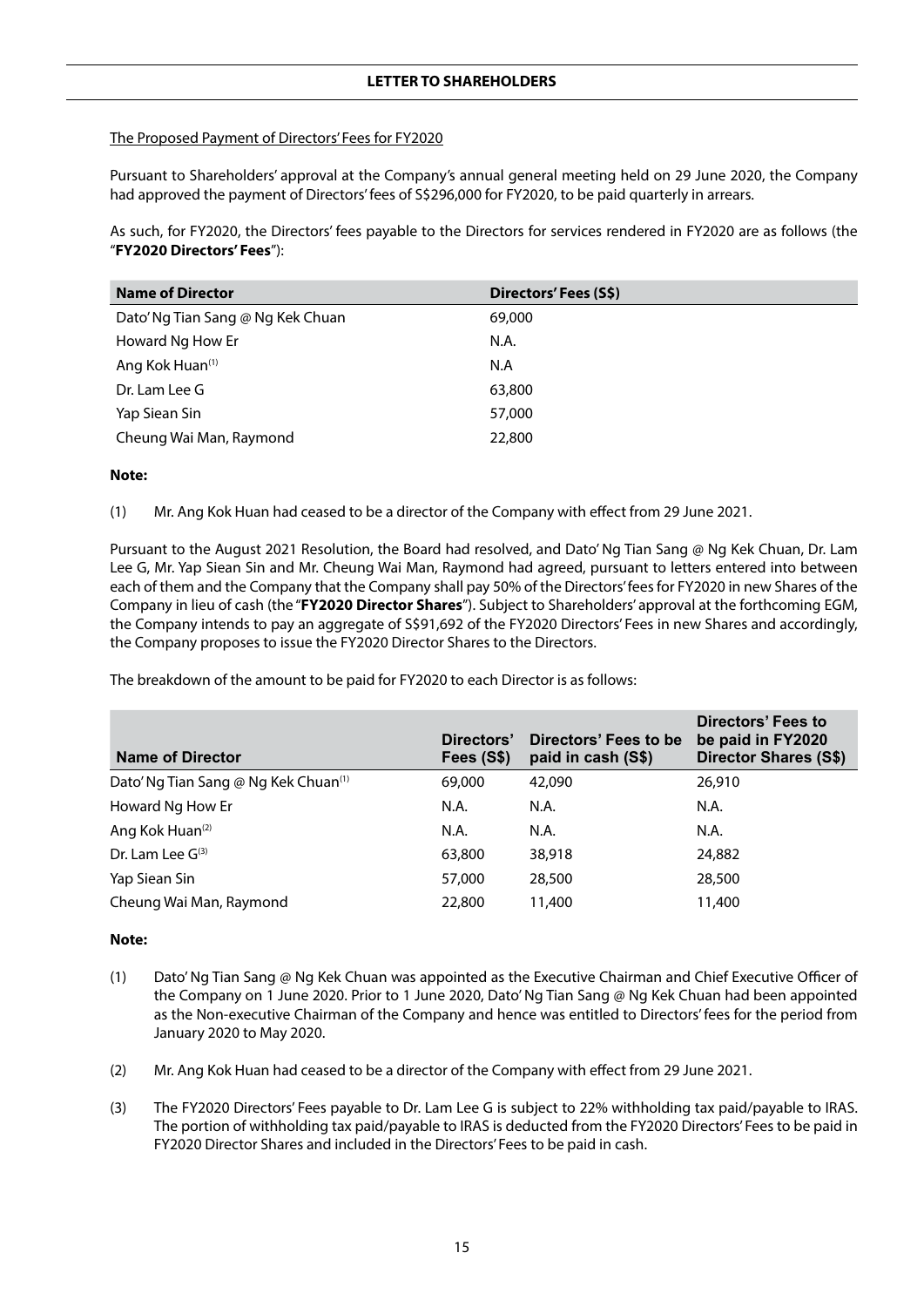## **3.2. Issue Price**

The issue price for each Executive Director Share will be S\$0.001 (the "**Executive Director Shares Issue Price**"), which represents the VWAP of S\$0.001 for each Share, based on the trades done on the Shares on the Catalist on 7 September 2021, being the full market day immediately prior to the date of the September 2021 Resolution.

The issue price for each FY2021 Director Share will be S\$0.001 (the "**FY2021 Director Shares Issue Price**"), which represents the VWAP of S\$0.001 for each Share, based for trades done on the Shares on the Catalist on 6 August 2021 and 7 September 2021, being the respective full market days immediately prior to the date of the August 2021 Resolution and the September 2021 Resolution.

The issue price for each FY2020 Director Share will be S\$0.001 (the "**FY2020 Director Shares Issue Price**"), which represents the VWAP of S\$0.001 for each Share, based on the trades done on the Shares on the Catalist on 6 August 2021, being the full market day immediately prior to the date of the August 2021 Resolution.

#### **3.3. The Executive Director Shares, the FY2021 Director Shares and the FY2020 Director Shares**

For illustrative purposes only, based on the Executive Director Shares Issue Price, the FY2021 Director Shares Issue Price and the FY2020 Director Shares Issue Price, the Executive Director Shares, the FY2021 Director Shares and the FY2020 Director Shares would be issued as follows:

| <b>Name of Director</b>           | Number of<br><b>Executive</b><br><b>Director</b><br><b>Shares</b> | Percentage<br>of Existing<br><b>Issued Share</b><br>Capital $(%)^{(1)}$ | Percentage<br>of Enlarged<br><b>Issued Share</b><br><b>Capital after</b><br>full issue of<br>the Executive<br><b>Director</b><br><b>Shares</b> $(\%)^{(2)}$ | Percentage of<br><b>Enlarged Issued Share</b><br><b>Capital after full</b><br>issue of the Executive<br>Director Shares, the<br><b>FY2021 Director</b><br><b>Shares and the FY2020</b><br>Director Shares (%) <sup>(3)</sup> |
|-----------------------------------|-------------------------------------------------------------------|-------------------------------------------------------------------------|-------------------------------------------------------------------------------------------------------------------------------------------------------------|------------------------------------------------------------------------------------------------------------------------------------------------------------------------------------------------------------------------------|
| Dato' Ng Tian Sang @ Ng Kek Chuan | 122,500,000                                                       | 0.68                                                                    | 0.68                                                                                                                                                        | 0.67                                                                                                                                                                                                                         |
| Howard Ng How Er                  | 39,200,000                                                        | 0.22                                                                    | 0.22                                                                                                                                                        | 0.21                                                                                                                                                                                                                         |
| Ang Kok Huan <sup>(4)</sup>       |                                                                   |                                                                         |                                                                                                                                                             |                                                                                                                                                                                                                              |
| Dr Lam Lee G                      |                                                                   |                                                                         |                                                                                                                                                             |                                                                                                                                                                                                                              |
| Yap Siean Sin                     |                                                                   |                                                                         |                                                                                                                                                             |                                                                                                                                                                                                                              |
| Cheung Wai Man, Raymond           |                                                                   |                                                                         |                                                                                                                                                             |                                                                                                                                                                                                                              |
| Total                             | 161,700,000                                                       | 0.90                                                                    | 0.90                                                                                                                                                        | 0.88                                                                                                                                                                                                                         |

#### Executive Director Shares

#### **Note:**

(1) The existing issued share capital comprises 17,927,715,589 Shares.

- (2) The enlarged issued share capital will comprise 18,089,415,589 Shares, assuming that 161,700,000 Executive Director Shares, based on the Executive Director Shares Issue Price, are issued.
- (3) The enlarged issued share capital will comprise 18,259,291,589 Shares, assuming that 161,700,000 Executive Director Shares, 78,184,000 FY2021 Director Shares and 91,692,000 FY2020 Director Shares, based on the Executive Director Shares Issue Price, the FY2021 Director Shares Issue Price and the FY2020 Director Shares Issue Price respectively, are issued.
- (4) Mr. Ang Kok Huan had ceased to be a director of the Company with effect from 29 June 2021.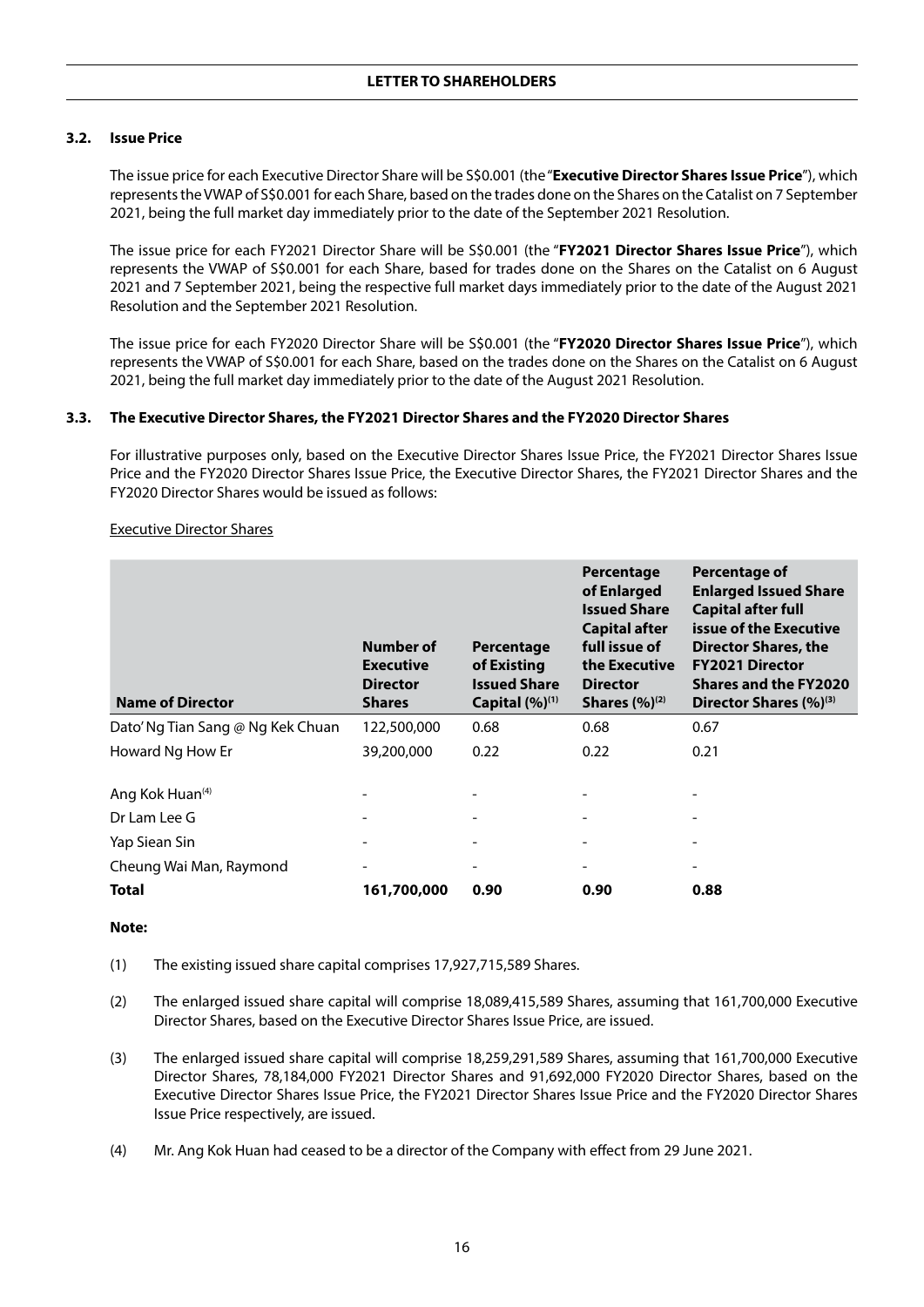## FY2021 Director Shares

| <b>Name of Director</b>           | <b>Number</b><br>of FY2021<br><b>Director</b><br><b>Shares</b> | Percentage<br>of Existing<br><b>Issued Share</b><br>Capital (%) <sup>(1)</sup> | Percentage<br>of Enlarged<br><b>Issued Share</b><br><b>Capital after</b><br>full issue of<br>the FY2021<br><b>Director</b><br><b>Shares</b> $(%)^{(2)}$ | Percentage of<br><b>Enlarged Issued Share</b><br><b>Capital after full</b><br>issue of the Executive<br>Director Shares, the<br><b>FY2021 Director</b><br><b>Shares and the FY2020</b><br>Director Shares (%) <sup>(3)</sup> |
|-----------------------------------|----------------------------------------------------------------|--------------------------------------------------------------------------------|---------------------------------------------------------------------------------------------------------------------------------------------------------|------------------------------------------------------------------------------------------------------------------------------------------------------------------------------------------------------------------------------|
| Dato' Ng Tian Sang @ Ng Kek Chuan |                                                                |                                                                                |                                                                                                                                                         |                                                                                                                                                                                                                              |
| Howard Ng How Er                  |                                                                |                                                                                |                                                                                                                                                         |                                                                                                                                                                                                                              |
| Ang Kok Huan <sup>(4)</sup>       |                                                                | $\overline{\phantom{a}}$                                                       | $\overline{\phantom{a}}$                                                                                                                                | $\overline{\phantom{a}}$                                                                                                                                                                                                     |
| Dr Lam Lee G                      | 29,484,000                                                     | 0.16                                                                           | 0.16                                                                                                                                                    | 0.16                                                                                                                                                                                                                         |
| Yap Siean Sin                     | 31,500,000                                                     | 0.18                                                                           | 0.17                                                                                                                                                    | 0.17                                                                                                                                                                                                                         |
| Cheung Wai Man, Raymond           | 17,200,000                                                     | 0.10                                                                           | 0.10                                                                                                                                                    | 0.09                                                                                                                                                                                                                         |
| Total                             | 78,184,000                                                     | 0.44                                                                           | 0.43                                                                                                                                                    | 0.42                                                                                                                                                                                                                         |

## **Note:**

- (1) The existing issued share capital comprises 17,927,715,589 Shares.
- (2) The enlarged issued share capital will comprise 18,005,899,589 Shares, assuming that 78,184,000 FY2021 Director Shares, based on the FY2021 Director Shares Issue Price, are issued.
- (3) The enlarged issued share capital will comprise 18,259,291,589 Shares, assuming that 161,700,000 Executive Director Shares, 78,184,000 FY2021 Director Shares and 91,692,000 FY2020 Director Shares, based on the Executive Director Shares Issue Price, the FY2021 Director Shares Issue Price and the FY2020 Director Shares Issue Price respectively, are issued.
- (4) Mr. Ang Kok Huan had ceased to be a director of the Company with effect from 29 June 2021.

## FY2020 Director Shares

| <b>Name of Director</b>           | <b>Number</b><br>of FY2020<br><b>Director</b><br><b>Shares</b> | Percentage<br>of Existing<br><b>Issued Share</b><br>Capital $(%)^{(1)}$ | Percentage<br>of Enlarged<br><b>Issued Share</b><br><b>Capital after</b><br>full issue of<br>the FY2020<br><b>Director</b><br><b>Shares</b> $(%)^{(2)}$ | Percentage of<br><b>Enlarged Issued Share</b><br><b>Capital after full</b><br>issue of the Executive<br><b>Director Shares, the</b><br><b>FY2021 Director</b><br>Shares and the FY2020<br>Director Shares (%) <sup>(3)</sup> |
|-----------------------------------|----------------------------------------------------------------|-------------------------------------------------------------------------|---------------------------------------------------------------------------------------------------------------------------------------------------------|------------------------------------------------------------------------------------------------------------------------------------------------------------------------------------------------------------------------------|
| Dato' Ng Tian Sang @ Ng Kek Chuan | 26,910,000                                                     | 0.15                                                                    | 0.15                                                                                                                                                    | 0.15                                                                                                                                                                                                                         |
| Howard Ng How Er                  |                                                                |                                                                         |                                                                                                                                                         |                                                                                                                                                                                                                              |
| Ang Kok Huan <sup>(4)</sup>       |                                                                |                                                                         |                                                                                                                                                         |                                                                                                                                                                                                                              |
| Dr Lam Lee G                      | 24,882,000                                                     | 0.14                                                                    | 0.14                                                                                                                                                    | 0.14                                                                                                                                                                                                                         |
| Yap Siean Sin                     | 28,500,000                                                     | 0.16                                                                    | 0.16                                                                                                                                                    | 0.16                                                                                                                                                                                                                         |
| Cheung Wai Man, Raymond           | 11,400,000                                                     | 0.06                                                                    | 0.06                                                                                                                                                    | 0.06                                                                                                                                                                                                                         |
| <b>Total</b>                      | 91,692,000                                                     | 0.51                                                                    | 0.51                                                                                                                                                    | 0.51                                                                                                                                                                                                                         |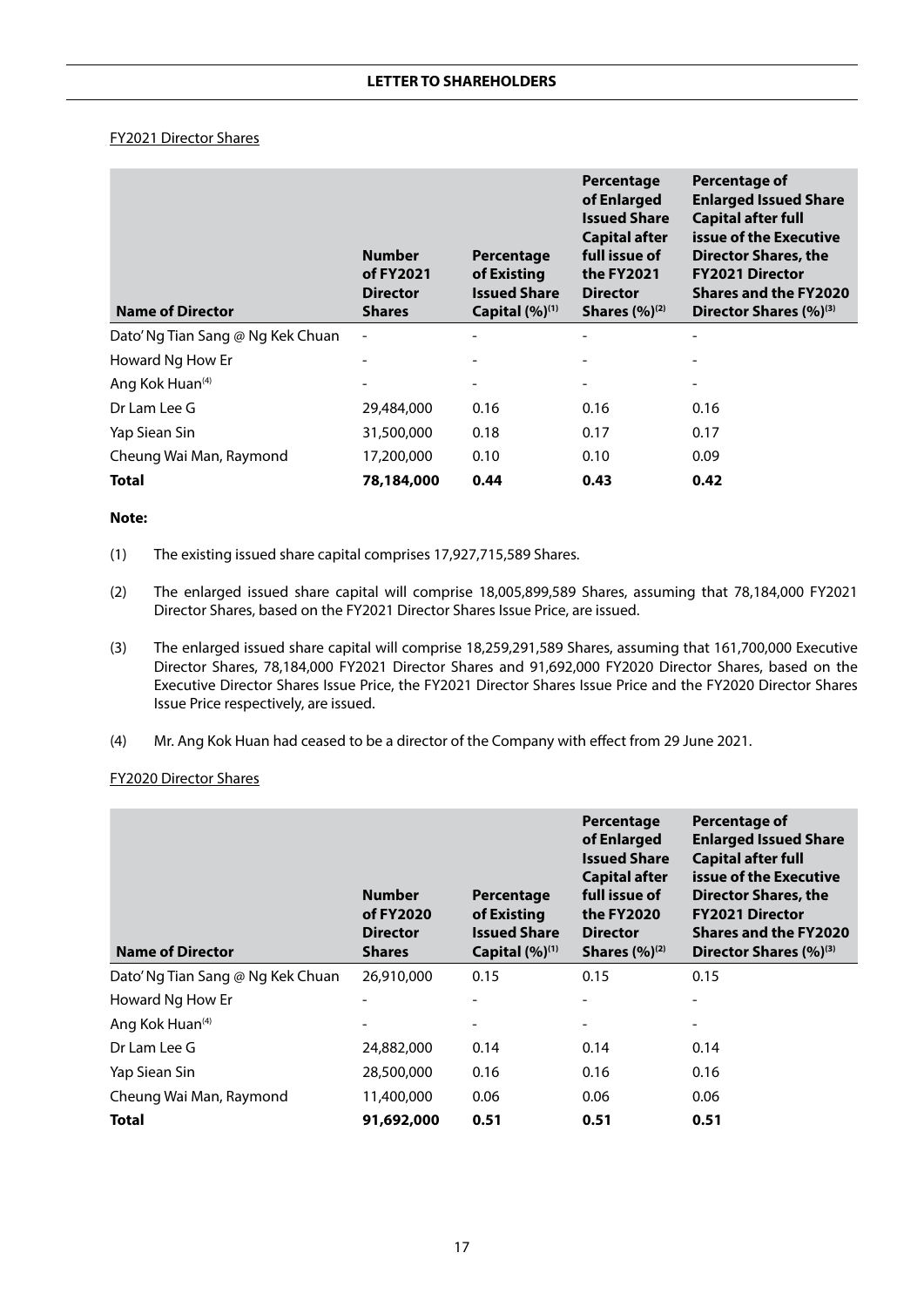#### **Note:**

- (1) The existing issued share capital comprises 17,927,715,589 Shares.
- (2) The enlarged issued share capital will comprise 18,019,407,589 Shares, assuming that 91,692,000 FY2020 Director Shares, based on the FY2020 Director Shares Issue Price, are issued.
- (3) The enlarged issued share capital will comprise 18,259,291,589 Shares, assuming that 161,700,000 Executive Director Shares, 78,184,000 FY2021 Director Shares and 91,692,000 FY2020 Director Shares, based on the Executive Director Shares Issue Price, the FY2021 Director Shares Issue Price and the FY2020 Director Shares Issue Price respectively, are issued.
- (4) Mr. Ang Kok Huan had ceased to be a director of the Company with effect from 29 June 2021.

The Executive Director Shares, the FY2021 Director Shares and the FY2020 Director Shares

| <b>Name of Director</b>           | Number of<br><b>Executive</b><br><b>Director Shares,</b><br><b>FY2021 Director</b><br><b>Shares and</b><br><b>FY2020 Director</b><br><b>Shares</b> | Percentage of<br><b>Existing Issued</b><br><b>Share Capital</b><br>$(9/6)^{(1)}$ | <b>Percentage of Enlarged Issued</b><br><b>Share Capital after full issue of</b><br>the Executive Director Shares,<br>the FY2021 Director Shares and<br>the FY2020 Director Shares $(\%)^{(2)}$ |
|-----------------------------------|----------------------------------------------------------------------------------------------------------------------------------------------------|----------------------------------------------------------------------------------|-------------------------------------------------------------------------------------------------------------------------------------------------------------------------------------------------|
| Dato' Ng Tian Sang @ Ng Kek Chuan | 149,410,000                                                                                                                                        | 0.83                                                                             | 0.82                                                                                                                                                                                            |
| Howard Ng How Er                  | 39,200,000                                                                                                                                         | 0.22                                                                             | 0.21                                                                                                                                                                                            |
| Ang Kok Huan <sup>(3)</sup>       |                                                                                                                                                    |                                                                                  |                                                                                                                                                                                                 |
| Dr Lam Lee G                      | 54,366,000                                                                                                                                         | 0.30                                                                             | 0.30                                                                                                                                                                                            |
| Yap Siean Sin                     | 60,000,000                                                                                                                                         | 0.33                                                                             | 0.33                                                                                                                                                                                            |
| Cheung Wai Man, Raymond           | 28,600,000                                                                                                                                         | 0.16                                                                             | 0.16                                                                                                                                                                                            |
| Total                             | 331,576,000                                                                                                                                        | 1.84                                                                             | 1.82                                                                                                                                                                                            |

## **Notes:**

- (1) The existing issued share capital comprises 17,927,715,589 Shares.
- (2) The enlarged issued share capital will comprise 18,259,291,589 Shares, assuming that 161,700,000 Executive Director Shares, 78,184,000 FY2021 Director Shares and 91,692,000 FY2020 Director Shares, based on the Executive Director Shares Issue Price, the FY2021 Director Shares Issue Price and the FY2020 Director Shares Issue Price respectively, are issued.
- (3) Mr. Ang Kok Huan had ceased to be a director of the Company with effect from 29 June 2021.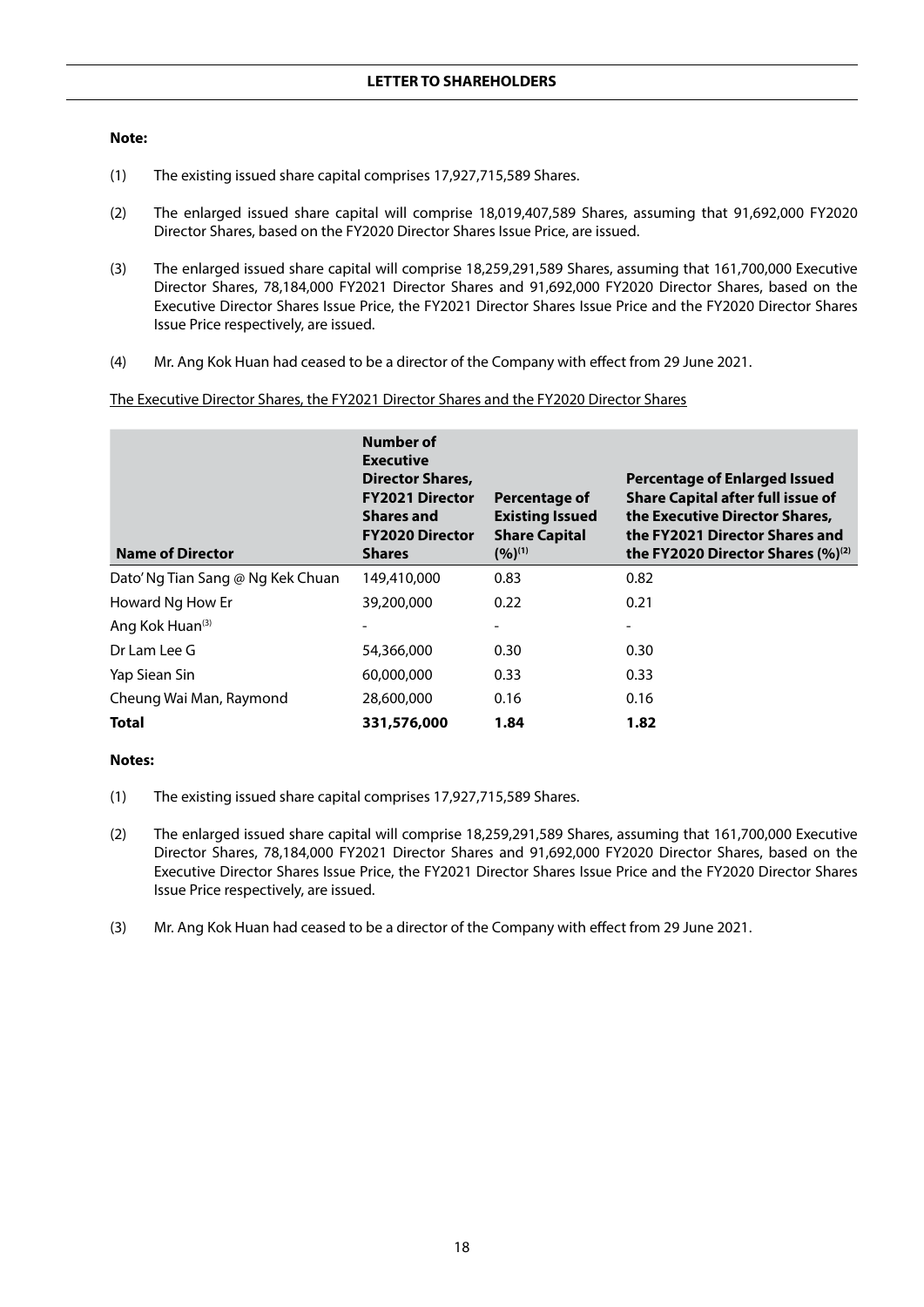| <b>Name of Director</b>                          | <b>Total Number</b><br>of Shares after<br>full issue of the<br><b>Executive Director</b><br><b>Shares, the FY2021</b><br><b>Director Shares and</b><br>the FY2020 Director<br>Shares <sup>(1)</sup> | Percentage of<br><b>Existing Issued</b><br>Share Capital (%) <sup>(2)</sup> | <b>Percentage of Enlarged</b><br><b>Issued Share Capital after</b><br>full issue of the Executive<br><b>Director Shares, the</b><br><b>FY2021 Director Shares</b><br>and the FY2020 Director<br><b>Shares</b> $(%)^{(3)}$ |
|--------------------------------------------------|-----------------------------------------------------------------------------------------------------------------------------------------------------------------------------------------------------|-----------------------------------------------------------------------------|---------------------------------------------------------------------------------------------------------------------------------------------------------------------------------------------------------------------------|
| Dato' Ng Tian Sang @ Ng Kek Chuan <sup>(4)</sup> | 1,734,422,533                                                                                                                                                                                       | 9.67                                                                        | 9.50                                                                                                                                                                                                                      |
| Howard Ng How Er                                 | 393,011,793                                                                                                                                                                                         | 2.19                                                                        | 2.15                                                                                                                                                                                                                      |
| Ang Kok Huan <sup>(5)</sup>                      | 149,900,000                                                                                                                                                                                         | 0.84                                                                        | 0.82                                                                                                                                                                                                                      |
| Dr Lam Lee $G^{(6)}$                             | 54,366,000                                                                                                                                                                                          | 0.30                                                                        | 0.30                                                                                                                                                                                                                      |
| Yap Siean Sin                                    | 60,000,000                                                                                                                                                                                          | 0.33                                                                        | 0.33                                                                                                                                                                                                                      |
| Cheung Wai Man, Raymond                          | 36,100,009                                                                                                                                                                                          | 0.20                                                                        | 0.20                                                                                                                                                                                                                      |
| Total                                            | 2,427,800,335                                                                                                                                                                                       | 13.53                                                                       | 13.30                                                                                                                                                                                                                     |

#### **Notes:**

- (1) The total number of Shares held by the relevant Director (including existing Shares) assuming that 161,700,000 Executive Director Shares, 78,184,000 FY2021 Director Shares and 91,692,000 FY2020 Director Shares, based on the Executive Director Shares Issue Price, the FY2021 Director Shares Issue Price and the FY2020 Director Shares Issue Price respectively, are issued.
- (2) The existing issued share capital comprises 17,927,715,589 Shares.
- (3) The enlarged issued share capital will comprise 18,259,291,589 Shares, assuming that 161,700,000 Executive Director Shares, 78,184,000 FY2021 Director Shares and 91,692,000 FY2020 Director Shares, based on the Executive Director Shares Issue Price, the FY2021 Director Shares Issue Price and the FY2020 Director Shares Issue Price respectively, are issued.
- (4) Dato' Ng Tian Sang @ Ng Kek Chuan is deemed to be interested in the 920,435,423 Shares that held by Datin' Wong Ling Chu, Howard Ng How Er and Alexander Ng Zhonglie representing 5.13% of the existing share capital of the Company comprising 17,927,715,589 Shares. Assuming completion of the issue and allotment of the Executive Director Shares, the FY2021 Director Shares and the FY2020 Director Shares, Dato' Ng Tian Sang @ Ng Kek Chuan deemed to be interested in the 959,635,423 Shares that will be held by Datin' Wong Ling Chu, Howard Ng How Er and Alexander Ng Zhonglie representing 5.26% of the enlarged issued share capital of the Company comprising 18,259,291,589 Shares.
- (5) Mr. Ang Kok Huan had ceased to be a director of the Company with effect from 29 June 2021.
- (6) Dr. Lam Lee G is deemed to be interested in the 63,067,009 Shares that held by Chung Yuen Yee Kathy representing 0.35% of the existing share capital of the Company comprising 17,927,715,589 Shares. Assuming completion of the issue and allotment of the Executive Director Shares, the FY2021 Director Shares and the FY2020 Director Shares, Dr. Lam Lee G is deemed to be interested in the 63,067,009 Shares held by Chung Yuen Yee Kathy representing 0.35% of the enlarged issued share capital of the Company comprising 18,259,291,589 Shares.

The issue and allotment of the Executive Director Shares, the FY2021 Director Shares and the FY2020 Director Shares will not result in a transfer of Controlling Interest.

The Executive Director Shares, the FY2021 Director Shares and the FY2020 Director Shares shall, when issued and allotted, be free from all claims, charges, liens and other encumbrances whatsoever and shall rank *pari passu* in all respects with and carry all rights similar to the Shares in issue at the time of issue and allotment except that they will not rank for any dividend, right, allotment or other distributions, the record date for which falls on or before the date on which the allotment and issuance of such Executive Director Shares, FY2021 Director Shares and/or FY2020 Director Shares is completed.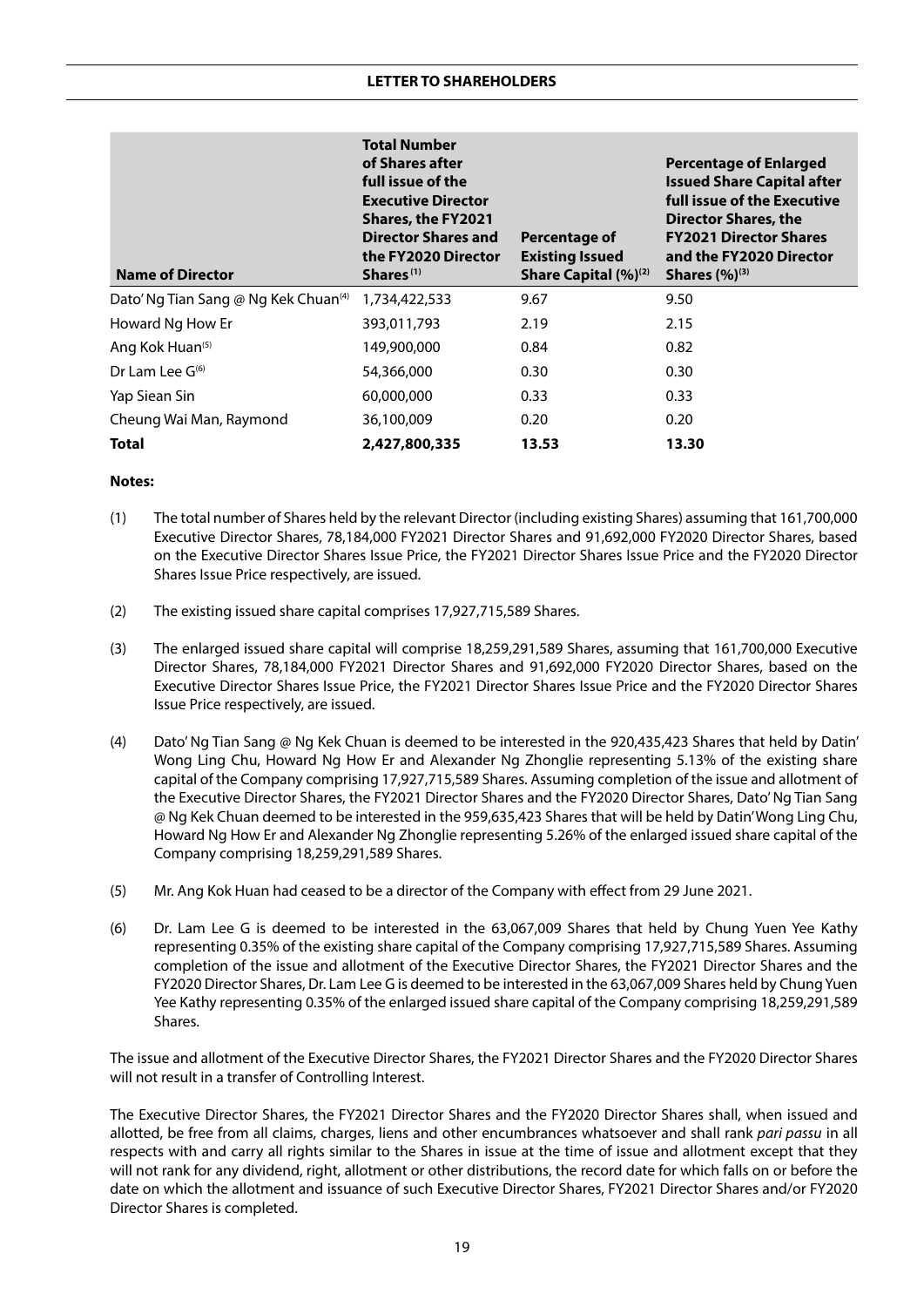Accordingly, based on the Executive Director Shares Issue Price, 161,700,000 Executive Director Shares will be allotted and issued pursuant to the Proposed Payment of Executive Directors' Salaries. Based on the FY2021 Director Shares Issue Price, 78,184,000 FY2021 Director Shares will be allotted and issued pursuant to the Proposed Payment of Directors' Fees for FY2021. Based on the FY2020 Director Shares Issue Price, 91,692,000 FY2020 Director Shares will be allotted and issued pursuant to the Proposed Payment of Directors' Fees for FY2020.

## **3.4. Rationale of the Proposed Part Payment of Executive Directors' Salaries in Shares, the Proposed Payment of Directors' Fees for FY2021 and the Proposed Payment of Directors' Fees for FY2020**

The Proposed Part Payment of the Executive Directors' Salaries in Shares, pursuant to which part of the Executive Directors' Salaries will be paid through the issue and allotment of the Executive Director Shares, the Proposed Payment of Directors' Fees for FY2021, pursuant to which part of the FY2021 Directors' Fees will be paid through the issue and allotment of the FY2021 Director Shares, and the Proposed Payment of Directors' Fees for FY2020, pursuant to which part of the FY2020 Directors' Fees will be paid through the issue and allotment of the FY2020 Director Shares will enable the Company to conserve cash, and the Proposed Part Payment of the Executive Directors' Salaries in Shares is a forward-looking strategy that was put in place prior to October 2021 to conserve cash for the next six months. In addition, this will provide the Directors with the opportunity to participate in the equity of the Company and motivate them towards better performance through increased dedication and loyalty. It will also encourage the alignment of interests between the Directors and Shareholders whilst not compromising their independence. The cash component of the Executive Directors' Salaries has been (where due and payable) paid timeously up to the month of November 2021. The cash component of the FY2020 Directors' Fees has been paid to the Directors. The cash component of the FY2021 Directors' Fees has not been paid to the Directors, and will be paid as soon as practicable after the completion of the October 2021 Placements from the proceeds thereof.

The Directors are of the opinion that:

- a) as of the Latest Practicable Date, the Group is not facing any cash flow issues for its operations for the following reasons:
	- (i) the Group has positive cash inflows of S\$262,000 for the nine-months financial period ended 30 September 2021;
	- (ii) Beverly Wilshire Medical Centre Sdn Bhd ("**BWMC**"), a 51% owned subsidiary of the Company, had on 18 August 2020 entered into a banking facilities agreement with a Malaysian bank in relation to the grant of banking facilities of up to RM7 million (approximately S\$2,333,000) to BWMC. As of 30 September 2021, the remaining loan facilities available to BWMC is S\$648,000;
	- (iii) in October 2021, the Company had engaged Astramina Advisory Sdn Bhd ("**Astramina**"), a corporate finance advisory firm licensed with the Securities Commission Malaysia to refer or introduce investors to the Company to raise up to S\$7.8 million. As at the Latest Practicable Date, Astramina has successfully assisted the Company to raise an aggregate amount of S\$630,000. Please refer to the announcements dated 29 October 2021 for further information. The proceeds from this exercise will be used to fund growth, development and expansion of its existing aesthetic medical and healthcare business and for the Group's working capital. The Company and Astramina are in the process of engaging with other potential investors and the Company will provide updates to shareholders in due course. The Board and the Audit Committee are confident of the fund-raising process to be undertaken through the engagement of Astramina to support the cash flow of the Group and its operations. The Company will also continue to look for other fund-raising exercises to fund the working capital and growth of the Group going forward,

nonetheless, the Proposed Part Payment of Executive Directors' Salaries in Shares, the Proposed Payment of Directors' Fees for FY2021 and the Proposed Payment of Directors' Fees for FY2020 are proposed to be undertaken for the reasons set out above;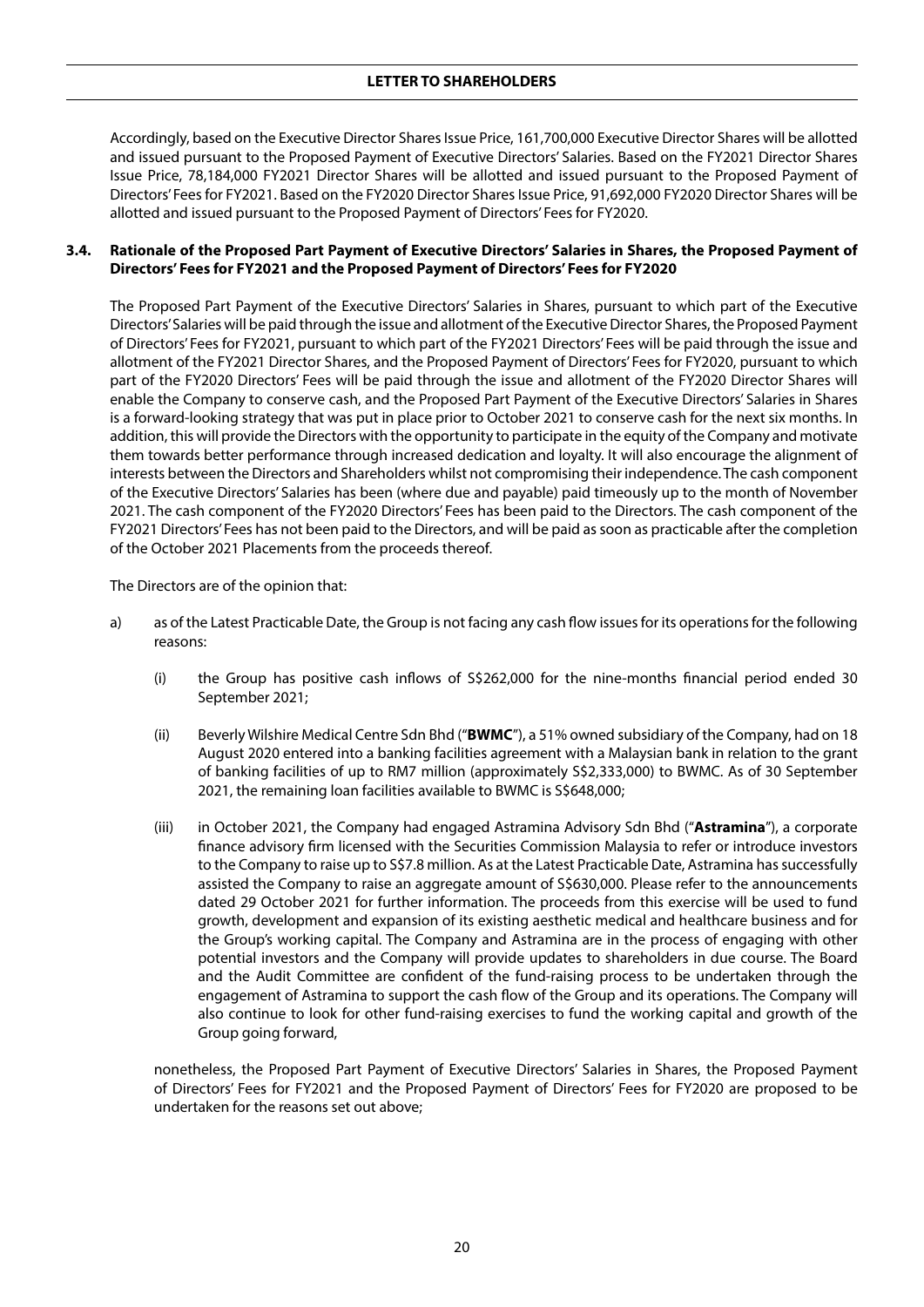## **LETTER TO SHAREHOLDERS**

- b) as of the Latest Practicable Date, the Group is able to continue operating as a going concern notwithstanding that the Group recorded negative working capital for the third and second quarters of FY2021 for the following reasons:
	- (i) Improved financial performance from the Group's aesthetic medical and healthcare segment in Malaysia
		- The Beverly Wilshire group of companies in Malaysia, which contributed about 95% of the Group's revenue, has turned around even during the Covid-19 pandemic period, with its best financial performance since the inception of business operations in 2012. The Group's revenue from the aesthetic medical and healthcare segment has increased by 62% from S\$3,691,000 for the ninemonths financial period ended 30 September 2020 to S\$5,962,000 for the corresponding ninemonths financial period ended 30 September 2021.
		- The Beverly Wilshire group of companies' earnings before interests, tax, depreciation and amortisation ("**EBITDA**") is positive at S\$215,000 for the nine-month financial period ended 30 September 2021 as compared to negative S\$1,248,000 for the nine-month financial period ended 30 September 2020. The Beverly Wilshire clinics that the Group acquired 51% shareholding in November 2019, comprising, Beverly Wilshire Medical Centre Sdn Bhd, Beverly Wilshire Medical Centre (JB) Sdn Bhd, Beverly Wilshire Tropicana Mall Sdn Bhd, Beverly Wilshire Aesthetic Dental Sdn Bhd and Beverly Wilshire Medical Academy and Research Sdn Bhd contributed positive EBITDA of S\$420,000 for the nine-month financial period ended 30 September 2021 as compared to negative S\$1,148,000 for the nine-month financial period ended 30 September 2020.
		- The above has been achieved with just the domestic market alone due to the border closure measures undertaken by the Malaysia government during the Covid-19 pandemic.
		- With the recent news of Malaysia allowing interstate travel from 11 October 2021, the opening of the vaccinated travel lane between Singapore and Kuala Lumpur from 29 November 2021 onwards as well as Malaysia's plans to reopen borders to foreign tourists by 1 January 2022, the Group is cautiously optimistic that the influx of interstate and foreign customers will further increase our revenue and improve our financial results going forward.
	- (ii) Ongoing fund-raising exercises as set out in the abovementioned paragraph (a).
- c) after taking into consideration the present bank facilities, the working capital available to the Group is sufficient to meet its present requirements. Nonetheless, the Proposed Part Payment of Executive Directors' Salaries in Shares, the Proposed Payment of Directors' Fees for FY2021 and the Proposed Payment of Directors' Fees for FY2020 are proposed to be undertaken for the reasons set out above; and
- d) after taking into consideration the present bank facilities, the Proposed Part Payment of Executive Directors' Salaries in Shares, the Proposed Payment of Directors' Fees for FY2021 and the Proposed Payment of Directors' Fees for FY2020, the working capital available to the Group is sufficient to fund its present requirement.

The Directors are of the view that all information relating to the cashflow, fund-raising activities and business of the Group have been fully and properly disclosed to Shareholders where necessary and in compliance with the Catalist Rules in the announcements and financial statements of the Company. Accordingly, the Directors confirm that sufficient information has been disclosed to enable trading of the Company's shares to continue in an orderly manner.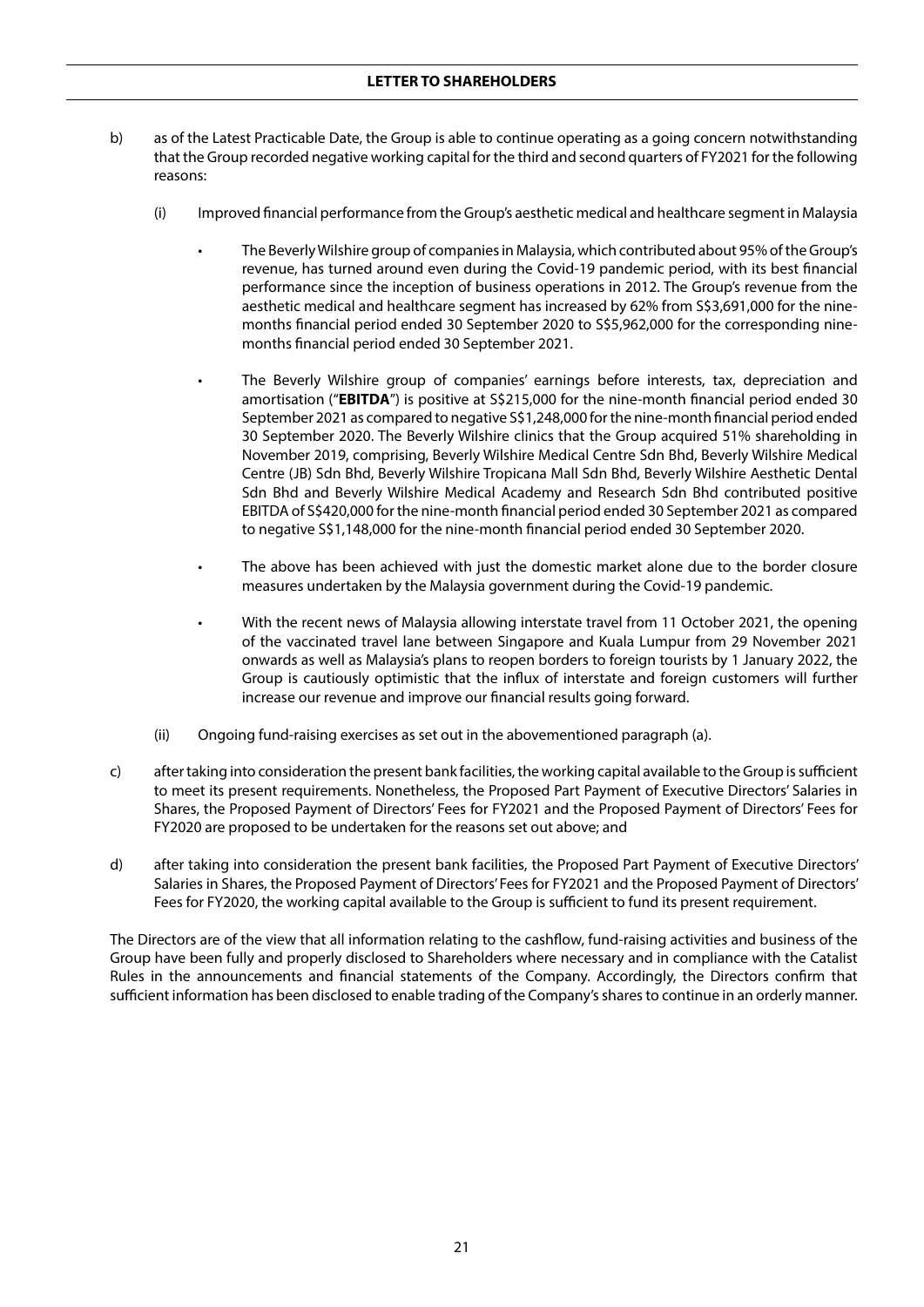## **3.5. Information on the Directors**

#### Dato' Ng Tian Sang @ Ng Kek Chuan

Dato' Ng Tian Sang @ Ng Kek Chuan was appointed as Non-Executive Chairman of the Company on 29 November 2019. He was subsequently appointed as Executive Chairman and Chief Executive Officer of the Company on 1 June 2020. Currently, he is also the Executive Chairman of the Beverly Wilshire Medical group of companies. Dato' Ng launched his career after acquiring his Bachelor of Commerce Degree from the University of Western Australia in 1971. Dato' Ng has served as Business Controller with IBM World Trade Corporation, Malaysia (1973-1979), Executive Chairman of Econstate Bhd., Chairman of PanGlobal Insurance Bhd and Executive Deputy Chairman of PanGlobal Bhd. (1995- 1999), and Deputy President of Real Estate and Housing Developers' Association Malaysia (REHDA) (1997- 1999). Dato' Ng also assumed the roles of Executive Deputy Chairman of Midwest Corporation Ltd (2006-2010) and Senior Independent Non-Executive Director of Tropicana Corporation Bhd. (2011- 2015). Dato' Ng is a member of the Malaysian Institute of Accountants (MIA), a member of Certified Public Accountants (CPA Australia) and a member of the Australian Institute of Company Directors (AICD). He is also the International Honorary President of the Western Australia Chinese Chamber of Commerce (WACCC).

As at the Latest Practicable Date, Dato' Ng Tian Sang @ Ng Kek Chuan holds 1,585,012,533 Shares and 701,961,174 warrants in the Company. He is deemed to be interested in the 920,435,423 Shares and 199,665,675 warrants held by Datin' Wong Ling Chu, Howard Ng How Er and Alexander Ng Zhonglie.

Assuming completion of the issue and allotment of the Executive Director Shares, the FY2021 Director Shares and the FY2020 Director Shares, Dato' Ng Tian Sang @ Ng Kek Chuan will hold 1,734,422,533 Shares, representing 9.50% of the enlarged issued share capital of the Company comprising 18,259,291,589 Shares. He will also be deemed to be interested in the 959,635,423 Shares that will be held by Datin' Wong Ling Chu, Howard Ng How Er and Alexander Ng Zhonglie representing 5.26% of the enlarged issued share capital of the Company comprising 18,259,291,589 Shares.

#### Mr. Howard Ng How Er

Mr. Howard Ng How Er was appointed as Executive Director of the Company on 29 November 2019. He was subsequently appointed as Deputy Chief Executive Officer of the Company on 23 December 2019. Mr. Ng has been leading the Beverly Wilshire Medical group of companies since 2017, managing day to day operations and implementing strategic business plans. He has introduced new service offerings such as Orthopaedics and Men's Health to expand the Beverly Wilshire Medical Group's market reach. Prior to joining the Beverly Wilshire Medical group of companies, Mr. Ng was attached to Tropicana Danga Cove Sdn Bhd, a joint venture between two large property development companies in Malaysia with over 180 acres of development land within Iskandar Malaysia. Mr. Ng has accumulated over 16 years of experience in various industries that include Property Development, Fast Moving Consumer Products ("FMCG") and Information Technology. He holds a Bachelor of Economics from the University of Western Australia.

As at the Latest Practicable Date, Mr. Howard Ng How Er holds 353,811,793 Shares and 107,184,160 Warrants in the Company.

Assuming completion of the issue and allotment of the Executive Director Shares, the FY2021 Director Shares and the FY2020 Director Shares, Mr. Howard Ng How Er will hold 393,011,793 Shares, representing 2.15% of the enlarged issued share capital of the Company comprising 18,259,291,589 Shares.

#### Dr. Lam Lee G

Dr. Lam Lee G. was appointed as an Independent Director of the Company on 14 May 2018. He was subsequently appointed as Lead Independent Director of the Company on 1 June 2020. Currently, he is also Chairman of Hong Kong Cyberport Management Company Limited and Senior Advisor to Macquarie Group Asia. He started his career in Canada at Bell-Northern Research (the research and development arm of Nortel) and Bell Canada, and later in Hong Kong at Hong Kong Telecom. He later joined Singapore Technologies Telemedia (then part of Temasek Holdings), and moved on to BOC International Holdings (the international investment banking arm of the Bank of China group) where he served as Managing Director, Vice-Chairman and Chief Operating Officer of its investment banking division. Until late 2006, Dr. Lam was President and Chief Executive Officer of Chia Tai Enterprises International (CP Group). He holds a BSc in Sciences and Mathematics, an MSc in Systems Science and an MBA all from the University of Ottawa in Canada, an MPA and a PhD from the University of Hong Kong, an LLB (Honours) from Manchester Metropolitan University in the UK, and an LLM from the University of Wolverhampton in the UK.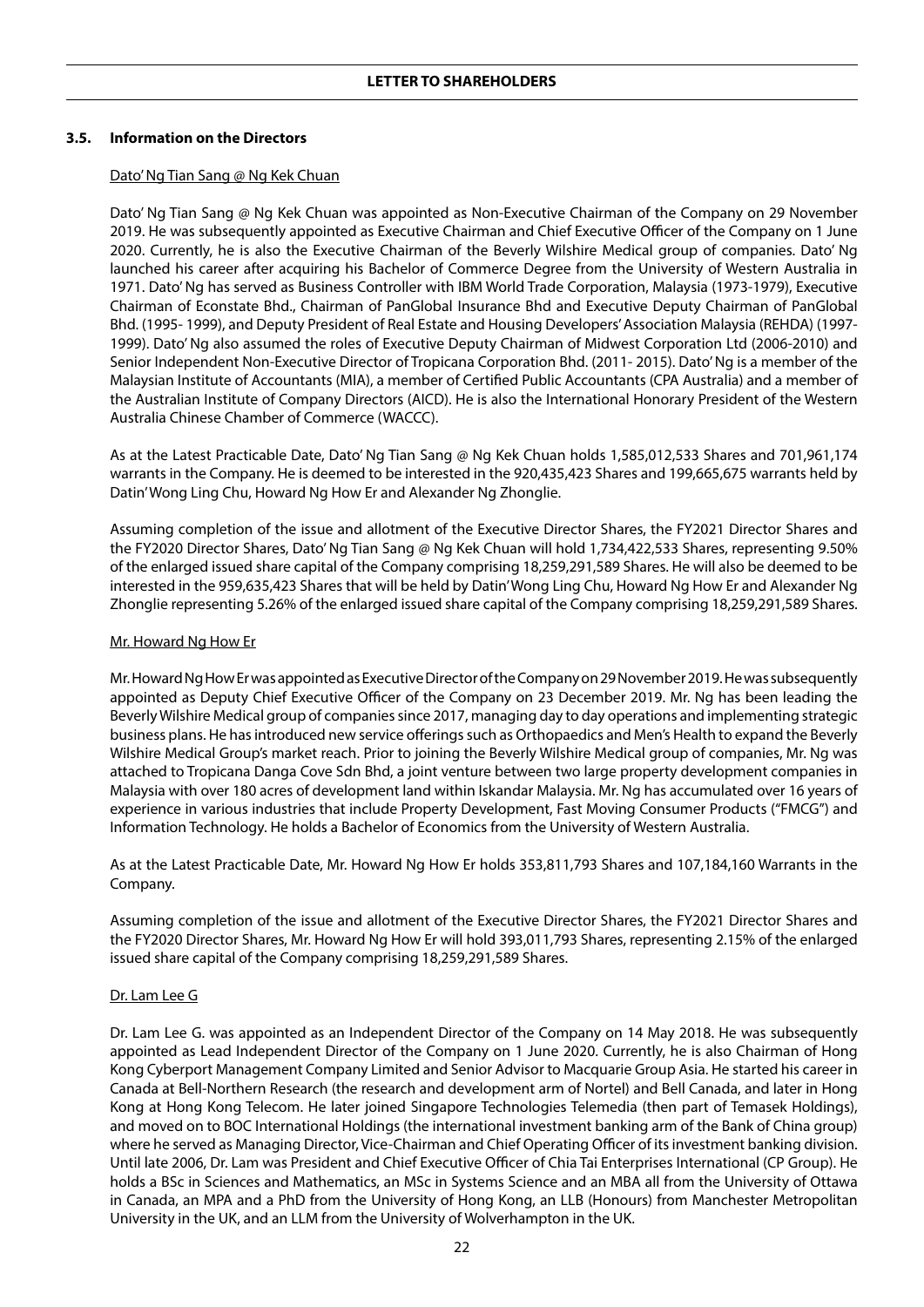As at the Latest Practicable Date, Dr. Lam Lee G is deemed to be interested in the 63,067,009 Shares and 15,767,009 warrants in the Company held by Chung Yuen Yee Kathy.

Assuming completion of the issue and allotment of the Executive Director Shares, the FY2021 Director Shares and the FY2020 Director Shares, Dr. Lam Lee G will hold 54,366,000 Shares in the Company, representing 0.29% of the enlarged issued share capital of the Company comprising 18,259,291,589 Shares. He will be deemed to be interested in the 63,067,009 Shares held by Chung Yuen Yee Kathy representing 0.35% of the enlarged issued share capital of the Company comprising 18,259,291,589 Shares.

#### Mr. Yap Siean Sin

Mr. Yap Siean Sin was appointed as an Independent Director of the Company on 27 June 2017. Mr. Yap holds postgraduate qualifications in architecture as well as in town planning. Mr. Yap has extensive experience as a consultant architect and town planner, and also in the business management of numerous construction and property development projects in Malaysia, Singapore and the People's Republic of China. He is a corporate member of the Royal Institute of British Architects, the Malaysian Institute of Town Planners, the Malaysian Institute of Architects, and the British Institute of Interior Design, and is also an Associate Member of the British Institute of Building Engineers. He holds a Bachelor of Science (Hons) degree in Architecture, a Post Graduate Diploma in Architecture from Robert Gordon University Aberdeen, UK and a Post Graduate Diploma in Town Planning from the University of Westminster London, UK.

As at the Latest Practicable Date, Mr. Yap Siean Sin holds does not hold any Shares or warrants in the Company.

Assuming completion of the issue and allotment of the Executive Director Shares, the FY2021 Director Shares and the FY2020 Director Shares, Mr. Yap Siean Sin will hold 60,000,000 Shares in the Company, representing 0.33% of the enlarged issued share capital of the Company comprising 18,259,291,589 Shares.

#### Mr. Cheung Wai Man, Raymond

Mr Cheung Wal Man, Raymond was appointed as an Independent Director of the Company on 28 February 2019. Mr Cheung is the Chief Executive Officer of Alpha Millennia Technology focusing on developing core systems and digital infrastructure for insurance ecosystems in Asia. He was the Regional Head of Insurance for Grab Holdings until 2018. Before that, Mr Cheung was the Chief Risk Officer for AIG Asia Pacific and Asia Capital Reinsurance Group. Mr Cheung was the Honorary Secretary with Singapore Actuarial Society from 2011 to 2019. He pioneered its Enterprise Risk Management (ERM) Committee In 2014 and was appointed as the Chairman of the Risk-Based Capital 2 (RBC2) Task Force since 2012. Mr Cheung is also a lecturer for Singapore College of Insurance, ESSEC Business School and Nanyang Technological University. Mr Cheung holds a Bachelor of Business (Actuarial Science major) awarded by Nanyang Technological University. He Is an Associate Member of the Institute & Faculties of Actuaries, UK and an Associate Member of the Singapore Actuarial Society.

As at the Latest Practicable Date, Mr. Cheung Wai Man, Raymond holds 7,500,009 Shares and 2,500,009 warrants in the Company.

Assuming completion of the issue and allotment of the Executive Director Shares, the FY2021 Director Shares and the FY2020 Director Shares, Mr. Cheung Wai Man, Raymond will hold 36,100,009 Shares in the Company, representing 0.20% of the enlarged issued share capital of the Company comprising 18,259,291,589 Shares.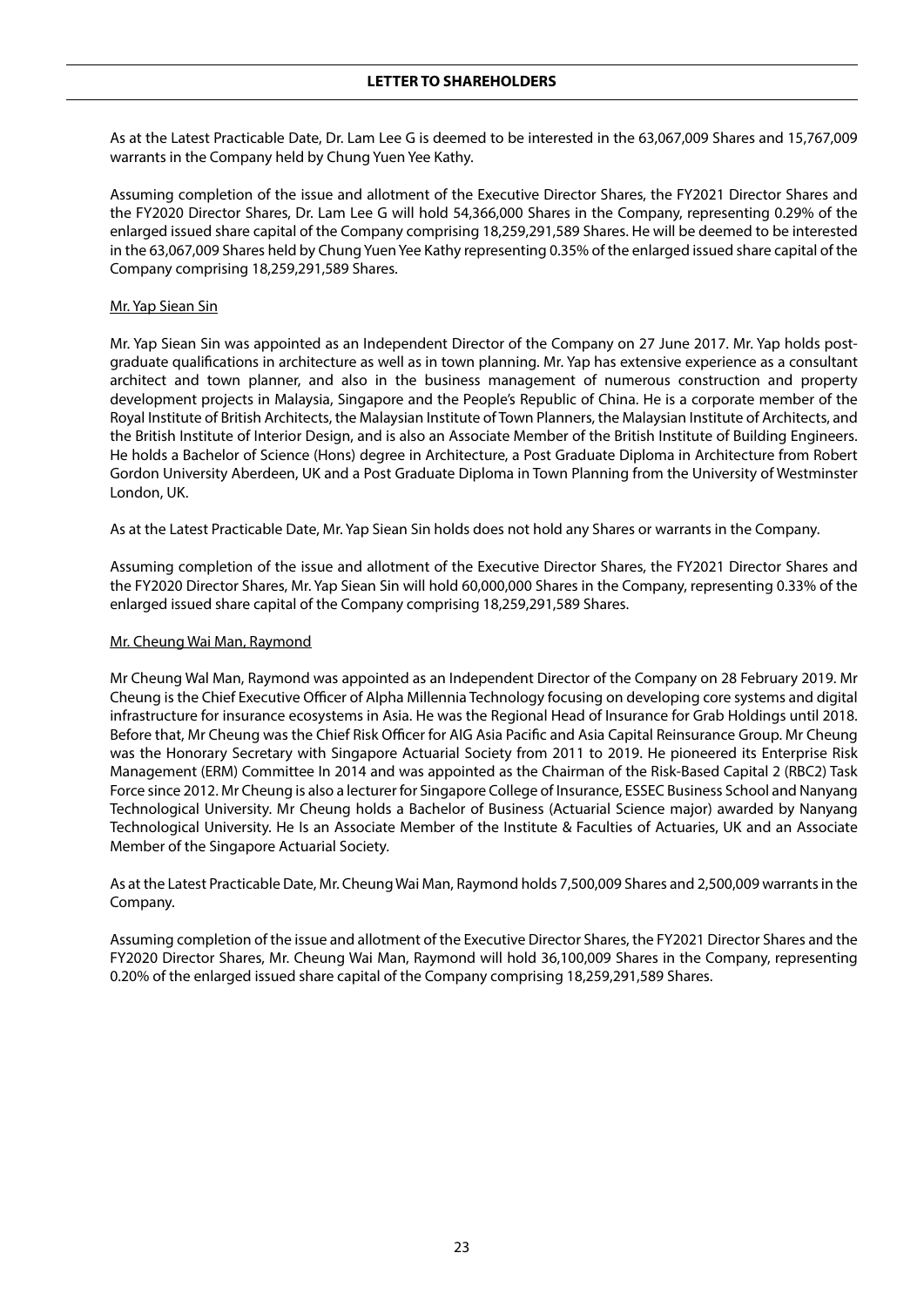## **3.6. Chapter 8 of the Catalist Rules**

3.6.1 Rule 805 of the Catalist Rules

Rule 805 of the Catalist Rules states:

*Except as provided in Rule 806, an issuer must obtain the prior approval of shareholders in general meeting for the following:*

- *(1) The issue of shares or convertible securities or the grant of options carrying rights to subscribe for shares of the issuer; or*
- *(2) If a principal subsidiary of an issuer issues shares or convertible securities or options that will or may result in:*
	- *(a) the principal subsidiary ceasing to be a subsidiary of the issuer; or*
	- *(b) a percentage reduction of 20% or more of the issuer's equity interest in the principal subsidiary. For example, if the issuer has a 70% interest in a principal subsidiary, shareholder approval will be required for any issue of shares in the principal subsidiary reducing the issuer's equity interest to 56%.*

The Company will not be relying on a general mandate. Accordingly, the Directors propose to seek Shareholders' approval for the issue and allotment of the Executive Director Shares, the FY2021 Director Shares and the FY2020 Director Shares pursuant to Rule 805(1) of the Catalist Rules.

#### 3.6.2. Rule 804 and Rule 812 of the Catalist Rules

Rule 804 of the Catalist Rules states:

*Except in the case of an issue made on a pro rata basis to shareholders or a scheme referred to in Part VIII of this Chapter, no director of an issuer, or associate of the director, may participate directly or indirectly in an issue of equity securities or convertible securities unless shareholders in general meeting have approved the specific allotment. Such directors and associates must abstain from exercising any voting rights on the matter. The notice of meeting must state:*

- *(1) the number of securities to be allotted to each director and associate;*
- *(2) the precise terms of the issue; and*
- *(3) that such directors and associates will abstain from exercising any voting rights on the resolution.*

Rules 812(1) and 812(2) of the Catalist Rules state:

- *(1) An issue must not be placed to any of the following persons:*
	- *(a) the issuer's directors and substantial shareholders;*
	- *(b) immediate family members of the directors and substantial shareholders;*
	- *(c) substantial shareholders, related companies (as defined in Section 6 of the Companies Act), associated companies and sister companies of the issuer's substantial shareholders;*
	- *(d) corporations in whose shares the issuer's directors and substantial shareholders have an aggregate interest of at least 10%; or*
	- *(e) any person who, in the opinion of the Exchange, falls within category (a) to (d).*
- *(2) Rule 812(1) will not apply if specific shareholder approval for such a placement has been obtained. The person, and its associates, must abstain from voting on the resolution approving the placement.*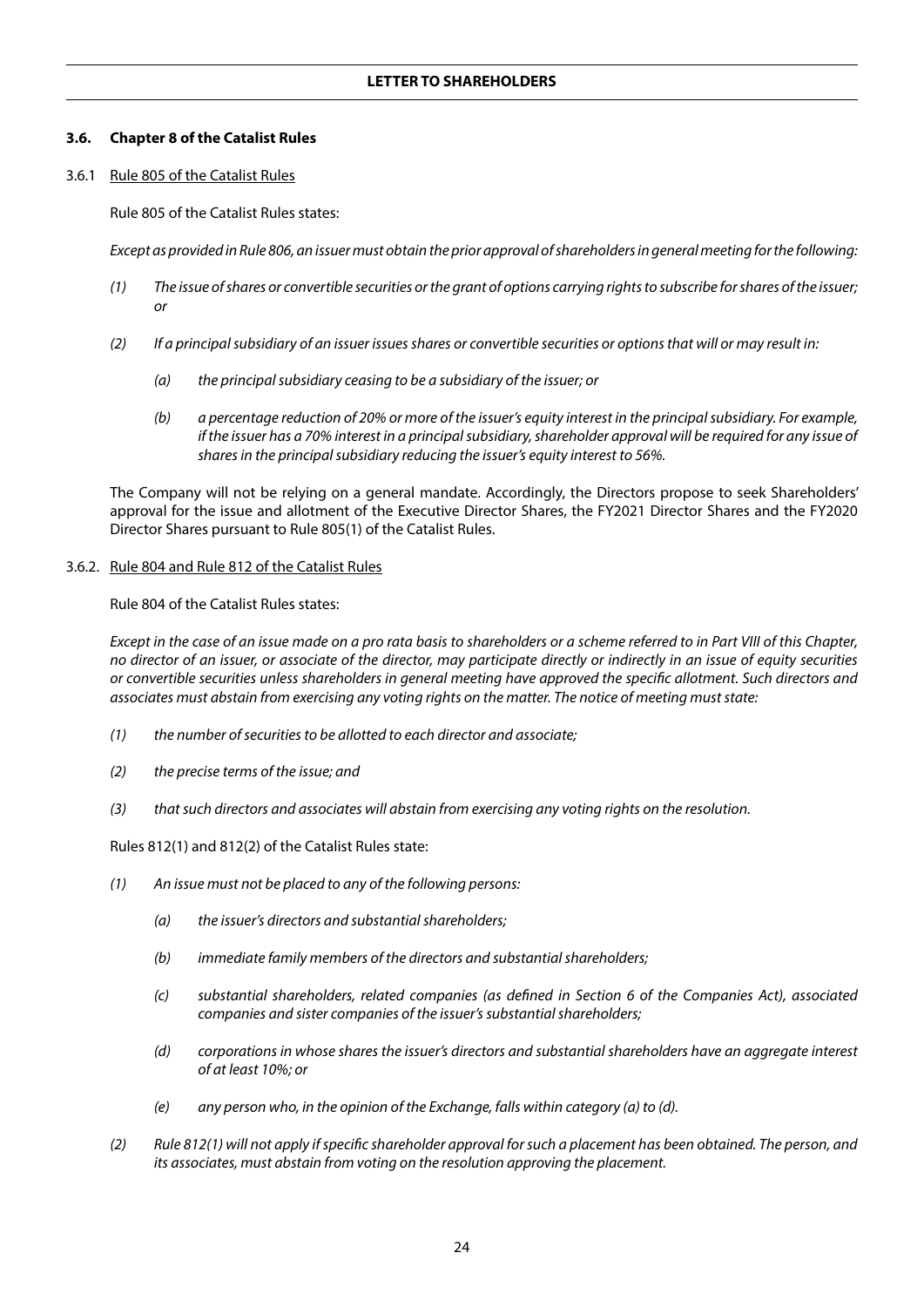In accordance with Rule 804 and Rule 812(2) of the Catalist Rules, specific approval from Shareholders is required for the issue and allotment of the Executive Director Shares, the FY2021 Director Shares and the FY2020 Director Shares to the Directors pursuant to the Proposed Part Payment of Executive Directors' Salaries in Cash, the Proposed Payment of Directors' Fees for FY2021 and the Proposed Payment of Directors' Fees for FY2020 respectively.

Accordingly, the Directors propose to seek specific approval from Shareholders for the issue and allotment of the Executive Director Shares, the FY2021 Director Shares and the FY2020 Director Shares to the Directors pursuant to the Proposed Part Payment of Executive Directors' Salaries in Shares, the Proposed Payment of Directors' Fees for FY2021 and the Proposed Payment of Directors' Fees for FY2020 respectively. Accordingly, each of the Directors and their respective Associates will be abstaining from voting on the respective resolutions in respect of the Proposed Part Payment of Executive Directors' Salaries in Shares, the Proposed Payment of Directors' Fees for FY2021 and the Proposed Payment of Directors' Fees for FY2020 which, in each case, relate to issues and allotments of Shares and/or payments to themselves and/or their Associates.

#### **3.7. Chapter 9 of the Catalist Rules**

Each of the Directors are "interested persons" pursuant to the Catalist Rules. However by virtue of Rule 915(8) of the Catalist Rules, where the transaction involves the payment of, amongst others, Directors' fees and employment remuneration, such transactions need not comply with the requirements of, amongst others, Rules 905, 906 and 907 of the Catalist Rules. Although the Proposed Part Payment of the Executive Directors' Salaries in Shares, the Proposed Payment of Directors' Fees for FY2021 and the Proposed Payment of Directors' Fees for FY2020 would be considered "interested person transactions" pursuant to Chapter 9 of the Catalist Rules, the payment of the Executive Directors' Salaries, the FY2021 Directors' Fees and the FY2020 Directors' Fees and the issue and allotment of the Executive Directors' Shares, the FY2021 Director Shares and the FY2020 Director Shares pursuant thereto are in settlement of the Executive Directors' Salaries, the FY2021 Directors' Fees and the FY2020 Directors' Fees respectively and accordingly, the Company is not required to obtain Shareholders' approval under Chapter 9 of the Catalist Rules.

## **3.8. Financial Effects of the Proposed Part Payment of Executive Directors' Salaries in Shares, the Proposed Payment of Directors' Fees for FY2021 and the Proposed Payment of Directors' Fees for FY2020**

#### 3.8.1. Bases and Assumptions

The pro forma financial effects, as set out below, are presented for illustrative purposes only and are not intended to reflect the actual future financial position of the Company following the completion of the Proposed Part Payment of Executive Directors' Salaries in Shares, Proposed Payment of Directors' Fees for FY2021 and/or the Proposed Payment of Directors' Fees for FY2020.

Such pro forma financial effects have been computed based on the latest audited consolidated financial statements of the Group for FY2020 based on the following assumptions:

- (a) the financial effects on the Proposed Part Payment of Executive Directors' Salaries in Shares on the NTA per Share of the Group are computed assuming that the Proposed Part Payment of Executive Directors' Salaries in Shares had been completed on 31 December 2020;
- (b) the financial effects of the Proposed Part Payment of Executive Directors' Salaries in Shares on the LPS of the Group are computed assuming that the Proposed Part Payment of Executive Directors' Salaries in Shares had been completed on 1 January 2020;
- (c) the number of Executive Directors' Shares was calculated based on the Executive Director Shares Issue Price;
- (d) the financial effects on the Proposed Payment of Directors' Fees for FY2021 on the NTA per Share of the Group are computed assuming that the Proposed Payment of Directors' Fees for FY2021 had been completed on 31 December 2020;
- (e) the financial effects of the Proposed Payment of Directors' Fees for FY2021 on the LPS of the Group are computed assuming that the Proposed Payment of Directors' Fees for FY2021 had been completed on 1 January 2020;
- (f) the number of FY2021 Director Shares was calculated based on the FY2021 Director Shares Issue Price;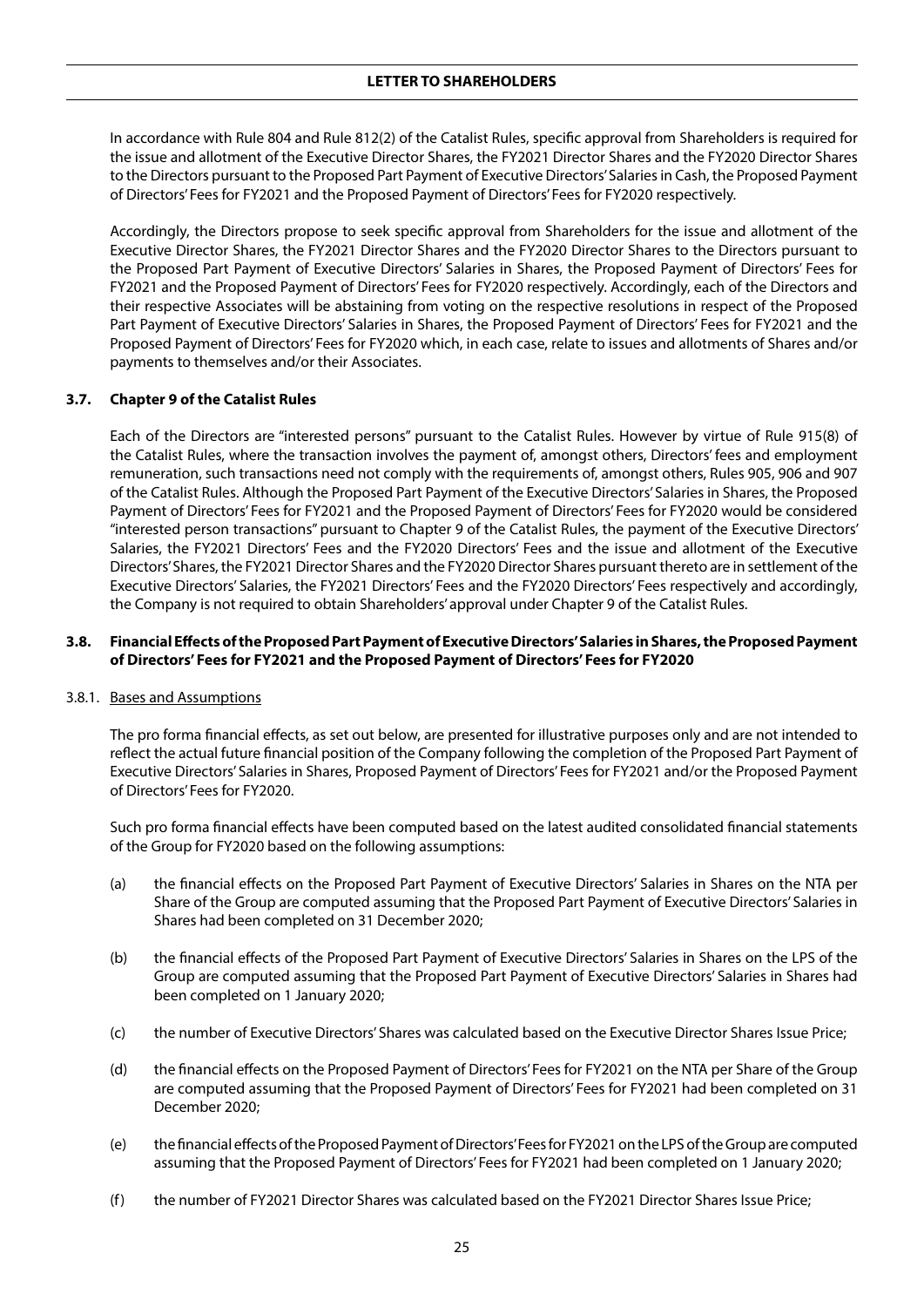- (g) the financial effects on the Proposed Payment of Directors' Fees for FY2020 on the NTA per Share of the Group are computed assuming that the Proposed Payment of Directors' Fees for FY2020 had been completed on 31 December 2020;
- (h) the financial effects of the Proposed Payment of Directors' Fees for FY2020 on the LPS of the Group are computed assuming that the Proposed Payment of Directors' Fees for FY2020 had been completed on 1 January 2020; and
- (i) the number of FY2020 Director Shares was calculated based on the FY2020 Director Shares Issue Price.

#### 3.8.2. Share Capital

The financial effects of the Proposed Part Payment of Executive Directors' Salaries in Shares on the share capital of the Group are as follows:

|                         | <b>Before completion of the Proposed</b><br><b>Part Payment of Executive Directors'</b><br><b>Salaries in Shares</b> | After completion of the Proposed<br><b>Part Payment of Executive Directors'</b><br><b>Salaries in Shares</b> |
|-------------------------|----------------------------------------------------------------------------------------------------------------------|--------------------------------------------------------------------------------------------------------------|
| Number of Shares        | 15,814,936,164                                                                                                       | 15,976,636,164                                                                                               |
| Share Capital (S\$'000) | 71,623                                                                                                               | 71,785                                                                                                       |

The financial effects of the Proposed Payment of Directors' Fees for FY2021 on the share capital of the Group are as follows:

|                         | <b>Before completion of the Proposed</b><br><b>Payment of Directors' Fees for</b><br><b>FY2021</b> | After completion of the Proposed<br><b>Payment of Directors' Fees for</b><br><b>FY2021</b> |
|-------------------------|----------------------------------------------------------------------------------------------------|--------------------------------------------------------------------------------------------|
| Number of Shares        | 15,814,936,164                                                                                     | 15,893,120,164                                                                             |
| Share Capital (S\$'000) | 71,623                                                                                             | 71.701                                                                                     |

The financial effects of the Proposed Payment of Directors' Fees for FY2020 on the share capital of the Group are as follows:

|                         | Before completion of the Proposed After completion of the Proposed             |                |
|-------------------------|--------------------------------------------------------------------------------|----------------|
|                         | Payment of Directors' Fees for Payment of Directors' Fees for<br><b>FY2020</b> | <b>FY2020</b>  |
| Number of Shares        | 15,814,936,164                                                                 | 15,906,628,164 |
| Share Capital (S\$'000) | 71,623                                                                         | 71.715         |

The financial effects of the Proposed Part Payment of Executive Directors' Salaries in Shares, the Proposed Payment of Directors' Fees for FY2021 and the Proposed Payment of Directors' Fees for FY2020 on the share capital of the Group are as follows:

|                         | Before completion of the Proposed After completion of the Proposed<br>Part Payment of Executive Directors' Part Payment of Executive Directors'<br>Salaries in Shares, the Proposed Salaries in Shares, the Proposed<br>Payment of Directors' Fees for Payment of Directors' Fees for<br>FY2021 and the Proposed Payment FY2021 and the Proposed Payment<br>of Directors' Fees for FY2020 | of Directors' Fees for FY2020 |
|-------------------------|-------------------------------------------------------------------------------------------------------------------------------------------------------------------------------------------------------------------------------------------------------------------------------------------------------------------------------------------------------------------------------------------|-------------------------------|
| Number of Shares        | 15,814,936,164                                                                                                                                                                                                                                                                                                                                                                            | 16,146,512,164                |
| Share Capital (S\$'000) | 71,623                                                                                                                                                                                                                                                                                                                                                                                    | 71,955                        |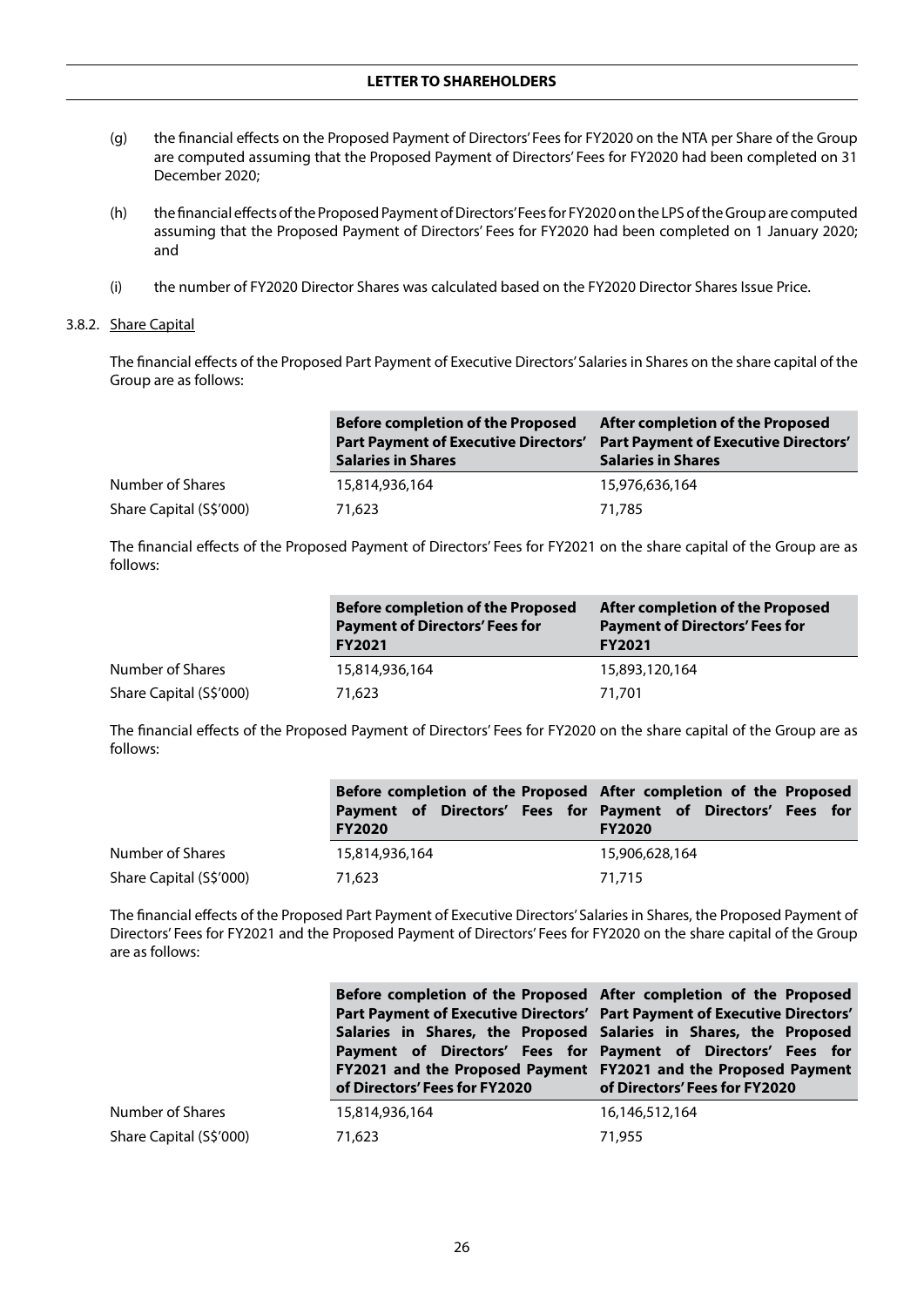## 3.8.3. NTA

The financial effects of the Proposed Part Payment of Executive Directors' Salaries in Shares on the NTA of the Group are as follows:

|                                                                                              | <b>Before completion of the Proposed</b><br><b>Part Payment of Executive Directors'</b><br><b>Salaries in Shares</b> | After completion of the Proposed<br><b>Part Payment of Executive Directors'</b><br><b>Salaries in Shares</b> |
|----------------------------------------------------------------------------------------------|----------------------------------------------------------------------------------------------------------------------|--------------------------------------------------------------------------------------------------------------|
| NTA attributable to the equity<br>holders of the Company as at 31<br>December 2020 (S\$'000) | 3,840                                                                                                                | 3,840                                                                                                        |
| Number of Shares                                                                             | 15,814,936,164                                                                                                       | 15,976,636,164                                                                                               |
| NTA per Share (S\$ cents)                                                                    | 0.024                                                                                                                | 0.024                                                                                                        |

The financial effects of the Proposed Payment of Directors' Fees for FY2021 on the NTA of the Group are as follows:

|                                                                                                    | <b>Before completion of the Proposed</b><br><b>Payment of Directors' Fees for</b><br><b>FY2021</b> | After completion of the Proposed<br><b>Payment of Directors' Fees for</b><br><b>FY2021</b> |
|----------------------------------------------------------------------------------------------------|----------------------------------------------------------------------------------------------------|--------------------------------------------------------------------------------------------|
| NTA attributable to the equity 3,840<br>holders of the Company as at 31<br>December 2020 (S\$'000) |                                                                                                    | 3,840                                                                                      |
| Number of Shares                                                                                   | 15,814,936,164                                                                                     | 15,893,120,164                                                                             |
| NTA per Share (S\$ cents)                                                                          | 0.024                                                                                              | 0.024                                                                                      |

The financial effects of the Proposed Payment of Directors' Fees for FY2020 on the NTA of the Group are as follows:

|                                                                                                    | <b>Before completion of the Proposed</b><br><b>Payment of Directors' Fees for</b><br><b>FY2020</b> | <b>After completion of the Proposed</b><br><b>Payment of Directors' Fees for</b><br><b>FY2020</b> |
|----------------------------------------------------------------------------------------------------|----------------------------------------------------------------------------------------------------|---------------------------------------------------------------------------------------------------|
| NTA attributable to the equity 3,840<br>holders of the Company as at 31<br>December 2020 (S\$'000) |                                                                                                    | 3,932                                                                                             |
| Number of Shares                                                                                   | 15,814,936,164                                                                                     | 15,906,628,164                                                                                    |
| NTA per Share (S\$ cents)                                                                          | 0.024                                                                                              | 0.025                                                                                             |

The financial effects of the Proposed Part Payment of Executive Directors' Salaries in Shares, the Proposed Payment of Directors' Fees for FY2021 and the Proposed Payment of Directors' Fees for FY2020 on the NTA of the Group are as follows:

|                                                                                              | <b>Before completion of the Proposed</b><br><b>Part Payment of Executive Directors'</b><br><b>Salaries in Shares, the Proposed</b><br><b>Payment of Directors' Fees for</b><br><b>FY2021 and the Proposed Payment</b><br>of Directors' Fees for FY2020 | After completion of the Proposed<br><b>Part Payment of Executive Directors'</b><br><b>Salaries in Shares, the Proposed</b><br><b>Payment of Directors' Fees for</b><br><b>FY2021 and the Proposed Payment</b><br>of Directors' Fees for FY2020 |
|----------------------------------------------------------------------------------------------|--------------------------------------------------------------------------------------------------------------------------------------------------------------------------------------------------------------------------------------------------------|------------------------------------------------------------------------------------------------------------------------------------------------------------------------------------------------------------------------------------------------|
| NTA attributable to the equity<br>holders of the Company as at 31<br>December 2020 (S\$'000) | 3.840                                                                                                                                                                                                                                                  | 3,932                                                                                                                                                                                                                                          |
| Number of Shares                                                                             | 15,814,936,164                                                                                                                                                                                                                                         | 16,146,512,164                                                                                                                                                                                                                                 |
| NTA per Share (S\$ cents)                                                                    | 0.024                                                                                                                                                                                                                                                  | 0.024                                                                                                                                                                                                                                          |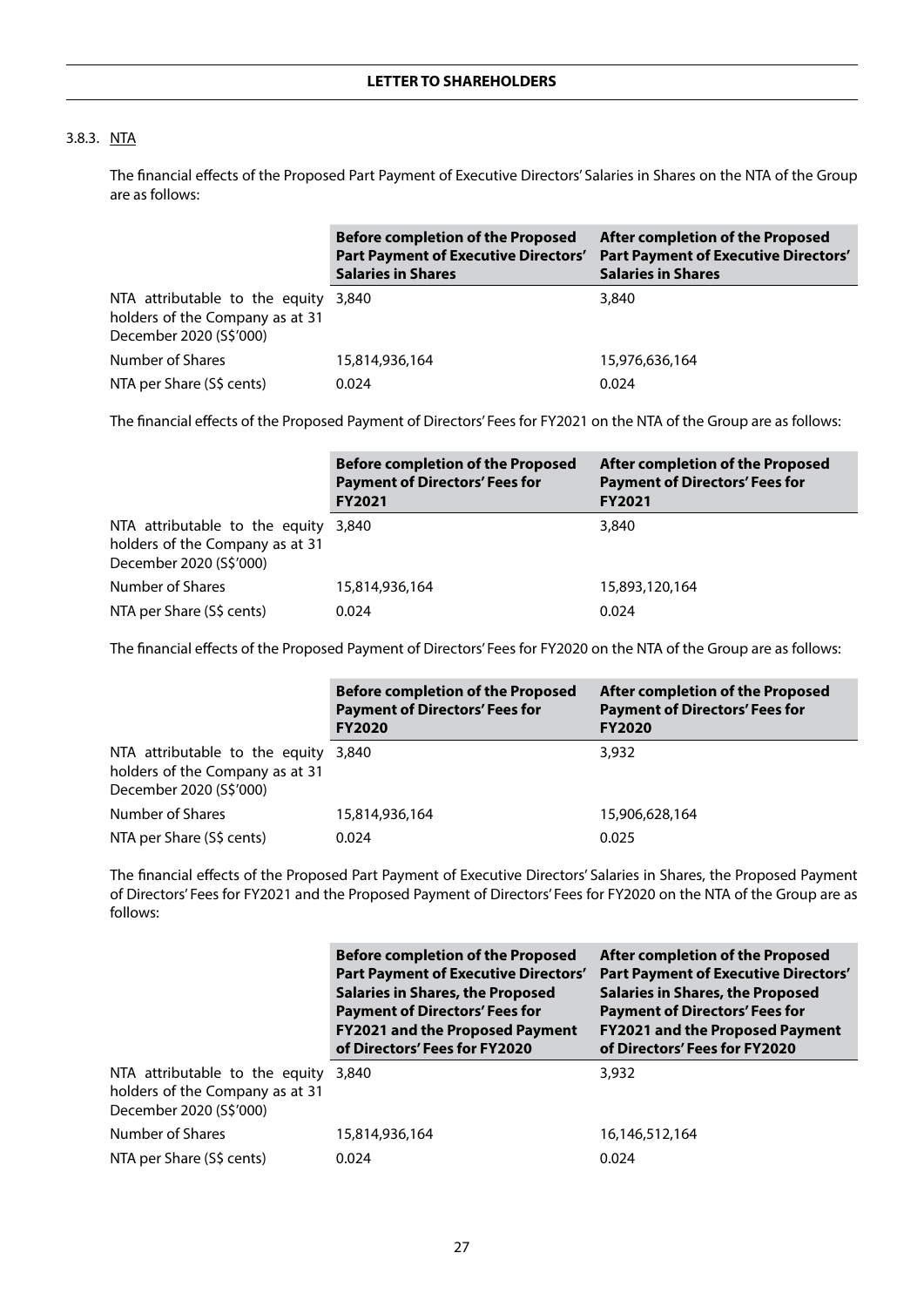## 3.8.4. LPS

The financial effects of the Proposed Part Payment of Executive Directors' Salaries in Shares on the LPS of the Group are as follows:

|                                                                                          | <b>Before completion of the Proposed</b><br><b>Part Payment of Executive Directors'</b><br><b>Salaries in Shares</b> | After completion of the Proposed<br><b>Part Payment of Executive Directors'</b><br><b>Salaries in Shares</b> |
|------------------------------------------------------------------------------------------|----------------------------------------------------------------------------------------------------------------------|--------------------------------------------------------------------------------------------------------------|
| Group loss after tax attributable 4,250<br>to equity holders of the Company<br>(S\$′000) |                                                                                                                      | 4,412                                                                                                        |
| Weighted<br>average<br>of Shares (excluding treasury<br>shares)                          | number 15,794,757,273                                                                                                | 15,956,900,287                                                                                               |
| LPS per Share (S\$ cents)                                                                | 0.027                                                                                                                | 0.028                                                                                                        |

The financial effects of the Proposed Payment of Directors' Fees for FY2021 on the LPS of the Group are as follows:

|                                                                                          | <b>Before completion of the Proposed</b><br><b>Payment of Directors' Fees for</b><br><b>FY2021</b> | After completion of the Proposed<br><b>Payment of Directors' Fees for</b><br><b>FY2021</b> |
|------------------------------------------------------------------------------------------|----------------------------------------------------------------------------------------------------|--------------------------------------------------------------------------------------------|
| Group loss after tax attributable 4,250<br>to equity holders of the Company<br>(S\$'000) |                                                                                                    | 4,328                                                                                      |
| Weighted<br>average<br>of Shares (excluding<br>treasury<br>shares)                       | number 15,794,757,273                                                                              | 15,873,155,476                                                                             |
| LPS per Share (S\$ cents)                                                                | 0.027                                                                                              | 0.027                                                                                      |

The financial effects of the Proposed Payment of Directors' Fees for FY2020 on the LPS of the Group are as follows:

|                                                                                          | <b>Before completion of the Proposed</b><br><b>Payment of Directors' Fees for</b><br><b>FY2020</b> | After completion of the Proposed<br><b>Payment of Directors' Fees for</b><br><b>FY2020</b> |
|------------------------------------------------------------------------------------------|----------------------------------------------------------------------------------------------------|--------------------------------------------------------------------------------------------|
| Group loss after tax attributable 4,250<br>to equity holders of the Company<br>(S\$'000) |                                                                                                    | 4,250                                                                                      |
| Weighted<br>average<br>of Shares (excluding<br>treasury<br>shares)                       | number 15,794,757,273                                                                              | 15,886,700,484                                                                             |
| LPS per Share (S\$ cents)                                                                | 0.027                                                                                              | 0.027                                                                                      |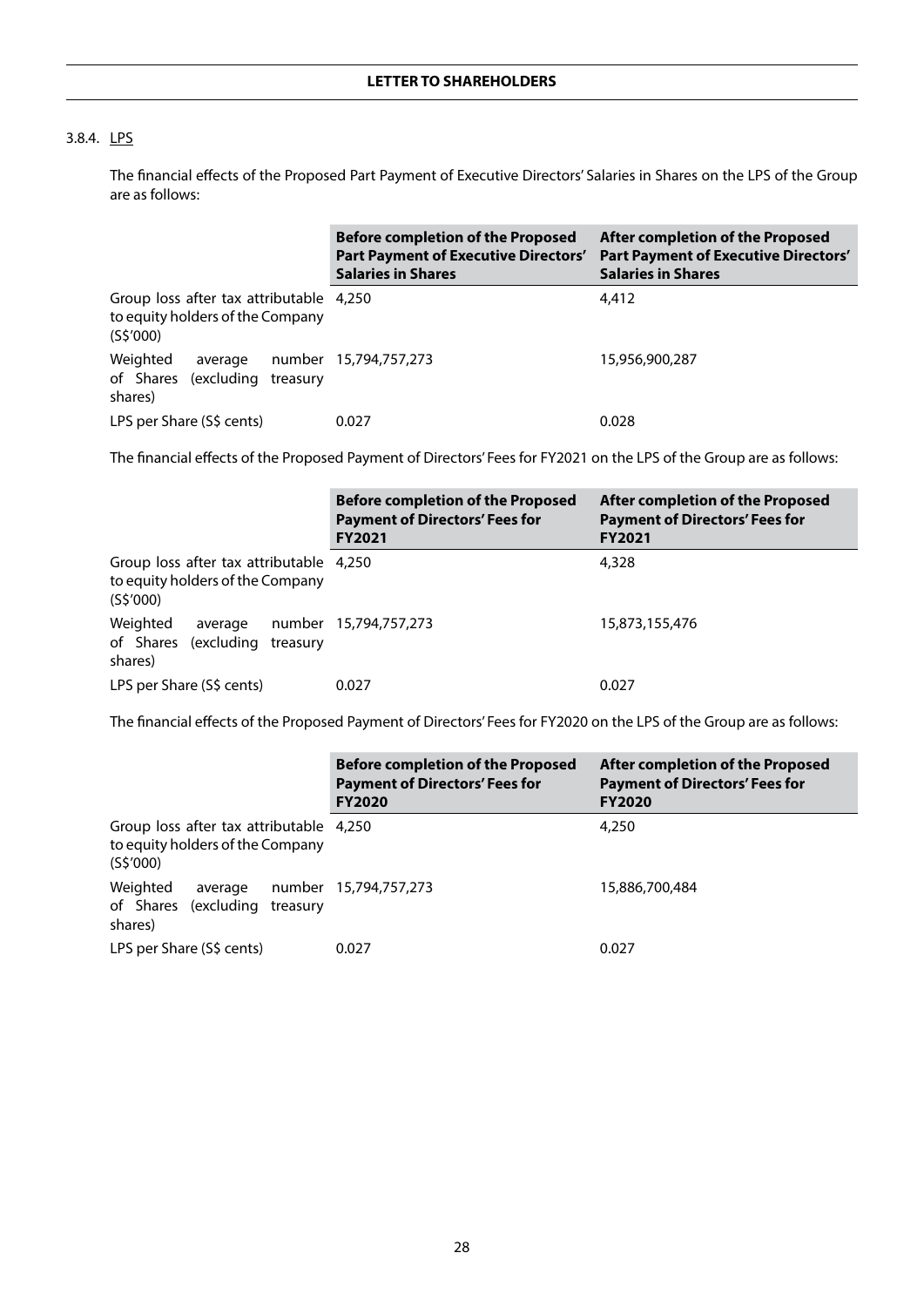## **LETTER TO SHAREHOLDERS**

The financial effects of the Proposed Part Payment of Executive Directors' Salaries in Shares, the Proposed Payment of Directors' Fees for FY2021 and the Proposed Payment of Directors' Fees for FY2020 on the LPS of the Group are as follows:

|                                                                                         | <b>Before completion of the Proposed</b><br><b>Part Payment of Executive Directors'</b><br><b>Salaries in Shares, the Proposed</b><br><b>Payment of Directors' Fees for</b><br><b>FY2021 and the Proposed Payment</b><br>of Directors' Fees for FY2020 | After completion of the Proposed<br><b>Part Payment of Executive Directors'</b><br><b>Salaries in Shares, the Proposed</b><br><b>Payment of Directors' Fees for</b><br><b>FY2021 and the Proposed Payment</b><br>of Directors' Fees for FY2020 |
|-----------------------------------------------------------------------------------------|--------------------------------------------------------------------------------------------------------------------------------------------------------------------------------------------------------------------------------------------------------|------------------------------------------------------------------------------------------------------------------------------------------------------------------------------------------------------------------------------------------------|
| Group loss after tax attributable 4,250<br>to equity holders of the Company<br>(S5'000) |                                                                                                                                                                                                                                                        | 4,490                                                                                                                                                                                                                                          |
| Weighted<br>number<br>average<br>of Shares (excluding<br>treasury<br>shares)            | 15,794,757,273                                                                                                                                                                                                                                         | 16,127,241,701                                                                                                                                                                                                                                 |
| LPS per Share (S\$ cents)                                                               | 0.027                                                                                                                                                                                                                                                  | 0.028                                                                                                                                                                                                                                          |

#### 3.8.5. Gearing

The financial effects of the Proposed Part Payment of Executive Directors' Salaries in Shares on the gearing of the Group are as follows:

|                                | <b>Before completion of the Proposed</b><br><b>Part Payment of Executive Directors'</b><br><b>Salaries in Shares</b> | After completion of the Proposed<br><b>Part Payment of Executive Directors'</b><br><b>Salaries in Shares</b> |
|--------------------------------|----------------------------------------------------------------------------------------------------------------------|--------------------------------------------------------------------------------------------------------------|
| Total net borrowings (S\$'000) | 4.226                                                                                                                | 4,226                                                                                                        |
| Shareholders' equity (S\$'000) | 3,840                                                                                                                | 3,840                                                                                                        |
| Net gearing (times)            | 1.10                                                                                                                 | 1.10                                                                                                         |

The financial effects of the Proposed Payment of Directors' Fees for FY2021 on the gearing of the Group are as follows:

|                                | <b>Before completion of the Proposed</b><br><b>Payment of Directors' Fees for</b><br><b>FY2021</b> | After completion of the Proposed<br><b>Payment of Directors' Fees for</b><br><b>FY2021</b> |
|--------------------------------|----------------------------------------------------------------------------------------------------|--------------------------------------------------------------------------------------------|
| Total net borrowings (S\$'000) | 4,226                                                                                              | 4,226                                                                                      |
| Shareholders' equity (S\$'000) | 3,840                                                                                              | 3,840                                                                                      |
| Net gearing (times)            | 1.10                                                                                               | 1.10                                                                                       |

The financial effects of the Proposed Payment of Directors' Fees for FY2020 on the gearing of the Group are as follows:

|                                | <b>Before completion of the Proposed</b><br><b>Payment of Directors' Fees for</b><br><b>FY2020</b> | <b>After completion of the Proposed</b><br><b>Payment of Directors' Fees for</b><br><b>FY2020</b> |
|--------------------------------|----------------------------------------------------------------------------------------------------|---------------------------------------------------------------------------------------------------|
| Total net borrowings (S\$'000) | 4,226                                                                                              | 4,226                                                                                             |
| Shareholders' equity (S\$'000) | 3,840                                                                                              | 3,932                                                                                             |
| Net gearing (times)            | 1.10                                                                                               | 1.07                                                                                              |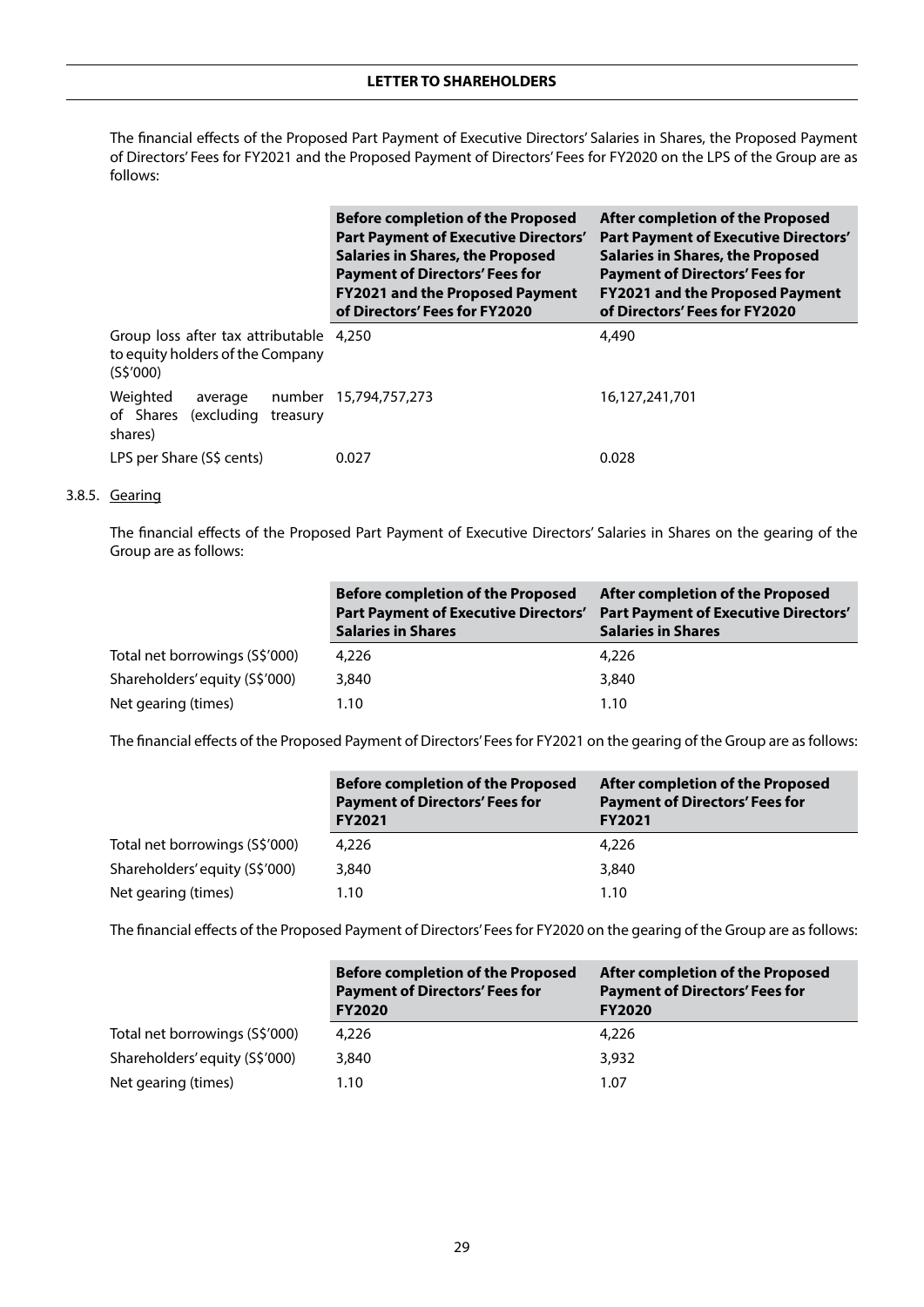The financial effects of the Proposed Part Payment of Executive Directors' Salaries in Shares, the Proposed Payment of Directors' Fees for FY2021 and the Proposed Payment of Directors' Fees for FY2020 on the gearing of the Group are as follows:

|                                | <b>Before completion of the Proposed</b><br><b>Part Payment of Executive Directors'</b><br><b>Salaries in Shares, the Proposed</b><br><b>Payment of Directors' Fees for</b><br><b>FY2021 and the Proposed Payment</b><br>of Directors' Fees for FY2020 | After completion of the Proposed<br><b>Part Payment of Executive Directors'</b><br><b>Salaries in Shares, the Proposed</b><br><b>Payment of Directors' Fees for</b><br><b>FY2021 and the Proposed Payment</b><br>of Directors' Fees for FY2020 |
|--------------------------------|--------------------------------------------------------------------------------------------------------------------------------------------------------------------------------------------------------------------------------------------------------|------------------------------------------------------------------------------------------------------------------------------------------------------------------------------------------------------------------------------------------------|
| Total net borrowings (S\$'000) | 4,226                                                                                                                                                                                                                                                  | 4,226                                                                                                                                                                                                                                          |
| Shareholders' equity (S\$'000) | 3,840                                                                                                                                                                                                                                                  | 3,932                                                                                                                                                                                                                                          |
| Net gearing (times)            | 1.10                                                                                                                                                                                                                                                   | 1.07                                                                                                                                                                                                                                           |

## **3.9. Additional Listing Application**

The Company will be making an application to the SGX-ST through the Sponsor for the listing and quotation of the Executive Director Shares, FY2021 Director Shares and the FY2020 Director Shares on the Catalist in due course, and will make an announcement when the listing and quotation notice is obtained from the SGX-ST. Such announcement will include any conditions stipulated by the SGX-ST. The Company will comply with the conditions stipulated by the SGX-ST.

## **4. INTERESTS OF DIRECTORS AND SUBSTANTIAL SHAREHOLDERS**

As at the Latest Practicable Date, save as disclosed in this Circular, none of the Directors or Substantial Shareholders of the Company (other than in their capacity as Directors or Shareholders) has any interest, direct or indirect, in the Proposed Resolutions.

#### **4.1. Interests in Shares**

As at the Latest Practicable Date, the interests of the Directors in the issued and paid-up share capital as recorded in the Register of Directors' Shareholdings maintained pursuant to section 164 of the Companies Act and the interests of the Substantial Shareholders in the issued and paid-up capital of the Company as recorded in the Register of Substantial Shareholder(s) maintained pursuant to section 88 of the Companies Act are as follows:

|                                                      | <b>Direct Interest</b>     |                             | <b>Deemed Interest</b>     |                             |
|------------------------------------------------------|----------------------------|-----------------------------|----------------------------|-----------------------------|
|                                                      | Number of<br><b>Shares</b> | Percentage<br>$(9/6)^{(1)}$ | Number of<br><b>Shares</b> | Percentage<br>$(9/6)^{(1)}$ |
| <b>Directors</b>                                     |                            |                             |                            |                             |
| Dato' Ng Tian Sang @ Ng Kek Chuan <sup>(2)</sup>     | 1,585,012,533              | 8.84                        | 920,435,423                | 5.13                        |
| Howard Ng How Er                                     | 353,811,793                | 1.97                        |                            | -                           |
| Lam Lee $G(3)$                                       |                            | ۰                           | 63,067,009                 | 0.35                        |
| Yap Siean Sin                                        |                            |                             |                            |                             |
| Cheung Wai Man, Raymond                              | 7,500,009                  | 0.04                        |                            |                             |
| <b>Substantial Shareholders other than Directors</b> |                            |                             |                            |                             |
| Rest Investments Ltd                                 | 2,857,142,857              | 15.94                       |                            | -                           |
| Chua Chuan Seng <sup>(4)</sup>                       | 5,000                      | 0.00                        | 2,857,142,857              | 15.94                       |
| Tan Suying                                           | 1,861,111,111              | 10.38                       |                            |                             |
| Yuen Pui Leng Eunice                                 | 928,571,428                | 5.18                        |                            |                             |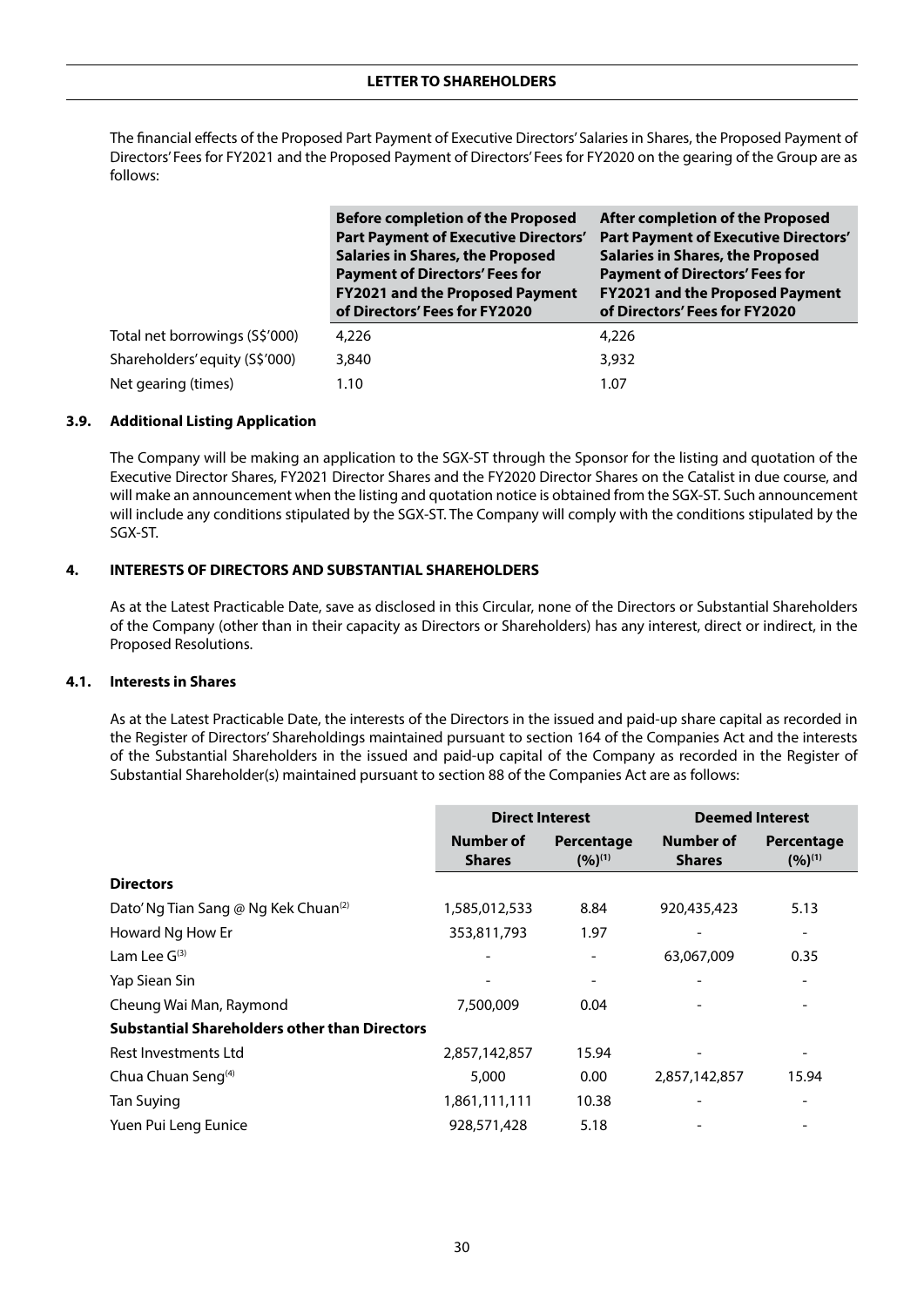#### **Notes:**

- (1) Based on the existing share capital of the Company as at the Latest Practicable Date, comprising 17,927,715,589 Shares.
- (2) Dato' Ng Tian Sang @ Ng Kek Chuan is deemed to be interested in the Shares held by Datin' Wong Ling Chu, Howard Ng How Er and Alexander Ng Zhonglie.
- (3) Lam Lee G is deemed to be interested in the Shares held by Chung Yuen Yee Kathy.
- (4) As the sole shareholder of Rest Investments Ltd, Chua Chuan Seng is deemed to be interested in the Shares held by Rest Investments Ltd.

## **4.2. Interests in Convertible Securities**

As at the Latest Practicable Date, the interests of the Directors and Substantial Shareholders in convertible securities of the Company are as follows:

|                                                      | <b>Direct Interest</b>                                      |                                                                                                                             | <b>Deemed Interest</b>                               |                                                                                                                             |
|------------------------------------------------------|-------------------------------------------------------------|-----------------------------------------------------------------------------------------------------------------------------|------------------------------------------------------|-----------------------------------------------------------------------------------------------------------------------------|
|                                                      | <b>Number of</b><br><b>Convertible</b><br><b>Securities</b> | Number of<br><b>Shares that</b><br>may arise<br>from the<br>conversion<br>of the<br><b>Convertible</b><br><b>Securities</b> | Number of<br><b>Convertible</b><br><b>Securities</b> | Number of<br><b>Shares that</b><br>may arise<br>from the<br>conversion<br>of the<br><b>Convertible</b><br><b>Securities</b> |
| <b>Directors</b>                                     |                                                             |                                                                                                                             |                                                      |                                                                                                                             |
| Dato' Ng Tian Sang @ Ng Kek Chuan <sup>(1)</sup>     | 701,961,174                                                 | 701,961,174                                                                                                                 | 199,665,675                                          | 199,665,675                                                                                                                 |
| Howard Ng How Er                                     | 107,184,160                                                 | 107,184,160                                                                                                                 |                                                      |                                                                                                                             |
| Lam Lee $G(2)$                                       |                                                             |                                                                                                                             | 15,767,009                                           | 15,767,009                                                                                                                  |
| Yap Siean Sin                                        |                                                             |                                                                                                                             |                                                      |                                                                                                                             |
| Cheung Wai Man, Raymond                              | 2,500,009                                                   | 2,500,009                                                                                                                   |                                                      |                                                                                                                             |
| <b>Substantial Shareholders other than Directors</b> |                                                             |                                                                                                                             |                                                      |                                                                                                                             |
| <b>Rest Investments Ltd</b>                          | 952,380,952                                                 | 952,380,952                                                                                                                 |                                                      |                                                                                                                             |
| Chua Chuan Seng(3)                                   |                                                             |                                                                                                                             | 952,380,952                                          | 952,380,952                                                                                                                 |
| Tan Suying                                           | 310,185,185                                                 | 310,185,185                                                                                                                 |                                                      |                                                                                                                             |
| Yuen Pui Leng Eunice                                 |                                                             |                                                                                                                             |                                                      |                                                                                                                             |

Notes:

- (1) Dato' Ng Tian Sang @ Ng Kek Chuan is deemed to be interested in the convertible securities held by Datin' Wong Ling Chu, Howard Ng How Er and Alexander Ng Zhonglie.
- (2) Lam Lee G is deemed to be interested in the convertible securities held by Chung Yuen Yee Kathy.
- (3) As the sole shareholder of Rest Investments Ltd, Chua Chuan Seng is deemed to be interested in the convertible securities held by Rest Investments Ltd.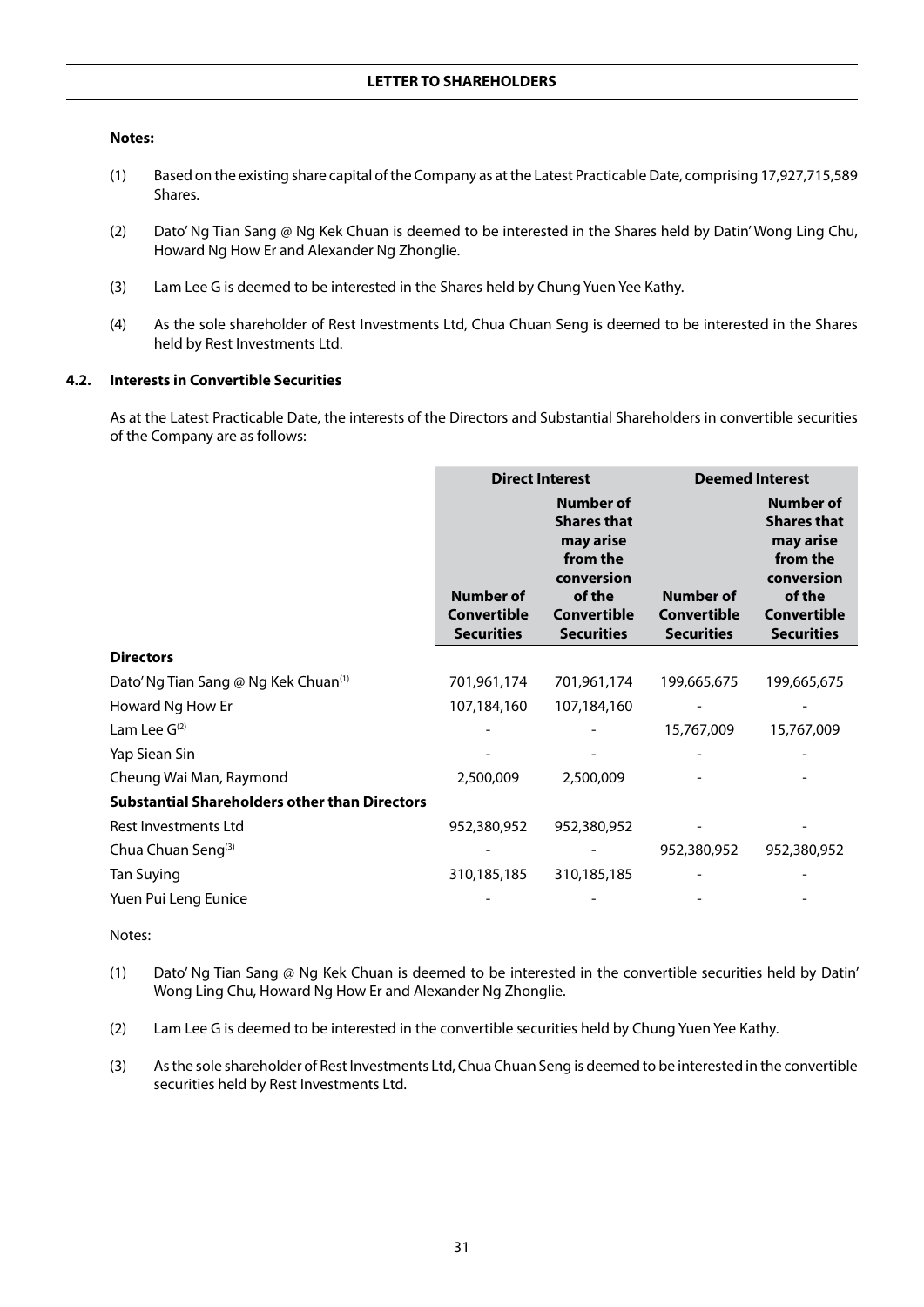## **5. RECOMMENDATION BY THE DIRECTORS**

#### **5.1. Proposed Appointment of New Auditors**

The Directors, having considered and reviewed, among other things, the rationale and benefits of the Proposed Appointment of New Auditors and all other relevant information set out in this Circular, are of the opinion that the Proposed Appointment of New Auditors is in the best interest of the Shareholders and the Group. Accordingly, the Directors recommend that Shareholders vote in favour of Ordinary Resolution 1 relating to the Proposed Appointment of New Auditors as set out in the Notice of EGM.

## **5.2. Proposed Part Payment of Executive Directors' Salaries in Shares**

Dato' Ng Tian Sang @ Ng Kek Chuan and Mr. Howard Ng How Er are not considered to be independent for the purposes of Ordinary Resolution 2 and Ordinary Resolution 3 relating to the Proposed Part Payment of Executive Directors' Salaries in Shares and will abstain from making any recommendations on Ordinary Resolution 2 and Ordinary Resolution 3 relating to the Proposed Part Payment of Executive Directors' Salaries in Shares.

The Directors (other than Dato' Ng Tian Sang @ Ng Kek Chuan and Mr. Howard Ng How Er), having considered and reviewed, among other things, the rationale and benefits of the Proposed Part Payment of Executive Directors' Salaries in Shares and all other relevant information set out in this Circular, are of the opinion that the Proposed Part Payment of Executive Directors' Salaries in Shares is in the best interest of the Shareholders and the Group. Accordingly, the Directors (other than Dato' Ng Tian Sang @ Ng Kek Chuan and Mr. Howard Ng How Er) recommend that Shareholders vote in favour of Ordinary Resolution 2 and Ordinary Resolution 3 relating to the Proposed Part Payment of Executive Directors' Salaries in Shares as set out in the Notice of EGM.

## **5.3. Proposed Payment of Directors' Fees for FY2021**

#### Ordinary Resolution 4

Dr. Lam Lee G is not considered to be independent for the purposes of Ordinary Resolution 4 relating to the Proposed Payment of Directors' Fees for FY2021 in cash and in Shares to Dr. Lam Lee G and will abstain from making any recommendations on Ordinary Resolution 4 relating to the Proposed Payment of Directors' Fees for FY2021 in cash and in Shares to Dr. Lam Lee G.

The Directors (other than Dr. Lam Lee G), having considered and reviewed, among other things, the rationale and benefits of the Proposed Payment of Directors' Fees for FY2021 in cash and in Shares to Dr. Lam Lee G and all other relevant information set out in this Circular, are of the opinion that the Proposed Payment of Directors' Fees for FY2021 in cash and in Shares to Dr. Lam Lee G is in the best interest of the Shareholders and the Group. Accordingly, the Directors (other than Dr. Lam Lee G) recommend that Shareholders vote in favour of Ordinary Resolution 4 relating to the Proposed Payment of Directors' Fees for FY2021 in cash and in Shares to Dr. Lam Lee G as set out in the Notice of EGM.

#### Ordinary Resolution 5

Mr. Yap Siean Sin is not considered to be independent for the purposes of Ordinary Resolution 5 relating to the Proposed Payment of Directors' Fees for FY2021 in cash and in Shares to Mr. Yap Siean Sin and will abstain from making any recommendations on Ordinary Resolution 5 relating to the Proposed Payment of Directors' Fees for FY2021 in cash and in Shares to Mr. Yap Siean Sin.

The Directors (other than Mr. Yap Siean Sin), having considered and reviewed, among other things, the rationale and benefits of the Proposed Payment of Directors' Fees for FY2021 in cash and in Shares to Mr. Yap Siean Sin and all other relevant information set out in this Circular, are of the opinion that the Proposed Payment of Directors' Fees for FY2021 in cash and in Shares to Mr. Yap Siean Sin is in the best interest of the Shareholders and the Group. Accordingly, the Directors (other than Mr. Yap Siean Sin) recommend that Shareholders vote in favour of Ordinary Resolution 5 relating to the Proposed Payment of Directors' Fees for FY2021 in cash and in Shares to Mr. Yap Siean Sin as set out in the Notice of EGM.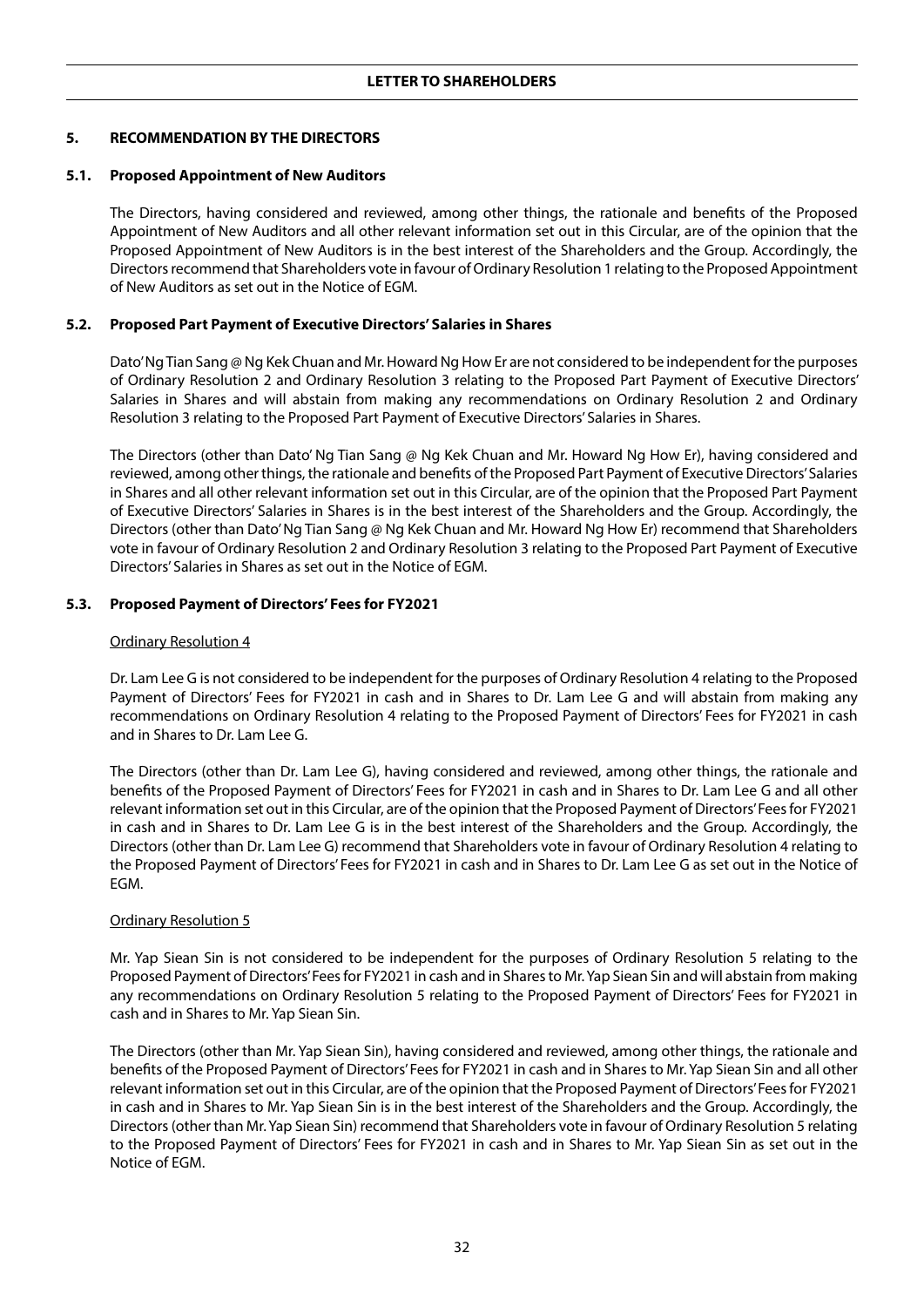#### Ordinary Resolution 6

Mr. Cheung Wai Man, Raymond is not considered to be independent for the purposes of Ordinary Resolution 6 relating to the Proposed Payment of Directors' Fees for FY2021 in cash and in Shares to Mr. Cheung Wai Man, Raymond and will abstain from making any recommendations on Ordinary Resolution 6 relating to the Proposed Payment of Directors' Fees for FY2021 in cash and in Shares to Mr. Cheung Wai Man, Raymond.

The Directors (other than Mr. Cheung Wai Man, Raymond), having considered and reviewed, among other things, the rationale and benefits of the Proposed Payment of Directors' Fees for FY2021 in cash and in Shares to Mr. Cheung Wai Man, Raymond and all other relevant information set out in this Circular, are of the opinion that the Proposed Payment of Directors' Fees for FY2021 in cash and in Shares to Mr. Cheung Wai Man, Raymond is in the best interest of the Shareholders and the Group. Accordingly, the Directors (other than Mr. Cheung Wai Man, Raymond) recommend that Shareholders vote in favour of Ordinary Resolution 6 relating to the Proposed Payment of Directors' Fees for FY2021 in cash and in Shares to Mr. Cheung Wai Man, Raymond as set out in the Notice of EGM.

#### **5.4. Proposed Payment of Directors' Fees for FY2020**

#### Ordinary Resolution 7

Dato' Ng Tian Sang @ Ng Kek Chuan and Mr. Howard Ng How Er are not considered to be independent for the purposes of Ordinary Resolution 7 relating to the Proposed Payment of Directors' Fees for FY2020 in cash and in Shares to Dato' Ng Tian Sang @ Ng Kek Chuan and will abstain from making any recommendations on Ordinary Resolution 7 relating to the Proposed Payment of Directors' Fees for FY2020 in cash and in Shares to Dato' Ng Tian Sang @ Ng Kek Chuan.

The Directors (other than Dato' Ng Tian Sang @ Ng Kek Chuan and Mr. Howard Ng How Er), having considered and reviewed, among other things, the rationale and benefits of the Proposed Payment of Directors' Fees for FY2020 in cash and in Shares to Dato' Ng Tian Sang @ Ng Kek Chuan and all other relevant information set out in this Circular, are of the opinion that the Proposed Payment of Directors' Fees for FY2020 in cash and in Shares to Dato' Ng Tian Sang @ Ng Kek Chuan is in the best interest of the Shareholders and the Group. Accordingly, the Directors (other than Dato' Ng Tian Sang @ Ng Kek Chuan and Mr. Howard Ng How Er) recommend that Shareholders vote in favour of Ordinary Resolution 7 relating to the Proposed Payment of Directors' Fees for FY2020 in cash and in Shares to Dato' Ng Tian Sang @ Ng Kek Chuan as set out in the Notice of EGM.

#### Ordinary Resolution 8

Dr. Lam Lee G is not considered to be independent for the purposes of Ordinary Resolution 8 relating to the Proposed Payment of Directors' Fees for FY2020 in cash and in Shares to Dr. Lam Lee G and will abstain from making any recommendations on Ordinary Resolution 8, relating to the Proposed Payment of Directors' Fees for FY2020 in cash and in Shares to Dr. Lam Lee G.

The Directors (other than Dr. Lam Lee G), having considered and reviewed, among other things, the rationale and benefits of the Proposed Payment of Directors' Fees for FY2020 in cash and in Shares to Dr. Lam Lee G and all other relevant information set out in this Circular, are of the opinion that the Proposed Payment of Directors' Fees for FY2020 in cash and in Shares to Dr. Lam Lee G is in the best interest of the Shareholders and the Group. Accordingly, the Directors (other than Dr. Lam Lee G) recommend that Shareholders vote in favour of Ordinary Resolution 8 relating to the Proposed Payment of Directors' Fees for FY2020 in cash and in Shares to Dr. Lam Lee G as set out in the Notice of EGM.

#### Ordinary Resolution 9

Mr. Yap Siean Sin is not considered to be independent for the purposes of Ordinary Resolution 9 relating to the Proposed Payment of Directors' Fees for FY2020 in cash and in Shares to Mr. Yap Siean Sin and will abstain from making any recommendations on Ordinary Resolution 9, relating to the Proposed Payment of Directors' Fees for FY2020 in cash and in Shares to Mr. Yap Siean Sin.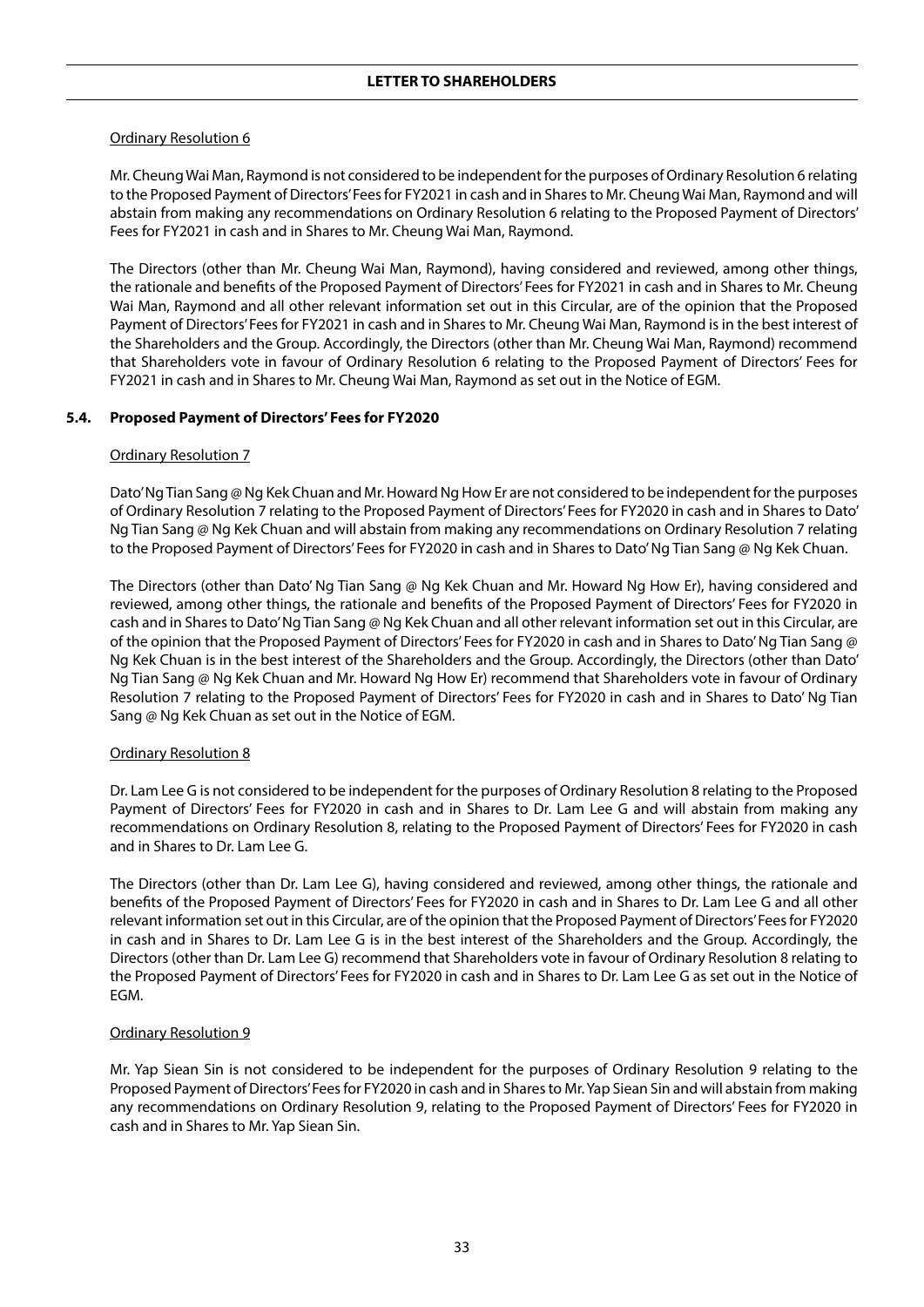## **LETTER TO SHAREHOLDERS**

The Directors (other than Mr. Yap Siean Sin), having considered and reviewed, among other things, the rationale and benefits of the Proposed Payment of Directors' Fees for FY2020 in cash and in Shares to Mr. Yap Siean Sin and all other relevant information set out in this Circular, are of the opinion that the Proposed Payment of Directors' Fees for FY2020 in cash and in Shares to Mr. Yap Siean Sin is in the best interest of the Shareholders and the Group. Accordingly, the Directors (other than Mr. Yap Siean Sin) recommend that Shareholders vote in favour of Ordinary Resolution 9 relating to the Proposed Payment of Directors' Fees for FY2020 in cash and in Shares to Mr. Yap Siean Sin as set out in the Notice of EGM.

## Ordinary Resolution 10

Mr. Cheung Wai Man, Raymond is not considered to be independent for the purposes of Ordinary Resolution 10 relating to the Proposed Payment of Directors' Fees for FY2020 in cash and in Shares to Mr. Cheung Wai Man, Raymond and will abstain from making any recommendations on Ordinary Resolution 10, relating to the Proposed Payment of Directors' Fees for FY2020 in cash and in Shares to Mr. Cheung Wai Man, Raymond.

The Directors (other than Mr. Cheung Wai Man, Raymond), having considered and reviewed, among other things, the rationale and benefits of the Proposed Payment of Directors' Fees for FY2020 in cash and in Shares to Mr. Cheung Wai Man, Raymond and all other relevant information set out in this Circular, are of the opinion that the Proposed Payment of Directors' Fees for FY2020 in cash and in Shares to Mr. Cheung Wai Man, Raymond is in the best interest of the Shareholders and the Group. Accordingly, the Directors (other than Mr. Cheung Wai Man, Raymond) recommend that Shareholders vote in favour of Ordinary Resolution 10 relating to the Proposed Payment of Directors' Fees for FY2020 in cash and in Shares to Mr. Cheung Wai Man, Raymond as set out in the Notice of EGM.

## **5.5. Note to Shareholders**

Shareholders, in deciding whether to vote in favour of the Proposed Resolutions, are advised to read this Circular carefully in its entirety, including the terms and conditions, rationale and financial effects of the transactions contemplated by the Proposed Resolutions. In giving the above recommendations, the Directors have not had regard to the specific investment objectives, financial situation, tax position or unique needs or constraints of any individual Shareholder. As Shareholders would have different investment objectives, the Directors recommend that any Shareholder who may require specific advice should consult his or her stockbroker, bank manager, solicitor, accountant or other professional adviser(s).

## **6. ABSTENTION FROM VOTING**

## **6.1. The Proposed Part Payment of Executive Directors' Salaries in Shares**

Pursuant to the Proposed Payment of Executive Directors' Salaries, each of Dato' Ng Tian Sang @ Ng Kek Chuan and Mr. Howard Ng How Er shall abstain, and shall procure each of their Associates to abstain, from voting at the EGM on Ordinary Resolution 2 and Ordinary Resolution 3 approving the Proposed Part Payment of Executive Directors' Salaries in Shares, and shall also refrain from accepting nomination as proxy or otherwise vote at the EGM in respect of Ordinary Resolution 2 and Ordinary Resolution 3 unless Shareholders appointing them as proxies give specific instructions in the relevant proxy forms on the manner in which they wish their votes to be cast for the said resolutions.

#### **6.2. The Proposed Payment of Directors' Fees for FY2021**

#### Ordinary Resolution 4

Pursuant to the Proposed Payment of Directors' Fees for FY2021, Dr. Lam Lee G shall abstain, and shall procure each of his Associates to abstain, from voting at the EGM on Ordinary Resolution 4 approving the Proposed Payment of Directors' Fees for FY2021 in cash and in Shares to Dr. Lam Lee G, and shall also refrain from accepting nomination as proxy or otherwise vote at the EGM in respect of Ordinary Resolution 4 unless Shareholders appointing him as proxy give specific instructions in the relevant proxy forms on the manner in which they wish their votes to be cast for the said resolutions.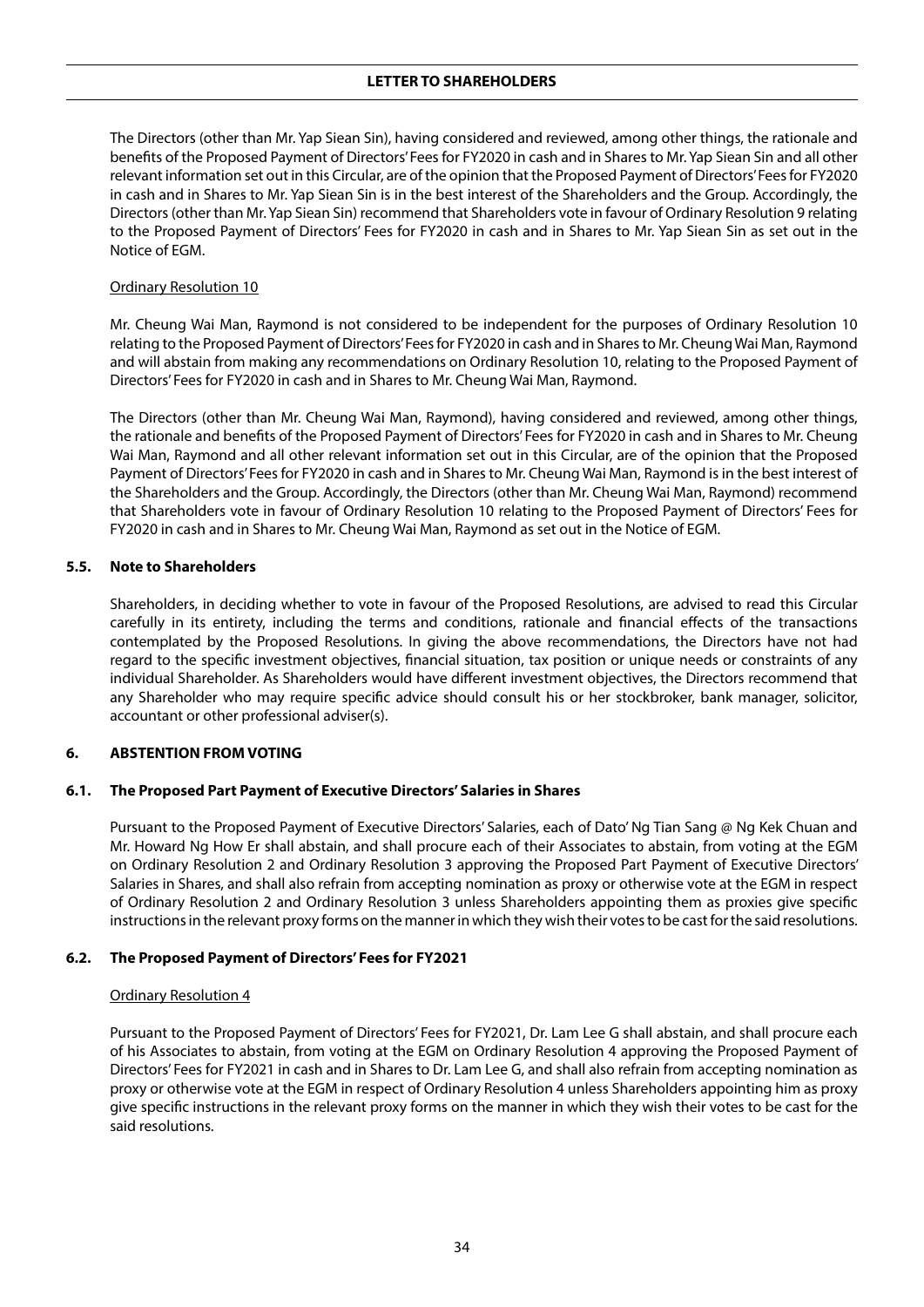#### Ordinary Resolution 5

Pursuant to the Proposed Payment of Directors' Fees for FY2021, Mr. Yap Siean Sin shall abstain, and shall procure each of his Associates to abstain, from voting at the EGM on Ordinary Resolution 5 approving the Proposed Payment of Directors' Fees for FY2021 in cash and in Shares to Mr. Yap Siean Sin, and shall also refrain from accepting nomination as proxy or otherwise vote at the EGM in respect of Ordinary Resolution 5 unless Shareholders appointing him as proxy give specific instructions in the relevant proxy forms on the manner in which they wish their votes to be cast for the said resolutions.

#### Ordinary Resolution 6

ursuant to the Proposed Payment of Directors' Fees for FY2021, Mr. Cheung Wai Man, Raymond shall abstain, and shall procure each of his Associates to abstain, from voting at the EGM on Ordinary Resolution 6 approving the Proposed Payment of Directors' Fees for FY2021 in cash and in Shares to Mr. Cheung Wai Man, Raymond, and shall also refrain from accepting nomination as proxy or otherwise vote at the EGM in respect of Ordinary Resolution 6 unless Shareholders appointing him as proxy give specific instructions in the relevant proxy forms on the manner in which they wish their votes to be cast for the said resolutions.

## **6.3. The Proposed Payment of Directors' Fees for FY2020**

## Ordinary Resolution 7

Pursuant to the Proposed Payment of Directors' Fees for FY2020, Dato' Ng Tian Sang @ Ng Kek Chuan and Howard Ng How Er shall abstain, and shall procure each of their Associates to abstain, from voting at the EGM on Ordinary Resolution 7 approving the Proposed Payment of Directors' Fees for FY2020 in cash and in Shares to Dato' Ng Tian Sang @ Ng Kek Chuan, and shall also refrain from accepting nomination as proxy or otherwise vote at the EGM in respect of Ordinary Resolution 7 unless Shareholders appointing them as proxies give specific instructions in the relevant proxy forms on the manner in which they wish their votes to be cast for the said resolutions.

#### Ordinary Resolution 8

Pursuant to the Proposed Payment of Directors' Fees for FY2020, Dr. Lam Lee G shall abstain, and shall procure each of his Associates to abstain, from voting at the EGM on Ordinary Resolution 8 approving the Proposed Payment of Directors' Fees for FY2020 in cash and in Shares to Dr. Lam Lee G, and shall also refrain from accepting nomination as proxy or otherwise vote at the EGM in respect of Ordinary Resolution 8 unless Shareholders appointing him as proxy give specific instructions in the relevant proxy forms on the manner in which they wish their votes to be cast for the said resolutions.

#### Ordinary Resolution 9

Pursuant to the Proposed Payment of Directors' Fees for FY2020, Mr. Yap Siean Sin shall abstain, and shall procure each of his Associates to abstain, from voting at the EGM on Ordinary Resolution 9 approving the Proposed Payment of Directors' Fees for FY2020 in cash and in Shares to Mr. Yap Siean Sin, and shall also refrain from accepting nomination as proxy or otherwise vote at the EGM in respect of Ordinary Resolution 9 unless Shareholders appointing him as proxy give specific instructions in the relevant proxy forms on the manner in which they wish their votes to be cast for the said resolutions.

#### Ordinary Resolution 10

Pursuant to the Proposed Payment of Directors' Fees for FY2020, Mr. Cheung Wai Man, Raymond shall abstain, and shall procure each of his Associates to abstain, from voting at the EGM on Ordinary Resolution 10 approving the Proposed Payment of Directors' Fees for FY2020 in cash and in Shares to Mr. Cheung Wai Man, Raymond, and shall also refrain from accepting nomination as proxy or otherwise vote at the EGM in respect of Ordinary Resolution 10 unless Shareholders appointing him as proxy give specific instructions in the relevant proxy forms on the manner in which they wish their votes to be cast for the said resolutions.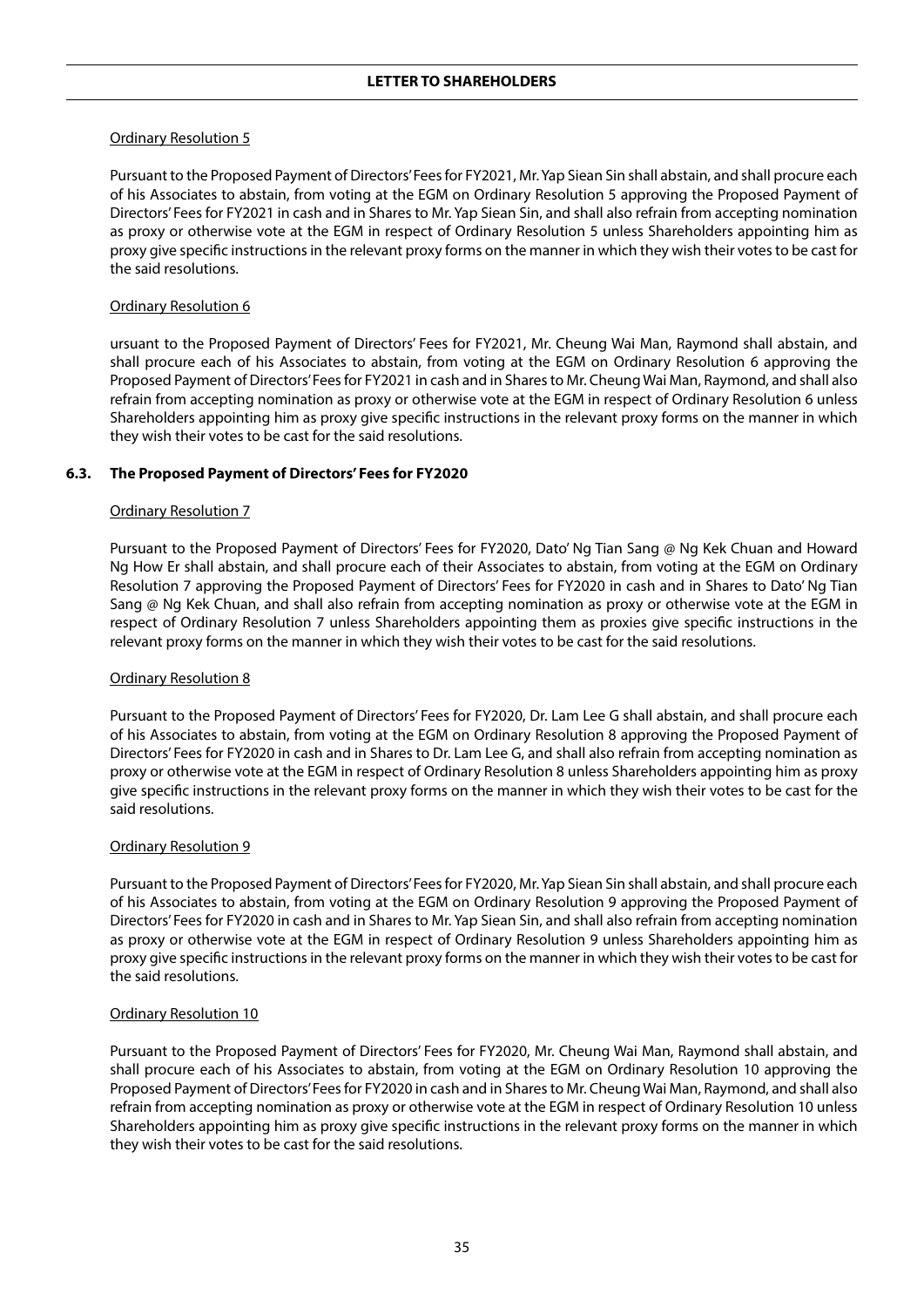## **7. EXTRAORDINARY GENERAL MEETING**

The EGM will be held on 23 December at 2.30 p.m. by way of electronic means for the purpose of considering and, if thought fit, passing with or without any modifications, the Proposed Resolutions set out in the Notice of EGM.

#### **8. ACTION TO BE TAKEN BY SHAREHOLDERS**

**A member will not be able to attend the EGM in person. If a member (whether individual or corporate) wishes to exercise his/her/its voting rights at the EGM, he/she/it must appoint the Chairman of the EGM as his/her/its proxy to attend, speak and vote on his/her/its behalf at the EGM.** In appointing the Chairman of the EGM as proxy, a member (whether individual or corporate) must give specific instructions as to voting, or abstentions from voting, in the form of proxy, failing which the appointment will be treated as invalid. The accompanying proxy form for the EGM may be accessed at the URL https://conveneagm.com/sg/beverlyjcgegmdec21 (the "Proxy Form").

The Chairman of the EGM, as proxy, need not be a member of the Company. The instrument appointing the Chairman of the EGM as proxy, together with the power of attorney or other authority under which it is signed (if applicable) or a notarially certified copy thereof, must:

- (a) if sent by post, be deposited at the office of our Share Registrar, Boardroom Corporate & Advisory Services Pte. Ltd., at 50 Raffles Place, #32-01, Singapore Land Tower, Singapore 048623; or
- (b) if submitted by email, be received by the Company at  $\text{ir@}$  icg-investment.com,

in either case, not less than 48 hours before the time for holding the EGM, and in default the instrument of proxy shall not be treated as valid.

A member who wishes to submit an instrument of proxy must first download, complete and sign the proxy form, before submitting it by post to the address provided above, or before scanning and sending it by email to the email address provided above.

**In view of the current COVID-19 situation and the related safe distancing measures which may make it difficult for members to submit completed proxy forms by post, members are strongly encouraged to submit completed proxy forms electronically via email.**

#### **9. DIRECTORS' RESPONSIBILITY STATEMENT**

The Directors collectively and individually accept full responsibility for the accuracy of the information given in this Circular and confirm after making all reasonable enquiries that to the best of their knowledge and belief, this Circular constitutes full and true disclosure of all material facts about the Proposed Appointment of New Auditors, the Proposed Part Payment of Executive Directors' Salaries in Shares, the Proposed Payment of Directors' Fees for FY2021 and the Proposed Payment of Directors' Fees for FY2020 and the Company and its subsidiaries, and the Directors are not aware of any facts the omission of which would make any statement in this Circular misleading.

Where information in this Circular has been extracted from published or otherwise publicly available sources or obtained from a named source, the sole responsibility of the Directors has been to ensure that such information has been accurately and correctly extracted from those sources and/or reproduced in this Circular in its proper form and context.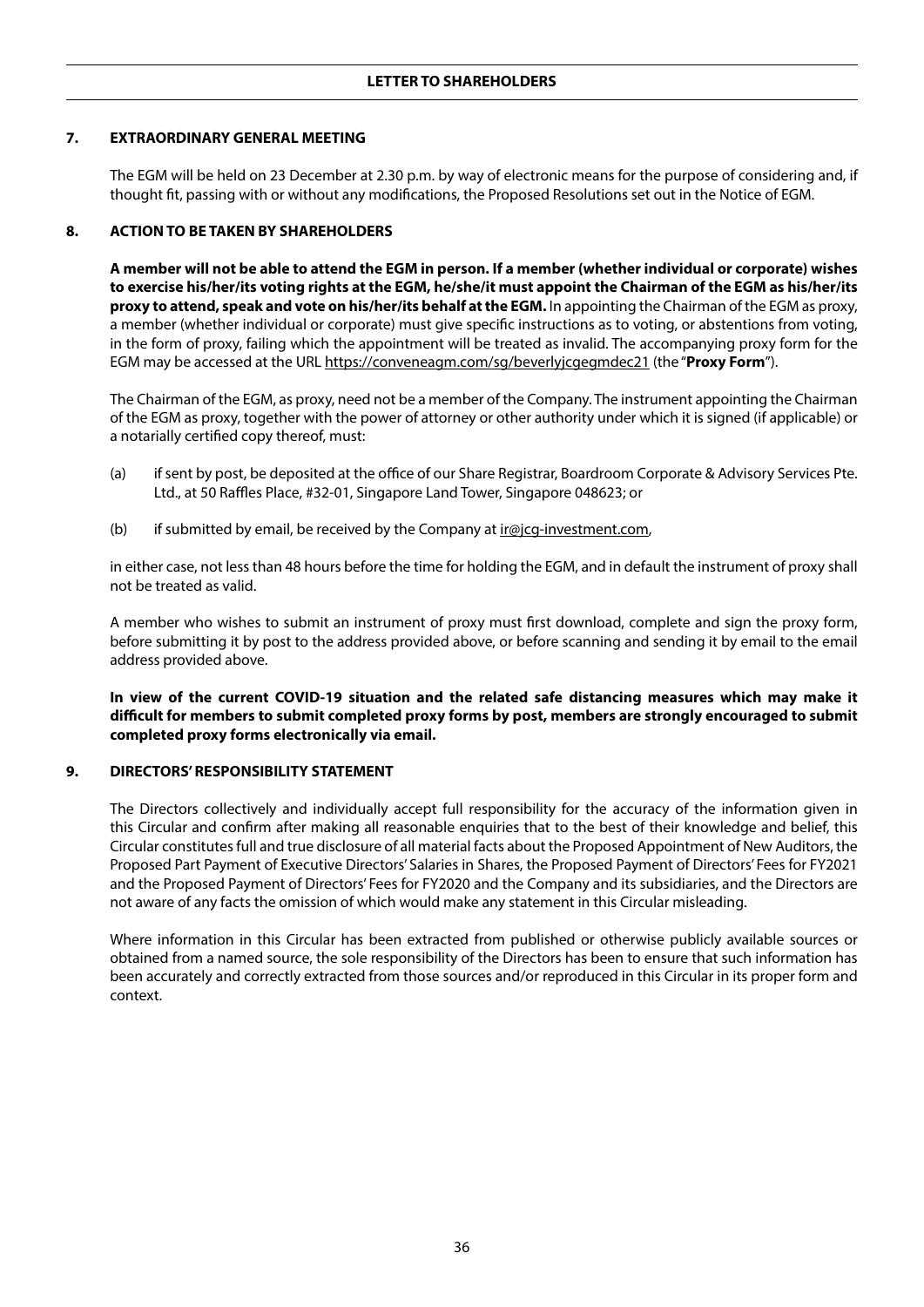## **10. DOCUMENTS AVAILABLE FOR INSPECTION**

Subject to any applicable control order or regulatory restriction relating to safe distancing which may be issued by the relevant authorities, copies of the following documents may be inspected at the registered office of the Company at 600 North Bridge Road, Parkview Square, #06-02, Singapore 188778 during normal business hours from the date of this Circular up to the date of the EGM:

- (a) the constitution of the Company;
- (b) the annual report of the Company for FY2020;
- (c) Nexia TS' professional clearance letter dated 27 August 2021 to RT LLP; and
- (d) RT LLP's letter to the Company dated 30 August 2021 in respect of its consent to act as auditors of the Company.

Yours faithfully

For and on behalf of the Board of Directors of **BEVERLY JCG LTD.** 

Dato' Ng Tian Sang @ Ng Kek Chuan Executive Chairman and Chief Executive Officer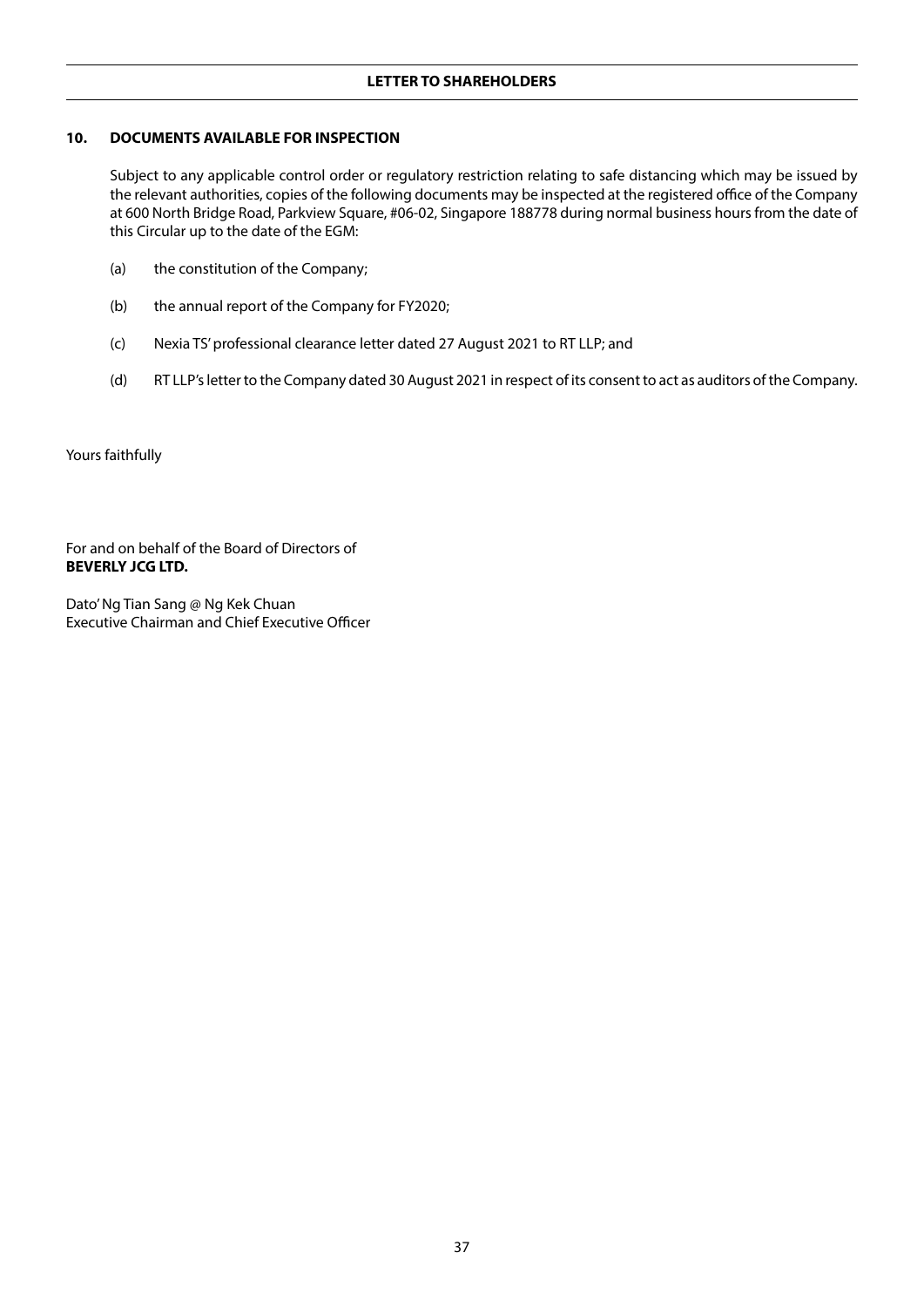# **BEVERLY JCG LTD.**

(Incorporated in Singapore) (Unique Entity Number 200505118M)

**NOTICE IS HEREBY GIVEN THAT** an extraordinary general meeting ("**EGM**") of Beverly JCG Ltd. (the "**Company**") will be held on 23 December 2021 at 2.30 p.m. by way of electronic means for the purpose of considering and, if thought fit, passing, with or without modifications, the following resolutions:

*All capitalised terms in this Notice which are not defined herein shall have the same meaning as ascribed to them in the Company's circular dated 8 December 2021 (the "Circular"). This Notice of EGM has been made available on SGXNet and the Company's website and may be accessed at the URL* https://conveneagm.com/sg/beverlyjcgegmdec21*. A printed copy of this Notice of EGM will NOT be despatched to members.*

## **ORDINARY RESOLUTION 1:**

## **THE PROPOSED APPOINTMENT OF MESSRS RT LLP AS NEW AUDITORS, IN PLACE OF RETIRED AUDITORS MESSRS NEXIA TS NEXIA TS PUBLIC ACCOUNTING CORPORATION**

That:

- (1) the appointment of RT LLP as auditors of the Company, with effect from the date of Shareholders' approval of this ordinary resolution to hold office until the conclusion of the next annual general meeting of the Company at such remuneration and on such terms to be agreed between the Directors and RT LLP be and is hereby approved; and
- (2) the Directors and/or any of them be and are hereby authorised to complete and do all such acts and things (including executing all such documents as may be required) as they and/or he/she may consider expedient or necessary or in the interests of the Company to give effect to the Proposed Appointment of New Auditors and/or the transactions authorised by this ordinary resolution.

#### **ORDINARY RESOLUTION 2:**

## **THE PROPOSED PART PAYMENT OF EXECUTIVE DIRECTORS' SALARIES FOR THE PERIOD FROM 1 OCTOBER 2021 TO 31 MARCH 2022 OF S\$122,500 TO BE PAID IN 122,500,000 NEW SHARES OF THE COMPANY IN LIEU OF CASH TO DATO' NG TIAN SANG @ NG KEK CHUAN**

- (1) approval be and is hereby given for the payment of Executive Directors' Salaries of S\$122,500 to Dato' Ng Tian Sang @ Ng Kek Chuan for the period from 1 October 2021 to 31 March 2022 to be paid in 122,500 new Shares of the Company in lieu of cash;
- (2) approval be and is hereby given to the Directors to allot and issue the Executive Director Shares to Dato' Ng Tian Sang @ Ng Kek Chuan, subject to and otherwise in accordance with the terms and conditions set out in the Circular, whereby such Executive Director Shares (i) shall, when issued and allotted, be free from all claims, charges, liens and other encumbrances whatsoever and shall rank *pari passu* in all respects with and carry all rights similar to the Shares in issue at the time of issue and allotment except that they will not rank for any dividend, right, allotment or other distributions, the record date for which falls on or before the date on which the allotment and issuance of such Executive Director Shares is completed; and (ii) shall be admitted to listing on the Catalist; and
- (3) the Directors and/or any of them be and are hereby authorised to complete and do all such acts and things (including executing all such documents as may be required) as they and/or he/she may consider expedient or necessary or in the interests of the Company to give effect to the Proposed Part Payment of Executive Directors' Salaries in Shares and/or the transactions authorised by this ordinary resolution.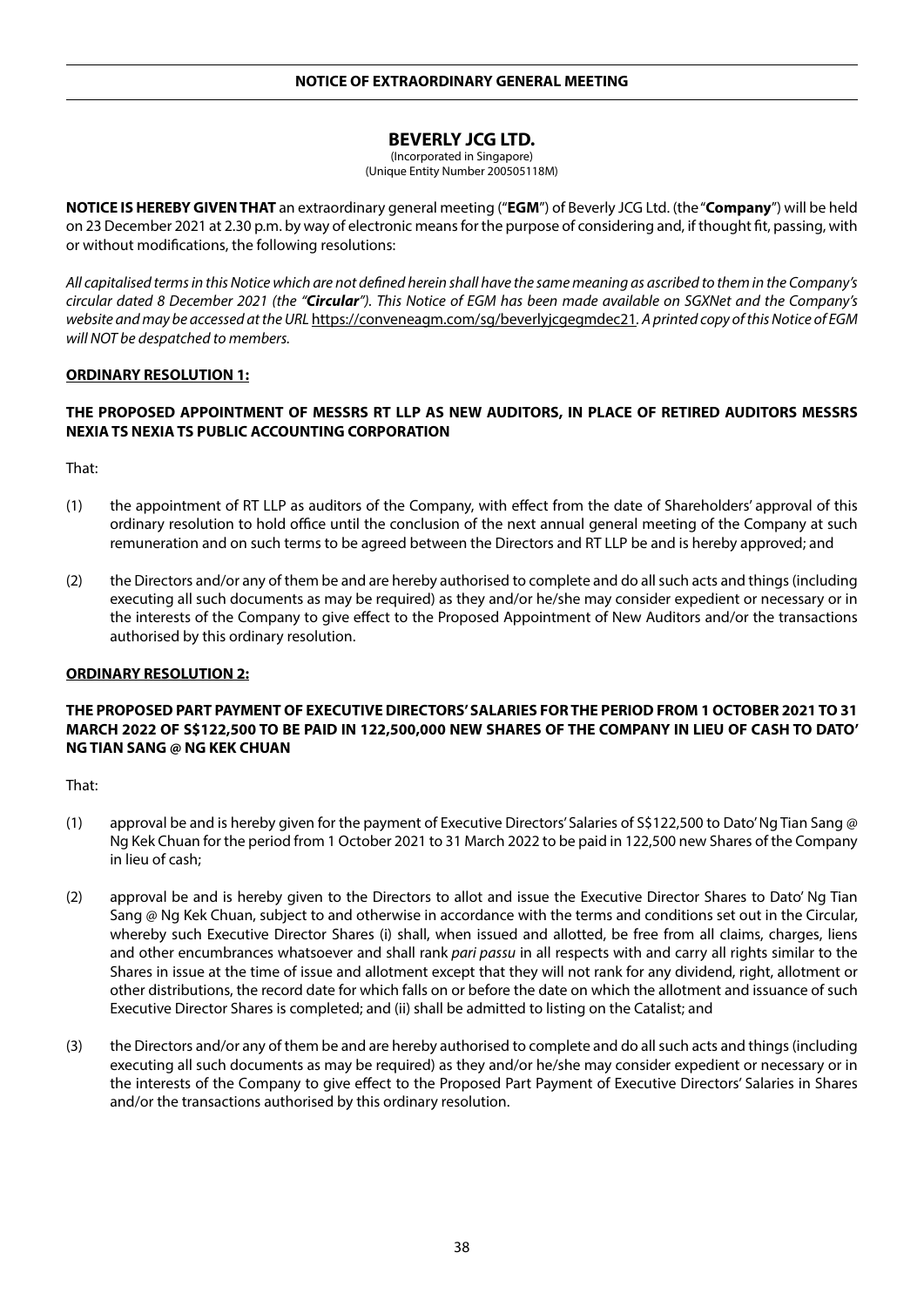## **NOTICE OF EXTRAORDINARY GENERAL MEETING**

#### **ORDINARY RESOLUTION 3:**

## **THE PROPOSED PART PAYMENT OF EXECUTIVE DIRECTORS' SALARIES FOR THE PERIOD FROM 1 OCTOBER 2021 TO 31 MARCH 2022 OF S\$39,200 TO BE PAID IN 39,200,000 NEW SHARES OF THE COMPANY IN LIEU OF CASH TO MR. HOWARD NG HOW ER**

That:

- (1) approval be and is hereby given for the payment of Executive Directors' Salaries of S\$122,500 to Mr. Howard Ng How Er for the period from 1 October 2021 to 31 March 2022 to be paid in 39,200,000 new Shares of the Company in lieu of cash;
- (2) approval be and is hereby given to the Directors to allot and issue the Executive Director Shares to Mr. Howard Ng How Er, subject to and otherwise in accordance with the terms and conditions set out in the Circular, whereby such Executive Director Shares (i) shall, when issued and allotted, be free from all claims, charges, liens and other encumbrances whatsoever and shall rank *pari passu* in all respects with and carry all rights similar to the Shares in issue at the time of issue and allotment except that they will not rank for any dividend, right, allotment or other distributions, the record date for which falls on or before the date on which the allotment and issuance of such Executive Directors Shares is completed; and (ii) shall be admitted to listing on the Catalist; and
- (3) the Directors and/or any of them be and are hereby authorised to complete and do all such acts and things (including executing all such documents as may be required) as they and/or he/she may consider expedient or necessary or in the interests of the Company to give effect to the Proposed Part Payment of Executive Directors' Salaries in Shares and/or the transactions authorised by this ordinary resolution.

#### **ORDINARY RESOLUTION 4:**

## **THE PROPOSED PAYMENT OF DIRECTORS' FEES OF S\$72,000 FOR FY2021, TO BE PAID QUARTERLY IN ARREARS, AND OUT OF WHICH S\$29,484 IS TO BE PAID IN 29,484,000 NEW SHARES OF THE COMPANY IN LIEU OF CASH TO DR. LAM LEE G**

- (1) approval be and is hereby given for the payment of Directors' fees of S\$72,000 to Dr. Lam Lee G for FY2021, to be paid quarterly in arrears, and out of which S\$29,484 is to be paid in 29,484,000 new Shares of the Company in lieu of cash;
- (2) approval be and is hereby given to the Directors to allot and issue the FY2021 Director Shares to Dr. Lam Lee G, subject to and otherwise in accordance with the terms and conditions set out in the Circular, whereby such FY2021 Director Shares (i) shall, when issued and allotted, be free from all claims, charges, liens and other encumbrances whatsoever and shall rank *pari passu* in all respects with and carry all rights similar to the Shares in issue at the time of issue and allotment except that they will not rank for any dividend, right, allotment or other distributions, the record date for which falls on or before the date on which the allotment and issuance of such FY2021 Director Shares is completed; and (ii) shall be admitted to listing on the Catalist; and
- (3) the Directors and/or any of them be and are hereby authorised to complete and do all such acts and things (including executing all such documents as may be required) as they and/or he/she may consider expedient or necessary or in the interests of the Company to give effect to the Proposed Payment of Directors' Fees for FY2021 and/or the transactions authorised by this ordinary resolution.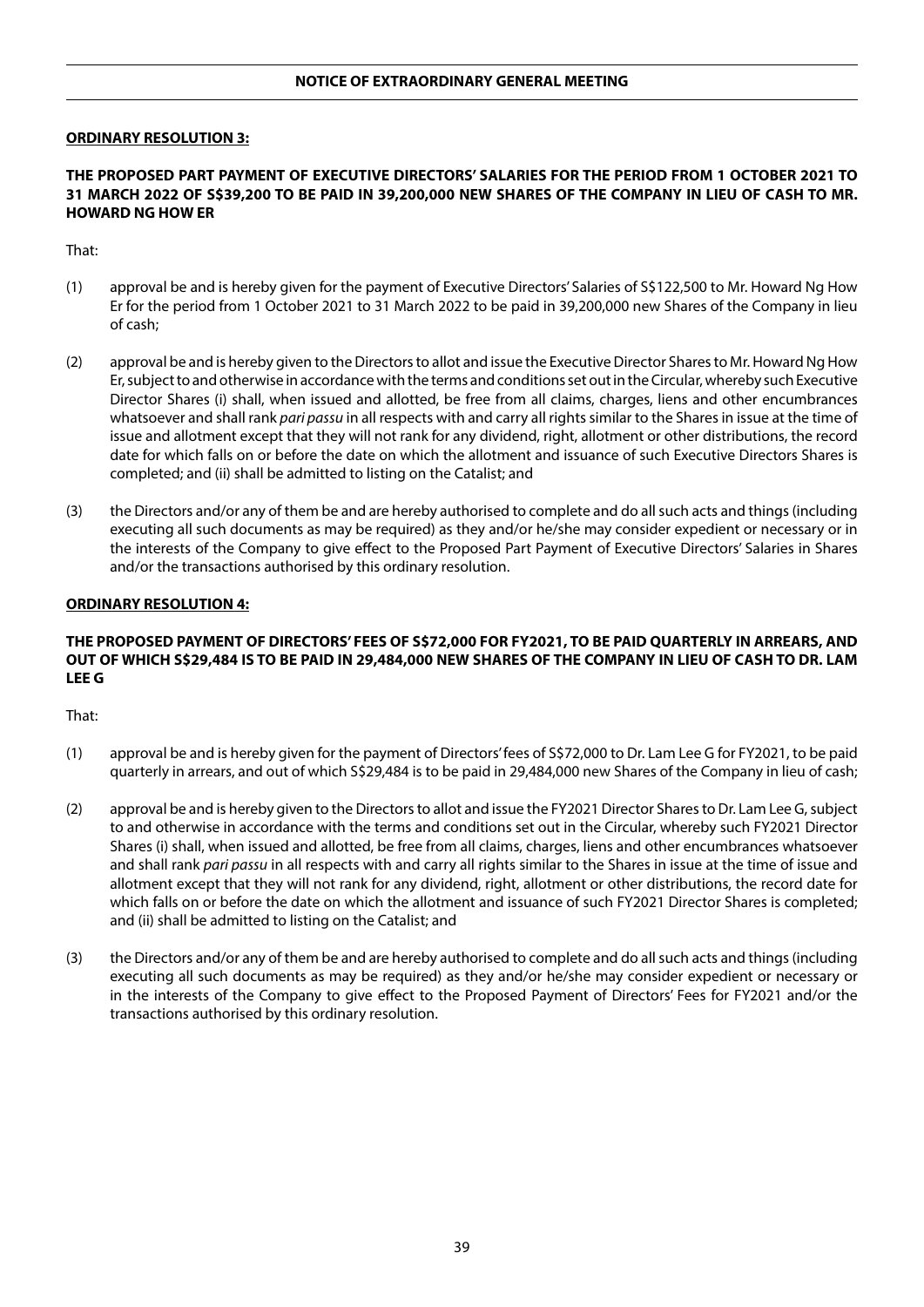#### **ORDINARY RESOLUTION 5:**

## **THE PROPOSED PAYMENT OF DIRECTORS' FEES OF S\$60,000 FOR FY2021, TO BE PAID QUARTERLY IN ARREARS, AND OUT OF WHICH S\$31,500 IS TO BE PAID IN 31,500,000 NEW SHARES OF THE COMPANY IN LIEU OF CASH TO MR. YAP SIEAN SIN**

That:

- (1) approval be and is hereby given for the payment of Directors' fees of S\$60,000 to Mr. Yap Siean Sin for FY2021, to be paid quarterly in arrears, and out of which S\$31,500 is to be paid in 31,500,000 new Shares of the Company in lieu of cash;
- (2) approval be and is hereby given to the Directors to allot and issue the FY2021 Director Shares to Mr. Yap Siean Sin, subject to and otherwise in accordance with the terms and conditions set out in the Circular, whereby such FY2021 Director Shares (i) shall, when issued and allotted, be free from all claims, charges, liens and other encumbrances whatsoever and shall rank *pari passu* in all respects with and carry all rights similar to the Shares in issue at the time of issue and allotment except that they will not rank for any dividend, right, allotment or other distributions, the record date for which falls on or before the date on which the allotment and issuance of such FY2021 Director Shares is completed; and (ii) shall be admitted to listing on the Catalist; and
- (3) the Directors and/or any of them be and are hereby authorised to complete and do all such acts and things (including executing all such documents as may be required) as they and/or he/she may consider expedient or necessary or in the interests of the Company to give effect to the Proposed Payment of Directors' Fees for FY2021 and/or the transactions authorised by this ordinary resolution.

#### **ORDINARY RESOLUTION 6:**

## **THE PROPOSED PAYMENT OF DIRECTORS' FEES OF S\$32,000 FOR FY2021, TO BE PAID QUARTERLY IN ARREARS, AND OUT OF WHICH S\$17,200 IS TO BE PAID IN 17,200,000 NEW SHARES OF THE COMPANY IN LIEU OF CASH TO MR. CHEUNG WAI MAN, RAYMOND**

- (1) approval be and is hereby given for the payment of Directors' fees of S\$32,000 to Mr. Cheung Wai Man, Raymond for FY2021 (revised from S\$24,000 as approved at the last annual general meeting of the Company held on 29 June 2021), to be paid quarterly in arrears, and out of which S\$17,200 is to be paid in 17,200,000 new Shares of the Company in lieu of cash;
- (2) approval be and is hereby given to the Directors to allot and issue the FY2021 Director Shares to Mr. Cheung Wai Man, Raymond, subject to and otherwise in accordance with the terms and conditions set out in the Circular, whereby such FY2021 Director Shares (i) shall, when issued and allotted, be free from all claims, charges, liens and other encumbrances whatsoever and shall rank *pari passu* in all respects with and carry all rights similar to the Shares in issue at the time of issue and allotment except that they will not rank for any dividend, right, allotment or other distributions, the record date for which falls on or before the date on which the allotment and issuance of such FY2021 Director Shares is completed; and (ii) shall be admitted to listing on the Catalist; and
- (3) the Directors and/or any of them be and are hereby authorised to complete and do all such acts and things (including executing all such documents as may be required) as they and/or he/she may consider expedient or necessary or in the interests of the Company to give effect to the Proposed Payment of Directors' Fees for FY2021 and/or the transactions authorised by this ordinary resolution.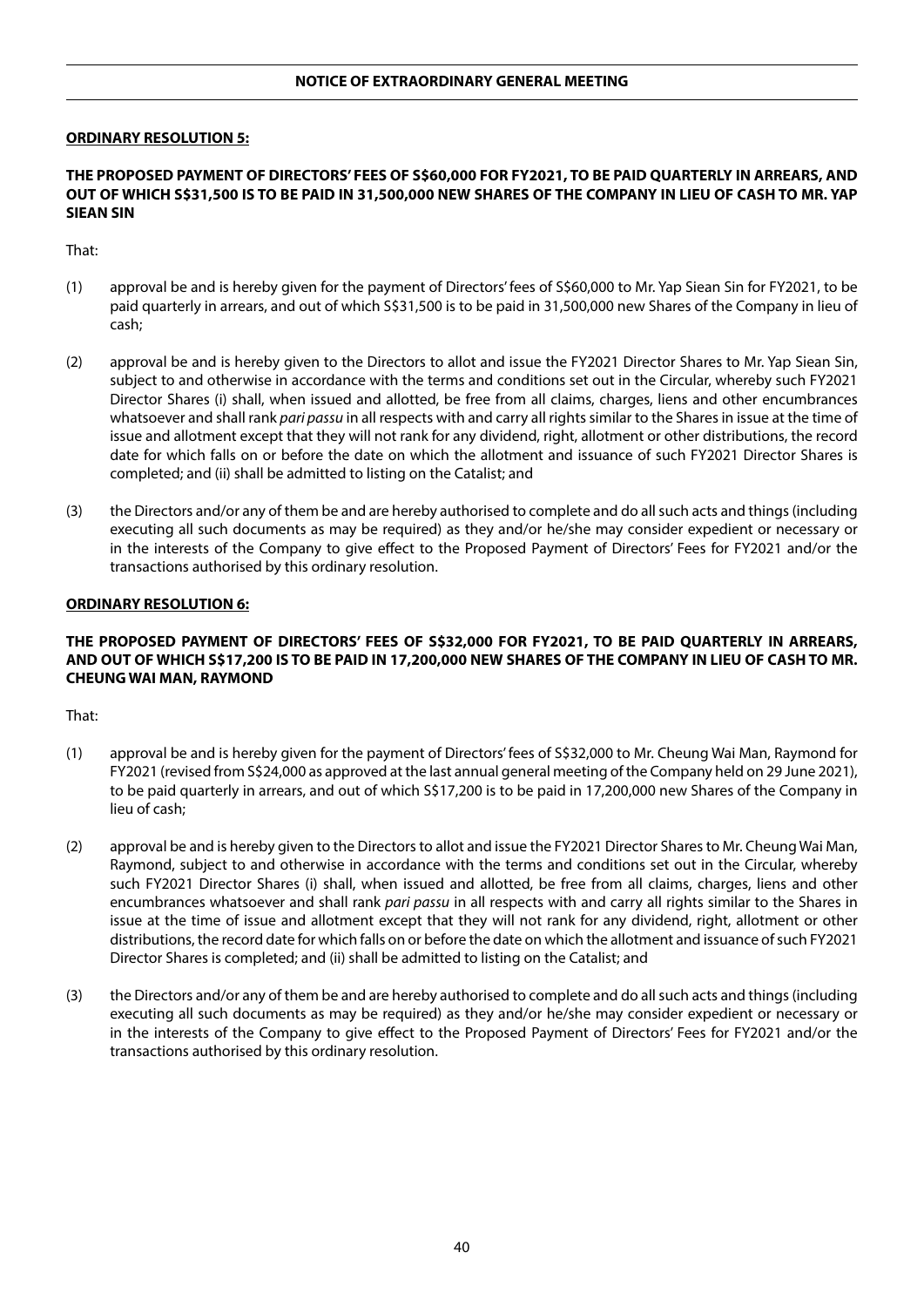#### **ORDINARY RESOLUTION 7:**

## **THE PROPOSED PARTIAL PAYMENT OF DIRECTORS' FEES AMOUNTING TO S\$26,910 FOR FY2020 TO BE PAID IN 26,910,000 NEW SHARES OF THE COMPANY IN LIEU OF CASH TO DATO' NG TIAN SANG @ NG KEK CHUAN**

That:

- (1) approval be and is hereby given for the partial payment of Directors' fees to Dato' Ng Tian Sang @ Ng Kek Chuan amounting to S\$26,910 to the Directors for FY2020 in 26,910,000 new Shares of the Company in lieu of cash;
- (2) approval be and is hereby given to the Directors to allot and issue the FY2020 Director Shares to Dato' Ng Tian Sang @ Ng Kek Chuan, subject to and otherwise in accordance with the terms and conditions set out in the Circular, whereby such FY2020 Director Shares (i) shall, when issued and allotted, be free from all claims, charges, liens and other encumbrances whatsoever and shall rank *pari passu* in all respects with and carry all rights similar to the Shares in issue at the time of issue and allotment except that they will not rank for any dividend, right, allotment or other distributions, the record date for which falls on or before the date on which the allotment and issuance of such FY2020 Director Shares is completed; and (ii) shall be admitted to listing on the Catalist; and
- (3) the Directors and/or any of them be and are hereby authorised to complete and do all such acts and things (including executing all such documents as may be required) as they and/or he/she may consider expedient or necessary or in the interests of the Company to give effect to the Proposed Payment of Directors' Fees for FY2020 and/or the transactions authorised by this ordinary resolution.

## **ORDINARY RESOLUTION 8:**

## **THE PROPOSED PARTIAL PAYMENT OF DIRECTORS' FEES AMOUNTING TO S\$24,882 FOR FY2020 TO BE PAID IN 24,882,000 NEW SHARES OF THE COMPANY IN LIEU OF CASH TO DR. LAM LEE G**

- (1) approval be and is hereby given for the partial payment of Directors' fees to Dr. Lam Lee G amounting to S\$24,882 to the Directors for FY2020 in 24,882,000 new Shares of the Company in lieu of cash;
- (2) approval be and is hereby given to the Directors to allot and issue the FY2020 Director Shares to Dr. Lam Lee G, subject to and otherwise in accordance with the terms and conditions set out in the Circular, whereby such FY2020 Director Shares (i) shall, when issued and allotted, be free from all claims, charges, liens and other encumbrances whatsoever and shall rank *pari passu* in all respects with and carry all rights similar to the Shares in issue at the time of issue and allotment except that they will not rank for any dividend, right, allotment or other distributions, the record date for which falls on or before the date on which the allotment and issuance of such FY2020 Director Shares is completed; and (ii) shall be admitted to listing on the Catalist; and
- (3) the Directors and/or any of them be and are hereby authorised to complete and do all such acts and things (including executing all such documents as may be required) as they and/or he/she may consider expedient or necessary or in the interests of the Company to give effect to the Proposed Payment of Directors' Fees for FY2020 and/or the transactions authorised by this ordinary resolution.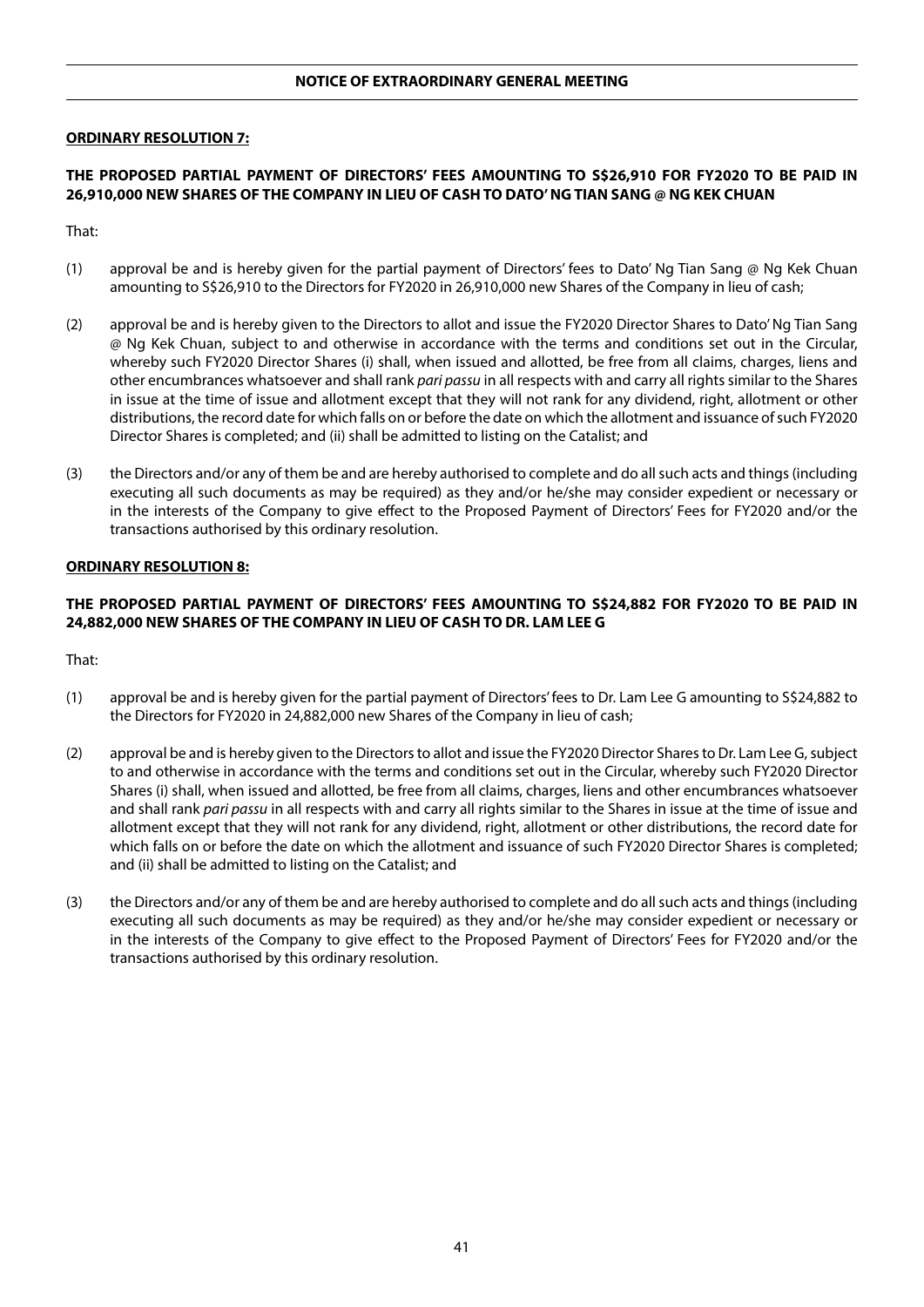#### **ORDINARY RESOLUTION 9:**

## **THE PROPOSED PARTIAL PAYMENT OF DIRECTORS' FEES AMOUNTING TO S\$28,500 FOR FY2020 TO BE PAID IN 28,500,000 NEW SHARES OF THE COMPANY IN LIEU OF CASH TO MR. YAP SIEAN SIN**

That:

- (1) approval be and is hereby given for the partial payment of Directors' fees to Mr. Yap Siean Sin amounting to S\$28,500 to the Directors for FY2020 in 28,500,000 new Shares of the Company in lieu of cash;
- (2) approval be and is hereby given to the Directors to allot and issue the FY2020 Director Shares to Mr. Yap Siean Sin, subject to and otherwise in accordance with the terms and conditions set out in the Circular, whereby such FY2020 Director Shares (i) shall, when issued and allotted, be free from all claims, charges, liens and other encumbrances whatsoever and shall rank *pari passu* in all respects with and carry all rights similar to the Shares in issue at the time of issue and allotment except that they will not rank for any dividend, right, allotment or other distributions, the record date for which falls on or before the date on which the allotment and issuance of such FY2020 Director Shares is completed; and (ii) shall be admitted to listing on the Catalist; and
- (3) the Directors and/or any of them be and are hereby authorised to complete and do all such acts and things (including executing all such documents as may be required) as they and/or he/she may consider expedient or necessary or in the interests of the Company to give effect to the Proposed Payment of Directors' Fees for FY2020 and/or the transactions authorised by this ordinary resolution.

## **ORDINARY RESOLUTION 10:**

## **THE PROPOSED PARTIAL PAYMENT OF DIRECTORS' FEES AMOUNTING TO S\$11,400 FOR FY2020 TO BE PAID IN 11,400,000 NEW SHARES OF THE COMPANY IN LIEU OF CASH TO MR. CHEUNG WAI MAN, RAYMOND**

That:

- (1) approval be and is hereby given for the partial payment of Directors' fees to Mr. Cheung Wai Man, Raymond amounting to S\$11,400 to the Directors for FY2020 in 11,400,000 new Shares of the Company in lieu of cash;
- (2) approval be and is hereby given to the Directors to allot and issue the FY2020 Director Shares to Mr. Cheung Wai Man, Raymond, subject to and otherwise in accordance with the terms and conditions set out in the Circular, whereby such FY2020 Director Shares (i) shall, when issued and allotted, be free from all claims, charges, liens and other encumbrances whatsoever and shall rank *pari passu* in all respects with and carry all rights similar to the Shares in issue at the time of issue and allotment except that they will not rank for any dividend, right, allotment or other distributions, the record date for which falls on or before the date on which the allotment and issuance of such FY2020 Director Shares is completed; and (ii) shall be admitted to listing on the Catalist; and
- (3) the Directors and/or any of them be and are hereby authorised to complete and do all such acts and things (including executing all such documents as may be required) as they and/or he/she may consider expedient or necessary or in the interests of the Company to give effect to the Proposed Payment of Directors' Fees for FY2020 and/or the transactions authorised by this ordinary resolution.

#### **BY ORDER OF THE BOARD**

8 December 2021 Dato' Ng Tian Sang @ Ng Kek Chuan Executive Chairman and Chief Executive Officer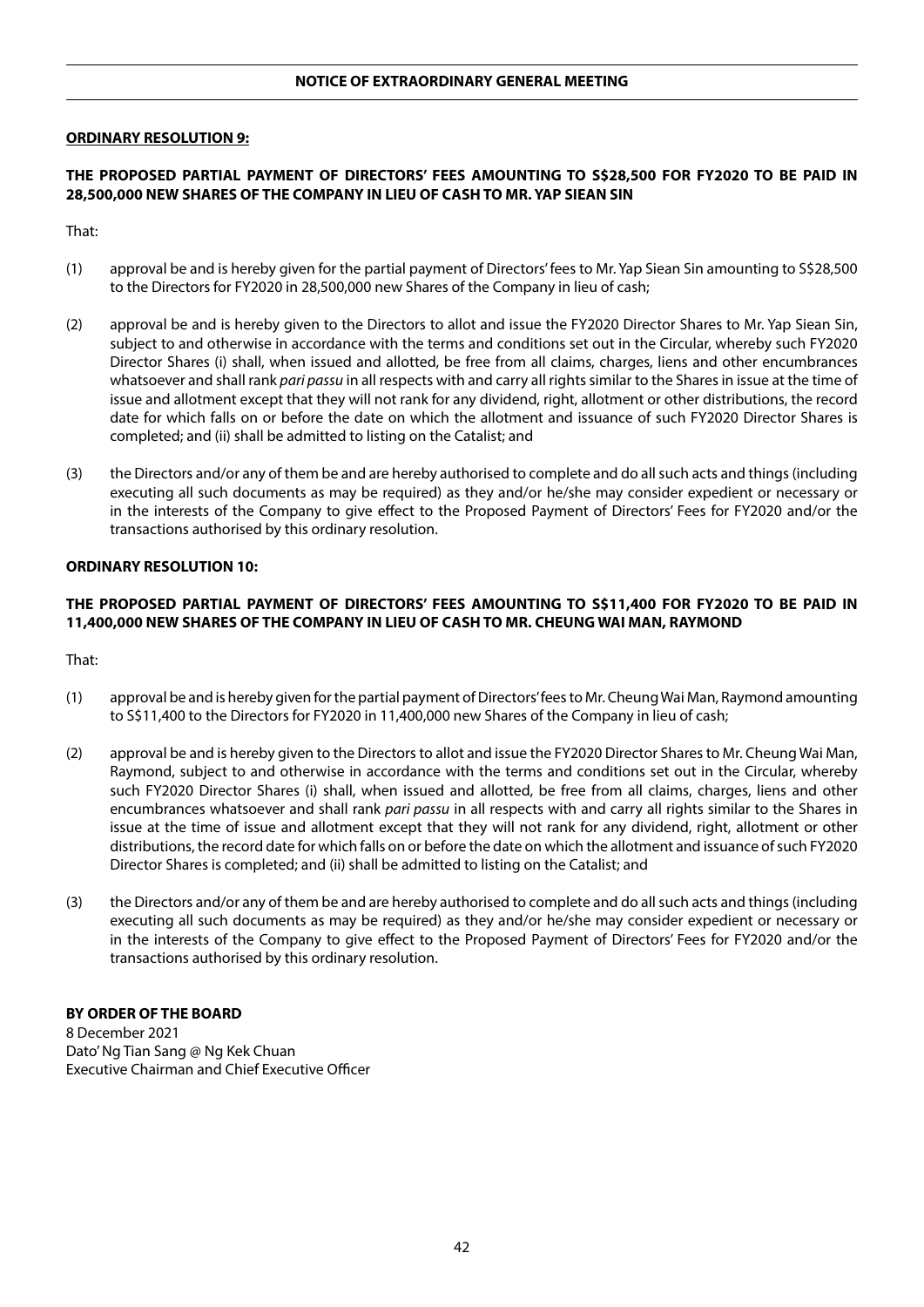## **Notes:**

(1) Alternative arrangements relating to, among others, attendance, submission of questions in advance and/or voting by proxy at the EGM are set out in the Company's announcement dated 8 December 2021 entitled "Important Notice to Shareholders Regarding the Company's Extraordinary General Meeting on 23 December 2021" which has been uploaded together with this Notice of EGM on SGXNet on the same day. This announcement may also be accessed at the URL https://conveneagm.com/sg/beverlyjcgegmdec21.

In particular, the EGM will be held by way of electronic means and a member will be able to watch the proceedings of the EGM through a "live" webcast or listen to these proceedings through a "live" audio feed via his/her/its mobile phones, tablets or computers. In order to do so, a member who wishes to watch the "live" webcast or listen to the "live" audio feed must pre-register at the URL https://conveneagm.com/sg/beverlyjcgegmdec21 for verification purposes. The website will open for pre-registration from 8 December 2021 and will close at 2.30 p.m. on 20 December 2021. Following authentication of his/her/its status as members, authenticated members will be able to use their log in details created during the registration process to access the webcast and audio feed of the proceedings of the EGM at the URL https://conveneagm.com/sg/beverlyjcgegmdec21. Non-validated members will receive an email informing them of the invalid status by 22 December 2021. Members are reminded that the EGM proceedings are private. As such, members should not share their login details to access the "live" webcast or "live" audio feed of the EGM proceedings to anyone else. Recording of the "live" webcast of the EGM proceedings in whatever form is also strictly prohibited. Members may contact us (a) via post at 600 North Bridge Road #06-02 Parkview Square Singapore 188778; (b) via email at ir@jcg-investment.com; or (c) via phone at (65) 6708 7630, if they have any questions relating to the EGM procedures.

Members may also submit questions related to the resolutions to be tabled for approval at the EGM. To do so, all questions must be submitted by 2.30 p.m. on 20 December 2021:

- (a) via the pre-registration website at the URL https://conveneagm.com/sg/beverlyjcgegmdec21;
- (b) in hard copy by sending by post and lodging the same at the office of our Share Registrar, Boardroom Corporate & Advisory Services Pte. Ltd., at 50 Raffles Place, #32-01, Singapore Land Tower, Singapore 048623; or
- (c) by email to  $\text{ir@jcg-investment.com}$ .

Members will need to identify themselves when posing questions by email or by mail by providing the following details:

- (a) the member's full name as it appears on his/her/its CDP/CPF/SRS share records;
- (b) the member's NRIC/Passport/UEN number;
- (c) the member's contact number and email address; and
- (d) the manner in which the member holds his/her/its Shares in the Company (e.g. via CDP, CPF or SRS).

The Company will not be able to answer questions from persons who provide insufficient details to enable the Company to verify his/her/its shareholder status.

The Company will endeavour to provide its responses to substantial queries and relevant comments from Shareholders relating to the agenda of the EGM prior to, or during, the EGM via publication on SGXNET and the Company's corporate website at the URL https://www.beverlyjcg.com/ or by the Chairman at the EGM. The Company will also address any subsequent clarifications sought, or follow-up questions, prior to, or during, the EGM in respect of substantial and relevant matters. Where there are substantially similar questions the Company will consolidate such questions; consequently, not all questions may be individually addressed.

Although the deadline for submitting questions is 2.30 p.m. on 20 December 2021, shareholders are, however, encouraged to submit their questions in accordance with the paragraphs above earlier than 2.30 p.m. on 20 December 2021 so that they may have the benefit of the answers to their questions (where substantial and relevant to the agenda of the AGM) prior to submitting their proxy forms.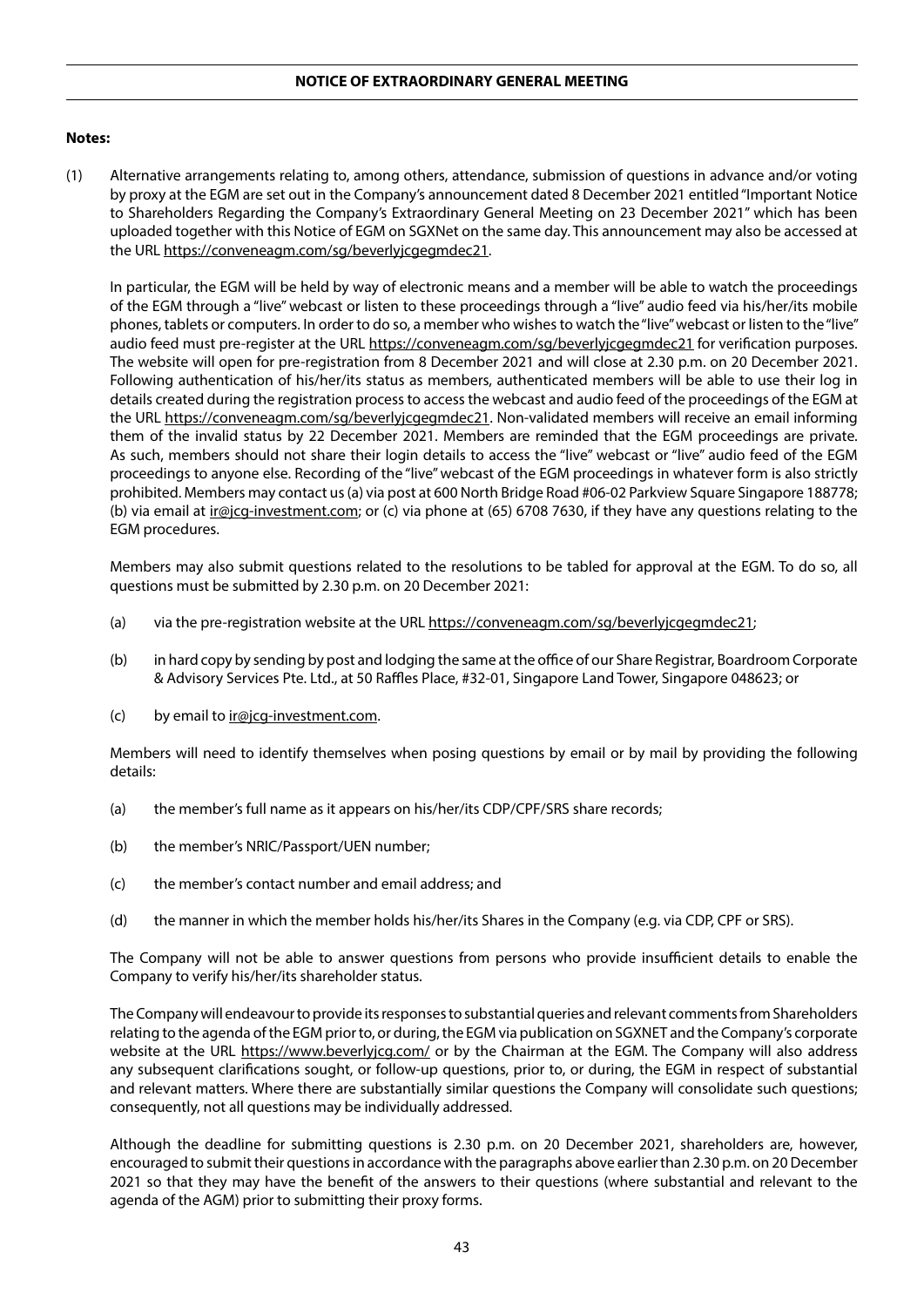Please note that members will not be able to ask questions at the EGM "live" during the webcast and the audio feed, and therefore it is important for members to submit their questions in advance of the EGM.

- (2) **A member will not be able to attend the EGM in person. If a member (whether individual or corporate) wishes to exercise his/her/its voting rights at the EGM, he/she/it must appoint the Chairman of the EGM as his/her/its proxy to attend, speak and vote on his/her/its behalf at the EGM.** In appointing the Chairman of the EGM as proxy, a member (whether individual or corporate) must give specific instructions as to voting, or abstentions from voting, in the form of proxy, failing which the appointment will be treated as invalid. The accompanying proxy form for the EGM may be accessed at the URL https://conveneagm.com/sg/beverlyjcgegmdec21.
- (3) The Chairman of the EGM, as proxy, need not be a member of the Company. The instrument appointing the Chairman of the EGM as proxy, together with the power of attorney or other authority under which it is signed (if applicable) or a notarially certified copy thereof, must:
	- (a) if sent by post, be deposited at the office of our Share Registrar, Boardroom Corporate & Advisory Services Pte. Ltd., at 50 Raffles Place, #32-01, Singapore Land Tower, Singapore 048623; or
	- (b) if submitted by email, be received by the Company at  $\text{ir@}$ icg-investment.com,

in either case, not less than 48 hours before the time for holding the EGM, and in default the instrument of proxy shall not be treated as valid.

A member who wishes to submit an instrument of proxy must first download, complete and sign the proxy form, before submitting it by post to the address provided above, or before scanning and sending it by email to the email address provided above.

## **In view of the current COVID-19 situation and the related safe distancing measures which may make it difficult for members to submit completed proxy forms by post, members are strongly encouraged to submit completed proxy forms electronically via email.**

- (4) The instrument appointing the Chairman of the EGM as proxy must be signed under the hand of the appointor or of his/her attorney duly authorised in writing. Where the instrument appointing a proxy or proxies is executed by a corporation, it must be executed either under its seal or under the hand of an officer or attorney duly authorised.
- (5) The Company shall be entitled to reject a proxy form which is incomplete, improperly completed, illegible or where the true intentions of the appointor are not ascertainable from the instructions of the appointor specified on the proxy form. In addition, in the case of shares entered in the Depository Register, the Company may reject a proxy form if the member, being the appointor, is not shown to have shares entered against his/her/its name in the Depository Register as at 72 hours before the time appointed for holding the EGM, as certified by The Central Depository (Pte) Limited to the Company.
- (6) Persons who hold shares through relevant intermediaries (as defined in Section 181 of the Companies Act, Chapter 50 of Singapore), including CPF and SRS investors, and who wish to participate in the EGM ("**Relevant Intermediary Participants**") by (a) observing and/or listening to the EGM proceedings via the "live" webcast or the "live" audio feed in the manner provided in Note 1) above; (b) submitting questions in advance of the EGM in the manner provided in Note 1) above; and/or (c) appointing the Chairman of the EGM as proxy to attend, speak and vote on their behalf at the EGM, should contact the relevant intermediary (which would include, in the case of CPF and SRS investors, their respective CPF Agent Banks and SRS Operators) through which they hold such shares as soon as possible in order to facilitate the necessary arrangements for them to participate in the EGM. CPF or SRS investors who wish to appoint the Chairman of the EGM as proxy should approach their respective CPF Agent Banks or SRS Operators to submit their votes by 2.30 p.m. on 13 December 2021.
- (7) The Circular, notice of EGM and proxy form may be accessed at the Company's website at the URL https://www.beverlyjcg.com/, and have also been made available on SGXNet.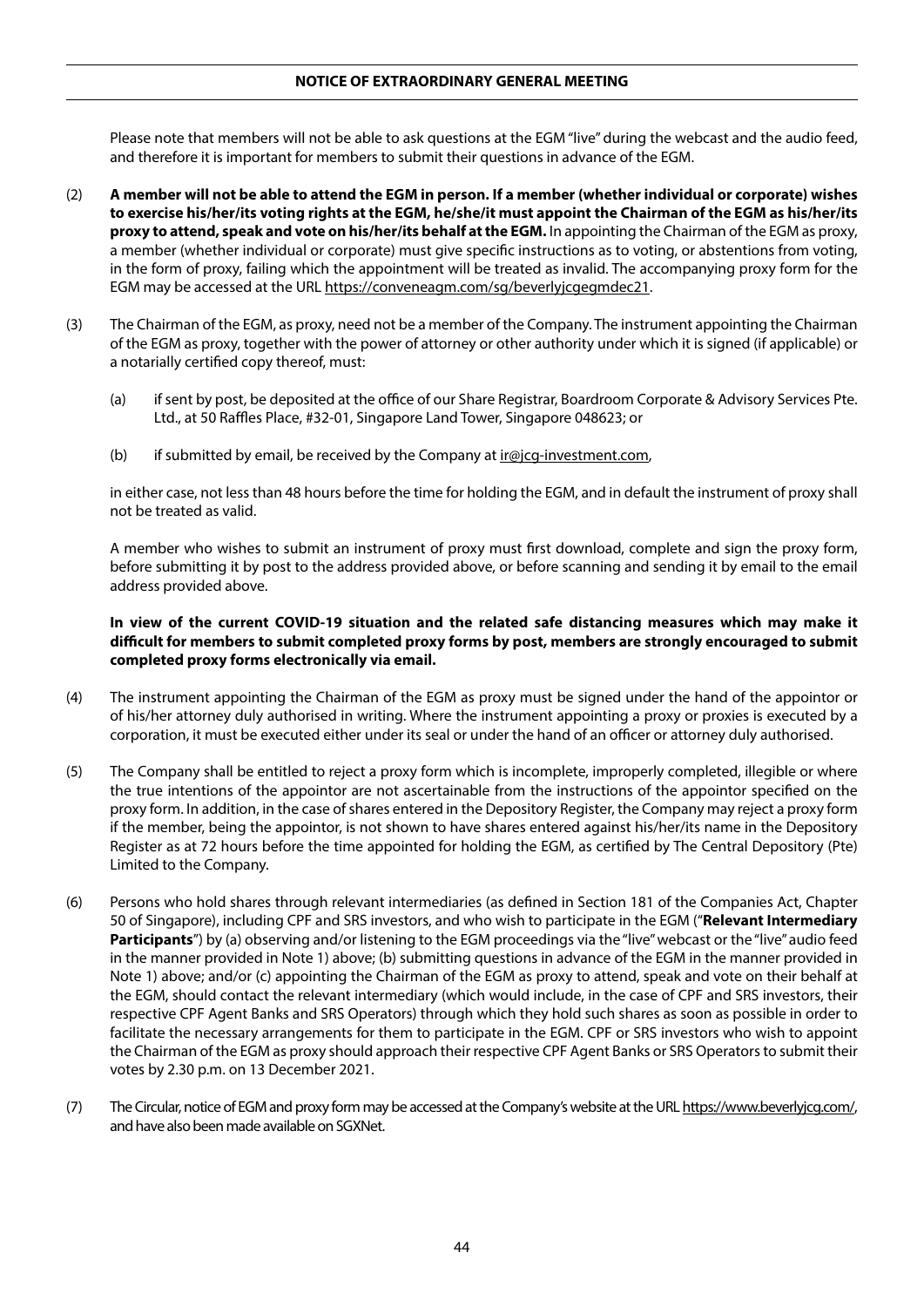#### **Personal Data Privacy:**

By submitting an instrument appointing the Chairman of the EGM as proxy to attend, speak and vote at the EGM and/or any adjournment thereof or by attending the EGM and/or any adjournment thereof, submitting any details of Relevant Intermediary Participants in connection with the EGM, submitting any questions to the Company or pre-registering for the "live" webcast or "live" audio feed of the EGM, a member of the Company (i) consents to the collection, use and disclosure of the member's personal data by the Company (or its agents or service providers) for the purpose of the processing, administration and analysis by the Company (or its agents or service provider) of the appointment of the Chairman of the EGM as proxy, submission of questions and pre-registration of members for the EGM (including any adjournment thereof) and the preparation, compilation and publication of the attendance lists, minutes and other documents relating to the EGM (including any adjournment thereof), and in order for the Company (or its agents or service providers) to comply with any applicable laws, listing rules, regulations and/or guidelines (collectively, the "**Purposes**"), (ii) warrants that where the member discloses the personal data of the Relevant Intermediary Participants to the Company (or its agents), the member has obtained the prior consent of such Relevant Intermediary Participants for the collection, use and disclosure by the Company (or its agents or service provider) of the personal data of such Relevant Intermediary Participants for the Purposes, and (iii) agrees that the member will indemnify the Company in respect of any penalties, liabilities, claims, demands, losses and damages as a result of the member's breach of warranty.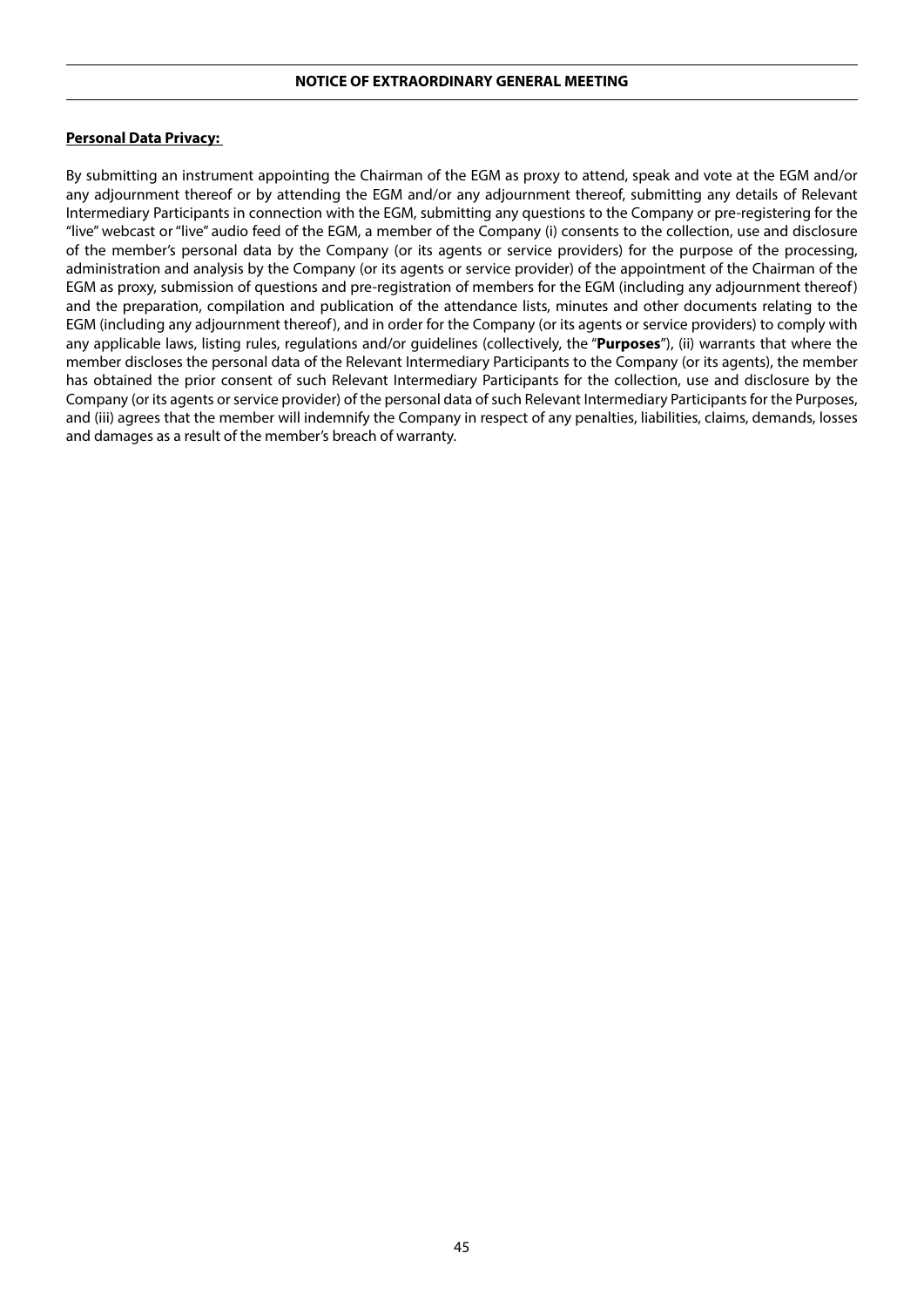## **EXTRAORDINARY GENERAL MEETING BEVERLY JCG LTD.**

ACRA Registration Number: 200505118M (Incorporated in the Republic of Singapore)

This form of proxy has been made available on SGXNet and the Company's website. A printed copy of this form of proxy will NOT be despatched to members.

#### **IMPORTANT**

- 1. Alternative arrangements relating to, among others, attendance, submission of questions in advance and/or voting by proxy at the Extraordinary General Meeting are set out in the Company's<br>announcement dated 8 December 2021 entitled "Important Notice to Shareholders Regarding<br>the Company's Extraordinary General M the same day. 2. A member will not be able to attend the Extraordinary General Meeting in person. If a member
- (individual or corporate) wishes to exercise his/her/its voting rights at the Extraordinary General Meeting, he/she/it must appoint the Chairman of the Meeting as his/her/its proxy to attend, speak and vote on his/her/its behalf at the Extraordinary General Meeting. In appointing the Chairman as proxy, a member (whether individual or corporate) must give specific instructions as to voting, or abstentions from voting, in the form of proxy, failing which the appointment will be treated as invalid.
- 3. This Proxy Form is not valid for use by CPF/SRS investors and shall be ineffective for all intents and<br>purposes if used or purported to be used by them.<br>4. CPF/SRS investors who wish to vote should contact their respect
- Operators to submit their votes by 2.30 p.m. on 13 December 2021.

I/We (Name)

of **and a contract of the contract of the contract of the contract of the contract of the contract of the contract of the contract of the contract of the contract of the contract of the contract of the contract of the cont** being a \*member/members of **Beverly JCG Ltd.** (the "**Company**") hereby appoint the Chairman of the Extraordinary General Meeting ("**EGM**"), as my/our proxy to attend, speak and vote for me/us on my/our behalf at the EGM of the Company to be held by way of electronic means on 23 December 2021, Thursday at 2.30 p.m. and at any adjournment thereof.

\*I/We direct the Chairman of the EGM as \*my/our proxy to vote for or against the resolutions or abstain from the resolutions to be proposed at the EGM as indicated hereunder.

|     | No.   Resolutions Relating To:                                                                              | For | <b>Against</b> | <b>Abstain</b> |
|-----|-------------------------------------------------------------------------------------------------------------|-----|----------------|----------------|
|     | <b>Ordinary Resolution</b>                                                                                  |     |                |                |
| 1.  | <b>Ordinary Resolution 1</b>                                                                                |     |                |                |
|     | To approve the Proposed Appointment of New Auditors                                                         |     |                |                |
| 2.  | <b>Ordinary Resolution 2</b>                                                                                |     |                |                |
|     | To approve the Proposed Part Payment of Executive Directors' Salaries in Shares to Dato' Ng Tian            |     |                |                |
|     | Sang @ Ng Kek Chuan                                                                                         |     |                |                |
| 3.  | <b>Ordinary Resolution 3</b>                                                                                |     |                |                |
|     | To approve the Proposed Part Payment of Executive Directors' Salaries in Shares to Mr. Howard               |     |                |                |
|     | Ng How Er                                                                                                   |     |                |                |
| 4.  | <b>Ordinary Resolution 4</b>                                                                                |     |                |                |
|     | To approve the Proposed Payment of Directors' Fees for FY2021 in cash and in Shares to Dr. Lam              |     |                |                |
|     | Lee G                                                                                                       |     |                |                |
| 5.  | <b>Ordinary Resolution 5</b>                                                                                |     |                |                |
|     | To approve the Proposed Payment of Directors' Fees for FY2021 in cash and in Shares to Mr. Yap<br>Siean Sin |     |                |                |
| 6.  | <b>Ordinary Resolution 6</b>                                                                                |     |                |                |
|     | To approve the Proposed Payment of Directors' Fees for FY2021 in cash and in Shares to Mr.                  |     |                |                |
|     | Cheung Wai Man, Raymond                                                                                     |     |                |                |
| 7.  | <b>Ordinary Resolution 7</b>                                                                                |     |                |                |
|     | To approve the Proposed Payment of Directors' Fees for FY2020 in cash and in Shares to Dato' Ng             |     |                |                |
|     | Tian Sang @ Ng Kek Chuan                                                                                    |     |                |                |
| 8.  | <b>Ordinary Resolution 8</b>                                                                                |     |                |                |
|     | To approve the Proposed Payment of Directors' Fees for FY2020 in cash and in Shares to Dr. Lam              |     |                |                |
|     | Lee G                                                                                                       |     |                |                |
| 9.  | <b>Ordinary Resolution 9</b>                                                                                |     |                |                |
|     | To approve the Proposed Payment of Directors' Fees for FY2020 in cash and in Shares to Mr. Yap              |     |                |                |
|     | Siean Sin                                                                                                   |     |                |                |
| 10. | <b>Ordinary Resolution 10</b>                                                                               |     |                |                |
|     | To approve the Proposed Payment of Directors' Fees for FY2020 in cash and in Shares to Mr.                  |     |                |                |
|     | Cheung Wai Man, Raymond                                                                                     |     |                |                |

(The resolutions put to vote at the EGM shall be decided by poll. Please indicate with a cross [X] in the space provided whether you wish your vote to be cast for or against the resolutions or to abstain from voting on a resolution as set out in the Notice of EGM. Alternatively, if you wish to exercise some and not all of your votes both "For" and "Against" the relevant resolution and/or to abstain from voting in respect of the relevant resolution, please indicate the number of shares in the boxes provided. **In the absence of specific directions in respect of a resolution, the appointment of the Chairman of the EGM as your proxy for that resolution will be treated as invalid.)**

\*Please delete accordingly

Dated this \_\_\_\_\_\_\_\_\_\_ day of \_\_\_\_\_\_\_\_\_\_\_\_\_\_\_\_\_\_\_\_ 2021.

\_\_\_\_\_\_\_\_\_\_\_\_\_\_\_\_\_\_\_\_\_\_\_\_\_\_\_\_\_\_\_\_\_\_\_\_\_\_\_\_\_\_\_\_\_\_\_\_\_

Number of Shares held in

| CDP Register      |  |
|-------------------|--|
| Member's Register |  |
| I TOTAL           |  |

Signature of Shareholder(s) or Common Seal